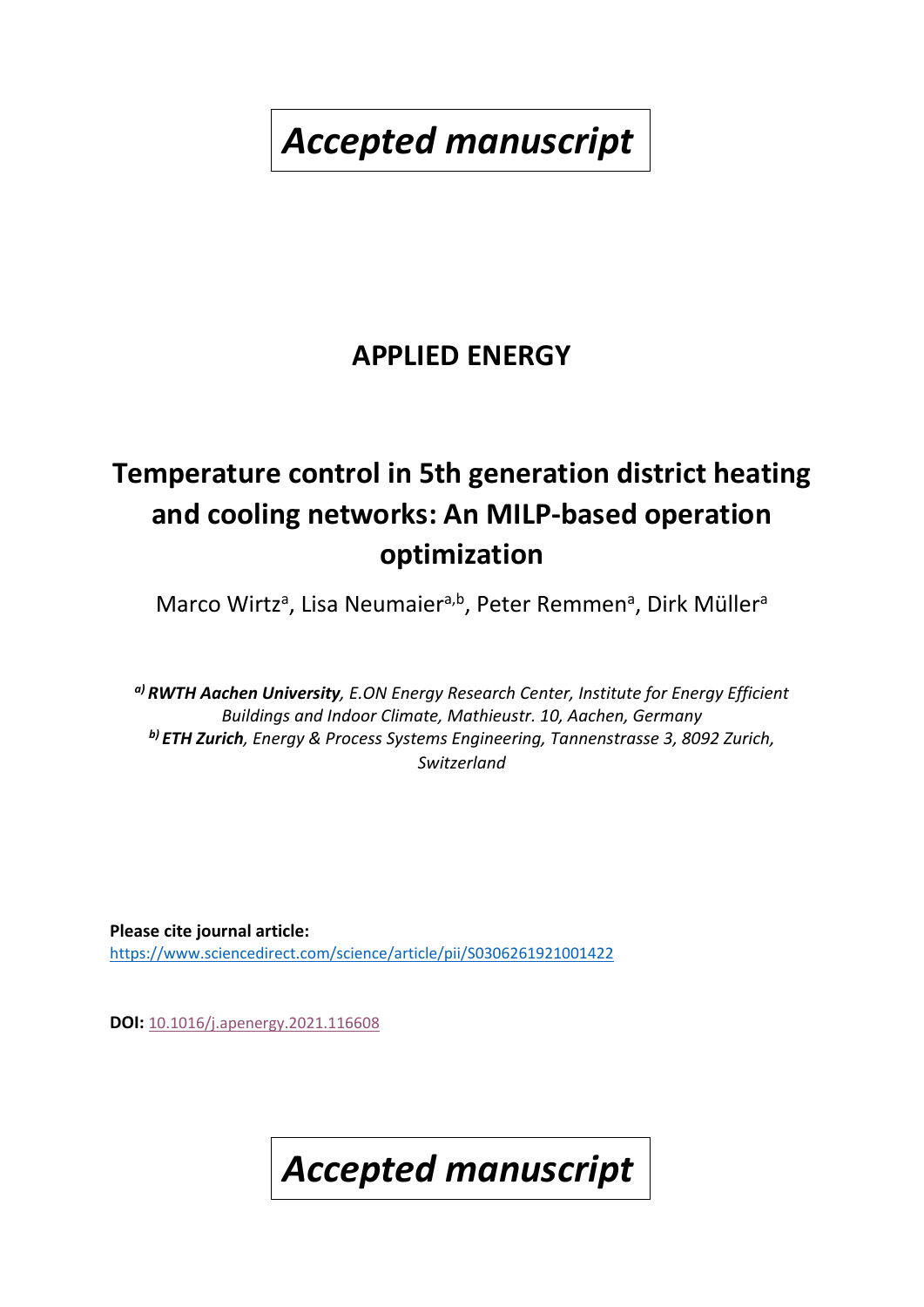## Temperature Control in 5th Generation District Heating and Cooling Networks: An MILP-based Operation Optimization

Marco Wirtz<sup>a,\*</sup>, Lisa Neumaier<sup>a</sup>, Peter Remmen<sup>a</sup>, Dirk Müller<sup>a</sup>

<sup>a</sup>RWTH Aachen University, E.ON Energy Research Center, Institute for Energy Efficient Buildings and Indoor Climate, Mathieustr. 10, Aachen, Germany

#### Abstract

In order to realize an energy efficient and emission-free heat and cold supply in urban areas, 5th Generation District Heating and Cooling (5GDHC) networks are a promising technology. In 5GDHC networks, the control of the network temperature is crucial since it affects the efficiency of connected heat pumps and chillers, the heat losses (or gains) of the network, as well as the integration of waste heat or free cooling. Due to the large number of opposing effects, the optimal control of network temperatures is a challenging task. In this paper, a mixed-integer linear program (MILP) is proposed for short-term optimization of the network temperature in 5GDHC systems. The model comprises an air-source heat pump, compression chiller and thermal storage in a central generation unit as well as heat pumps, chillers, electric boilers and thermal storages in buildings. Furthermore, the model considers the thermal inertia of the water mass in the network which functions as additional thermal storage. The optimization model is real-time capable

Preprint submitted to Appl Energy January 22, 2021

<sup>∗</sup>Corresponding author

Email address: marco.wirtz@eonerc.rwth-aachen.de (Marco Wirtz)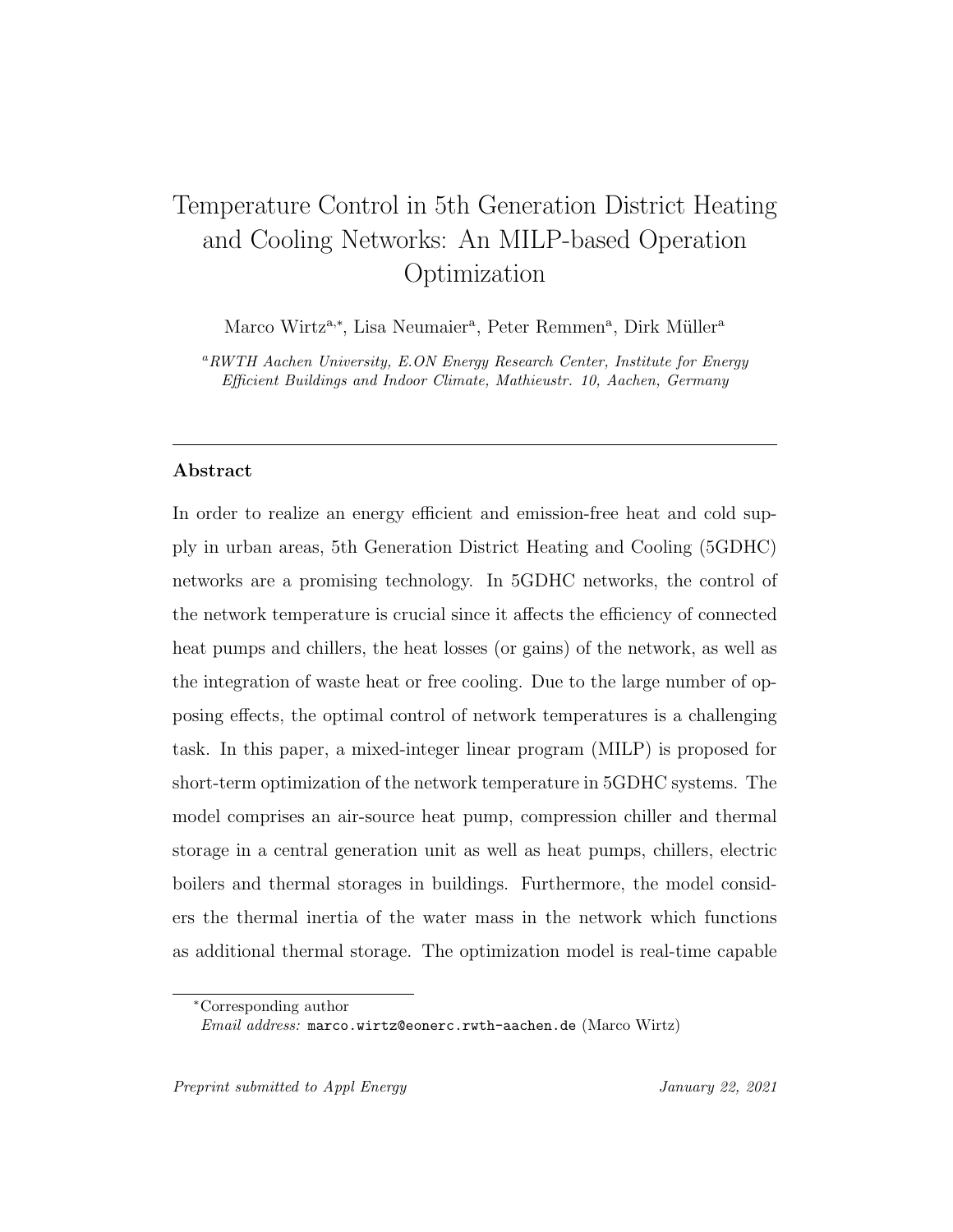and designed to be deployed in a model-predictive control. In a case study, the optimization approach leads to cost savings in two of three investigated months (by 10 % and 60 % respectively) compared to a reference operation strategy (free floating network temperature).

Keywords:

District heating, District cooling, 5GDHC, Operational optimization,

MILP, Network temperature

#### 1. Introduction

In Europe, 50 % of the final energy consumption results from the heating and cooling sector [1]. In order to achieve the goals of the Paris agreement, a fast and effective decarbonization of the heating and cooling sector is crucial. Especially in urban and industrial areas, district heating and cooling infrastructure is considered a key technology [2]. As of today, most of the European district heating networks are operated at high temperatures (above  $70\degree\text{C}$ ) and supplied by burning fossil fuels [3]. The trend towards lower operating temperatures leads to lower heat losses and enables the integration of low-temperature heat sources, such as waste heat from data centers [4] or industry. The latest development stage in this trend are 5th generation district heating and cooling (5GDHC) networks which are operated at temperatures of  $6 - 40\,^{\circ}\mathrm{C}$  [5, 6]. At this temperature level, 5GDHC networks are able to supply buildings with both, heat and cold, making 5GDHC networks an ideal technology for the expected rise of cooling demands in the coming decades [7]. Buildings connected to the network are equipped with heat pumps which use the network as heat source in order to provide space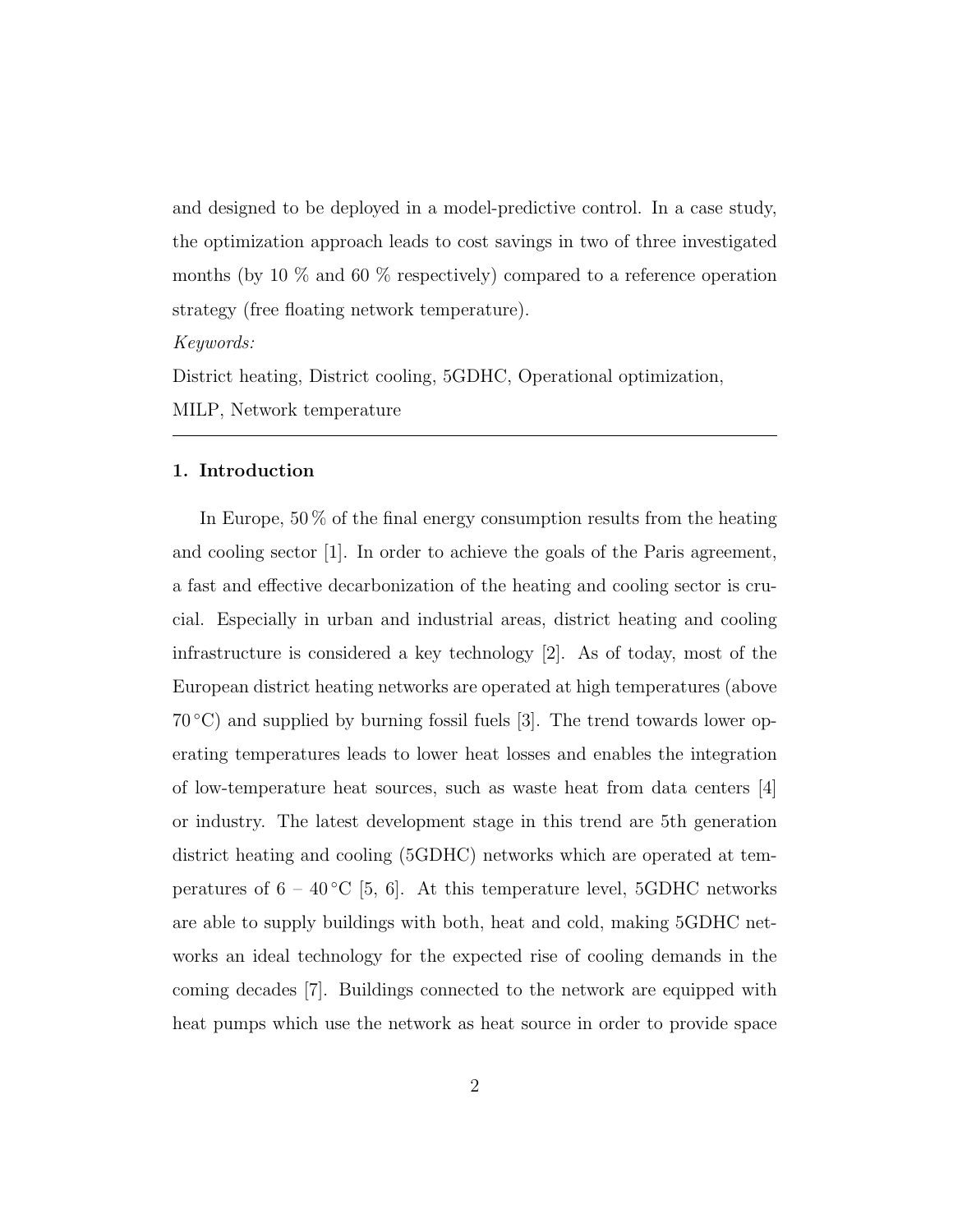heating or domestic hot water preparation [8, 9, 10]. In recent literature, 5GDHC networks are also referred to as bidirectional low temperature networks [11, 12], cold district heating [13], low-temperature district heating and cooling networks [14, 15] or balanced energy networks [16].

The network temperature has a large impact on the performance of 5GDHC systems [17]. Firstly, the operating temperature affects heat losses (or gains): A low network temperature minimizes heat losses in winter; high network temperatures in summer lead to desired heat losses (surplus waste heat can be dissipated for free). Secondly, the network temperature strongly affects the coefficient of performance (COP) of heat pumps and chillers in buildings. For example, heat pumps in buildings are operated at a higher COP when the network temperature is high. Moreover, the temperatures of the network affect the operation of chillers in buildings: If the network temperature is low (e.g.  $< 16 °C$ ), chillers can be bypassed and direct cooling with the cold pipe of the network is enabled instead. Finally, the possibility of integrating heat or cold sources, e.g. ambient air, river or sea water, ground or sewage water, depends on the operating temperature of the network. The aforementioned effects are partially conflicting and, as a result, the optimization of the network temperature of a 5GDHC system is a challenging task [18]. Boesten et al. [3] indicate that existing energy hub optimization concepts need to be enhanced, especially regarding modeling floating temperature levels, and proposes to investigate the optimization of the network temperatures.

One approach to optimize the operation of 5GDHC network is presented by Prasanna et al. [19]. They formulate an MILP for an operation optimiza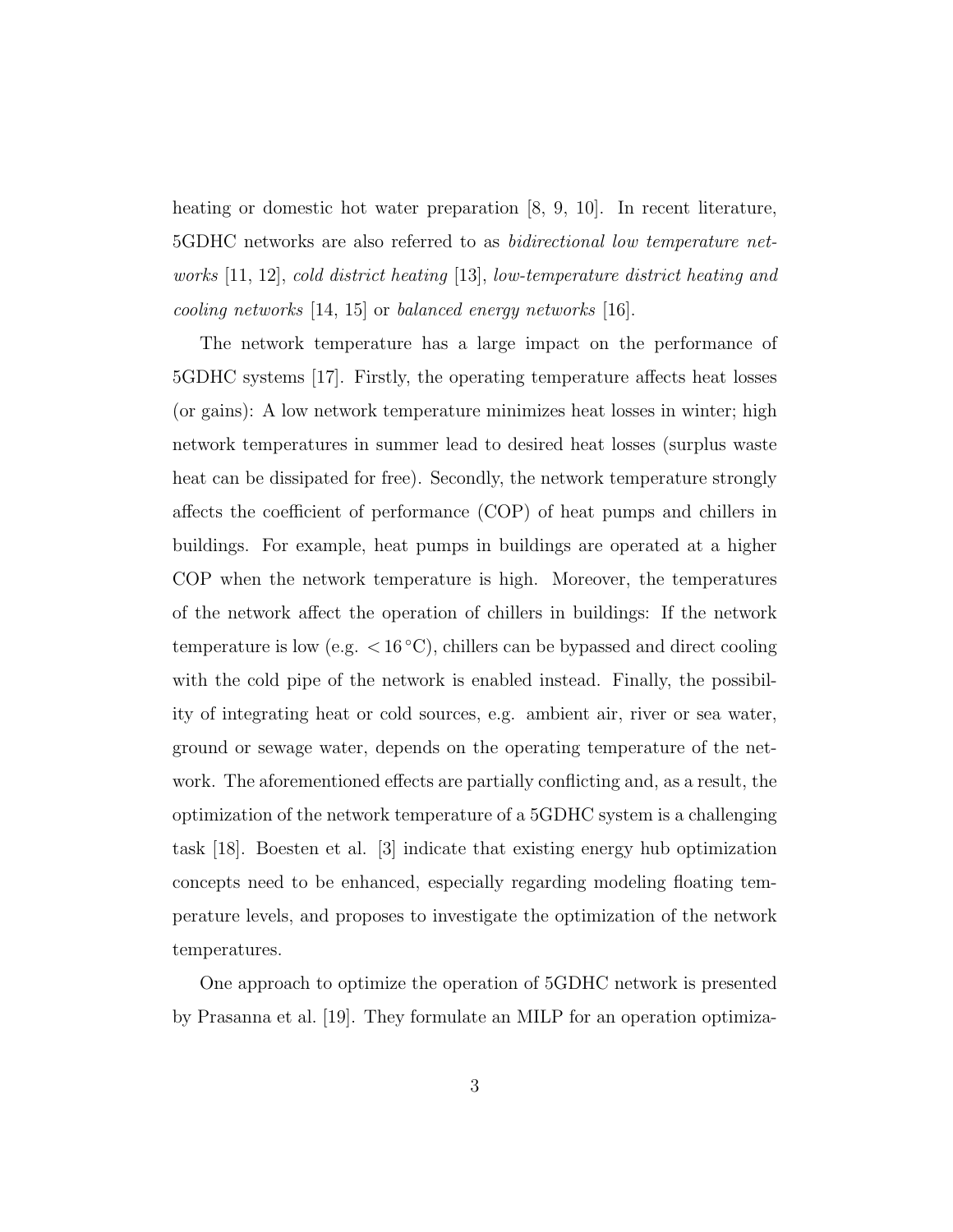tion of all energy conversion and storage units in the system. However, the network temperatures are not explicitly modeled or optimized and constant average COPs for heat pumps in buildings are assumed. Buffa et al. [20] present a control approach for substations in 5GDHC networks using artificial neural networks. While this approach improves the operation of substations in buildings, it does not optimize network temperatures. A review of similar control applications using artificial neural networks is provided in [21].

Two approaches have been presented in literature that aim at optimizing network temperatures for 5GDHC networks: Bünning et al. [11] propose a mathematical relation between the network temperature and the heating and cooling demands. However, this temperature control strategy is a heuristic approach which does not account for heat losses of the network, the COP of connected heat pumps and chillers or temperature thresholds of direct cooling. The authors of [11] find that the effect of the proposed temperature control strategy is small and assuming a constant temperature only leads to a small performance decline.

Gabrielli et al. [22] present a mixed-integer non-linear program for the operation optimization of the 5GDHC network at ETH Zurich using bilinear products of mass flow rate and fluid temperature  $(mT)$ . To cope with the high computational complexity, they derive an MILP by linearizing the efficiency curves of the heat pumps and assuming a fixed profile for the mass flow rate. The low temperature variations in the investigated 5GDHC network allow replacing the highly non-linear relation between heat output, electric power and inlet temperature at the evaporator of the heat pump with a bivariate linear approximation. However, for 5GDHC networks operating with larger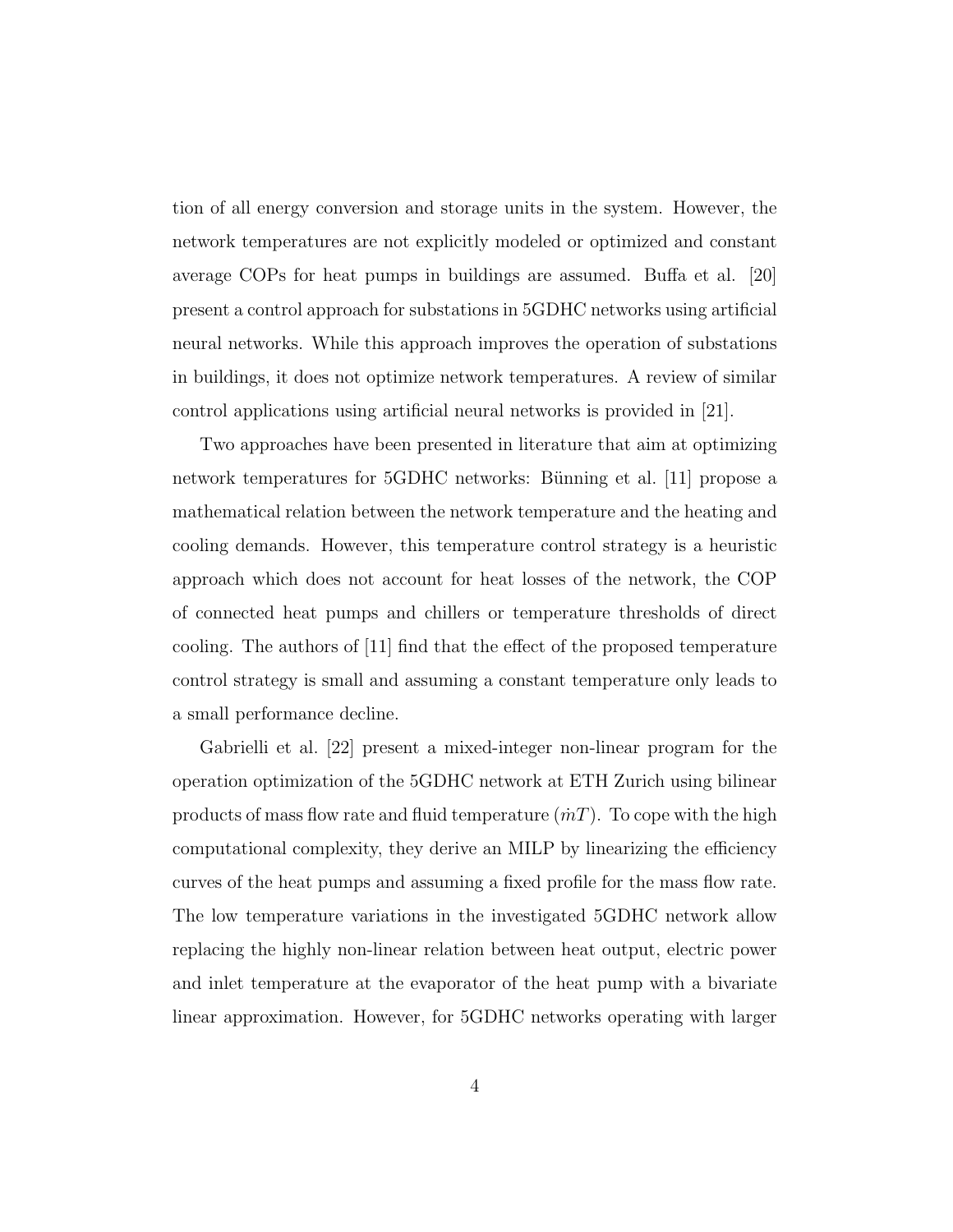temperature fluctuations, the linear approximation leads to significant errors and is therefore not applicable.

A simple yet robust heuristic temperature control approach, called freefloating temperature control, is described by Blacha et al. [23] and Pass et al.  $[24]$ : The network fluid is heated or cooled by an external supply (e.g. energy hub) only if the network temperature is about to drop below a lower or about to exceed an upper temperature limit. For example, if due to a high heat demand in winter, the temperature of the warm pipe reaches the lower limit (e.g.  $10\degree C$ ), the energy hub starts to operate and heats the network in order to prevent a further drop of the network temperature. This temperature control strategy is robust and straightforward to implement but does not achieve an optimal system performance since it does not account for network heat losses or temperature-dependent efficiencies of heat pumps and chillers.

While for 5GDHC networks, no control approach for optimizing the system operation and network temperatures has been presented, the optimization of supply temperatures in conventional district heating networks is common practice and has been extensively investigated in literature. In the following, a brief overview is presented:

Vandermeulen et al. [25] provide a comprehensive review of state-of-theart control strategies for conventional district heating systems and how flexibility potentials can be exploited by heat storages as well as the thermal inertia of buildings and the water mass in the network. However, the review is limited to conventional district heating and no control stategies applicable for 5GDHC systems are presented.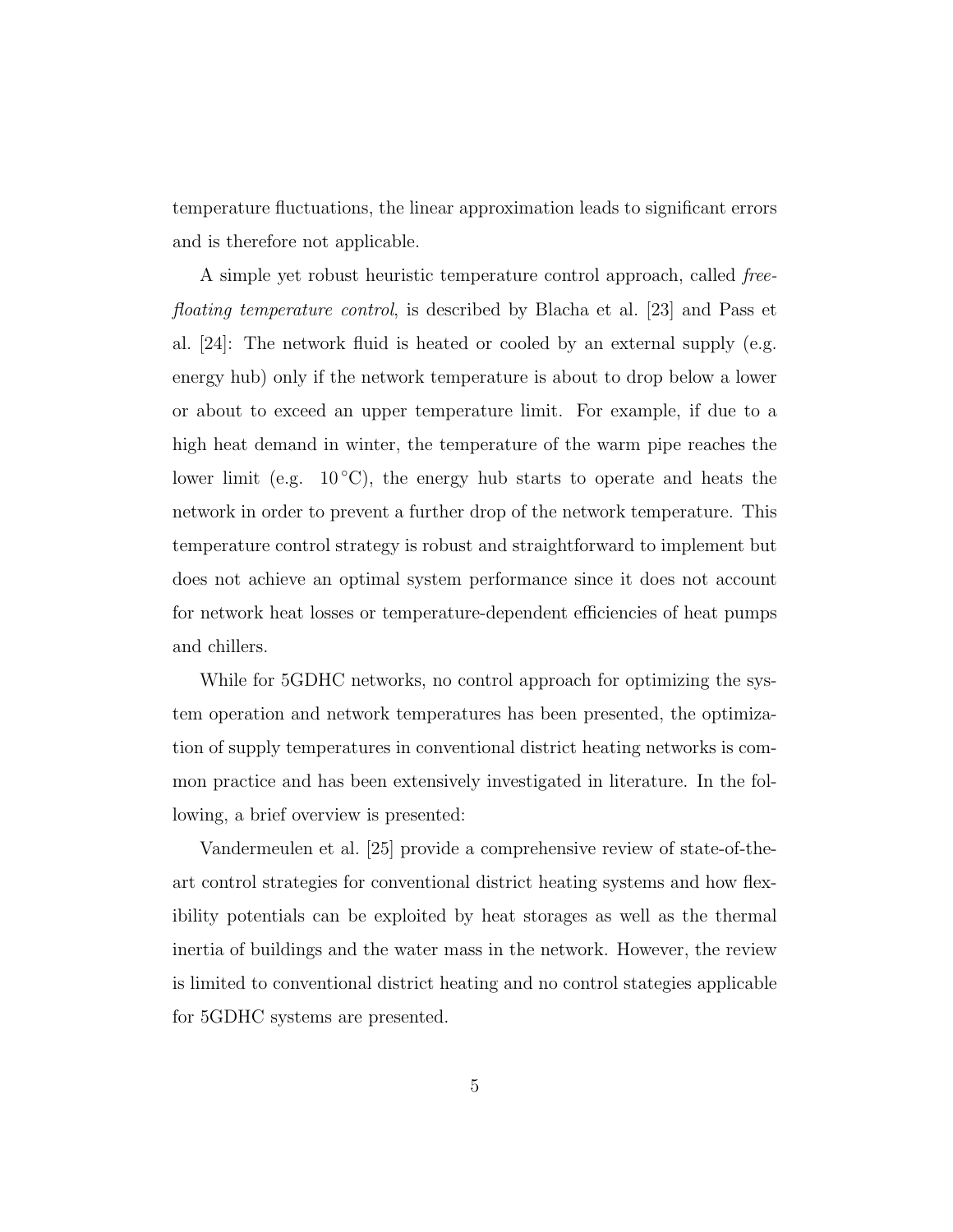Another comprehensive review of different models suitable for short-term operational optimization is presented by Bøhm et al. [26] who also focus on conventional district heating. A non-linear supply temperature optimization approach is presented and applied to a use case in Germany.

Benonysson et al. [27] formulate a mathematical model for conventional district heating networks based on the so-called *node method*. The model describes all mass flows and temperatures in all pipe segments. However, pressure states and hydraulic relations are not included in the model which hinders the calculation of mass flows in a bidirectional 5GDHC network with undefined flow directions.

Lesko et al. [28] compare two operational optimization approaches, one topology-based approach and one method based on delay times of the water flow in the network. In the presented cost optimization, the benefit of using the thermal inertia of the network is investigated.

Grosswindhager et al. [29] present a fuzzy direct matrix control (fuzzy DMC) for supply temperatures in district heating networks. They show that a fuzzy DMC is a suitable approach to handle the inherent non-linearity of district heating responses.

Merkert et al. [30] propose an MILP for short-term optimization of the supply temperature of a district heating network. The optimization determines the point of time when the network is heated up and the corresponding temperature increase. According to the model, the temperature propagation wave reaches the buildings after a temporal network delay which is known a-priori.

Gu et al. [31] propose a mixed-integer non-linear program (MINLP) for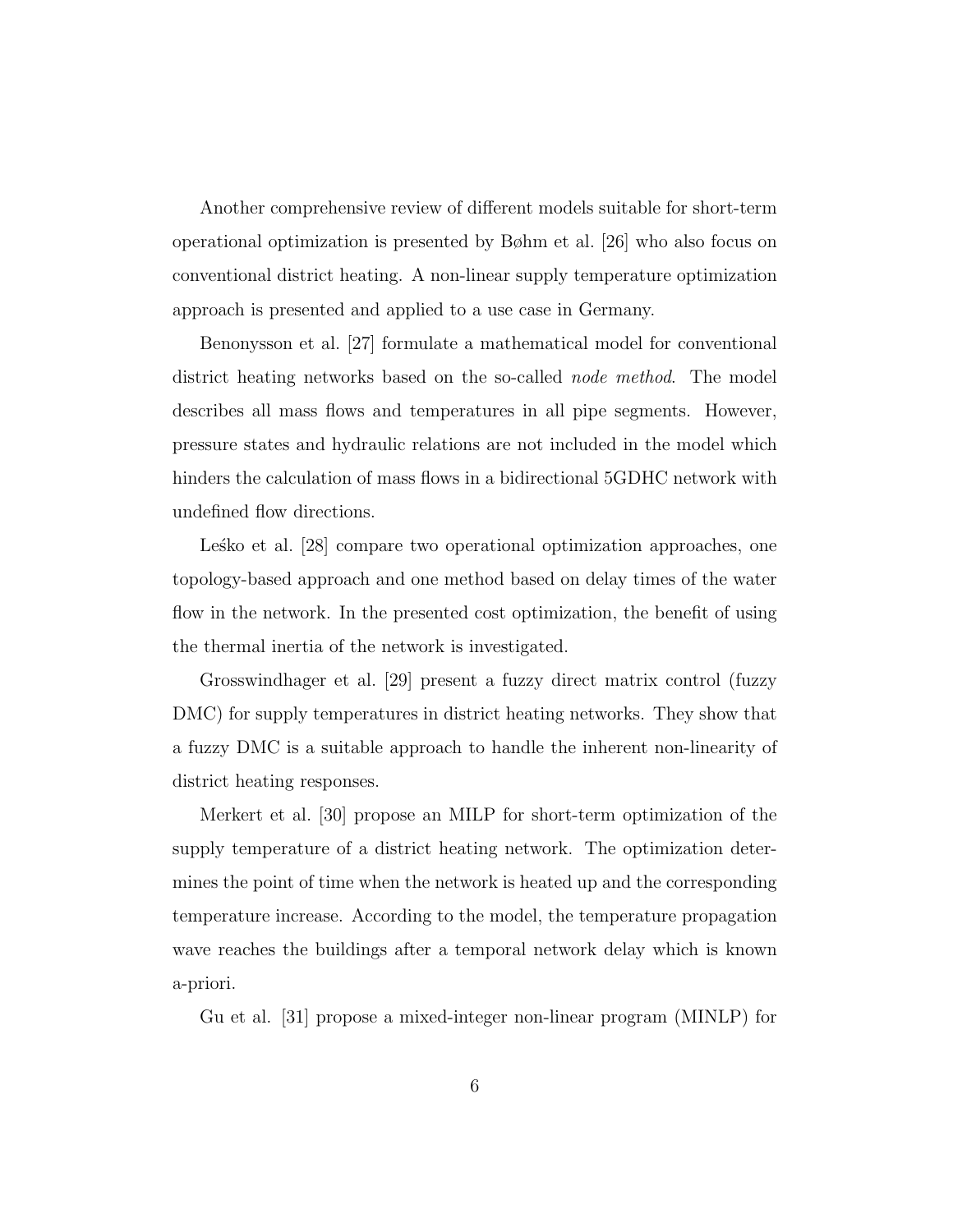the control of a district heating network. Assuming constant mass flows in all pipe segments, the network temperature of every segment is optimized. The flexibility potential of the thermal inertia of the network and buildings is used to minimize operational costs and curtailment of renewable energy sources.

In summary, the aforementioned operational optimization approaches have been developed for conventional district heating systems in which the flow direction in each pipe segment is known. In these conventional, unidirectional networks the supply temperature is used as control variable and optimized with forecasts of the heat demand or ambient air temperature. However, these approaches cannot be adapted to networks with undirected mass flows which occur in bidirectional 5GDHC networks. This paper aims at closing this gap by presenting an operation optimization model, in form of an MILP, which optimizes the operation of all energy conversion and storage units as well as the network temperatures of a 5GDHC system. The contributions of this paper are described in the following Section 1.1 in detail.

#### 1.1. Contributions

In this paper, a novel operation optimization model for 5GDHC networks is presented. It is designed to be used in a model predictive control (MPC) as depicted in Fig. 1. The model optimizes the operation of all generation and storage units of the system as well as the network temperature profile. The optimization considers the non-linear relation between network temperature and coefficient of performance (COP) of the connected heat pumps and chillers as well as heat losses and gains of the network. In order to cope with the non-linear relation between network temperature and COP, a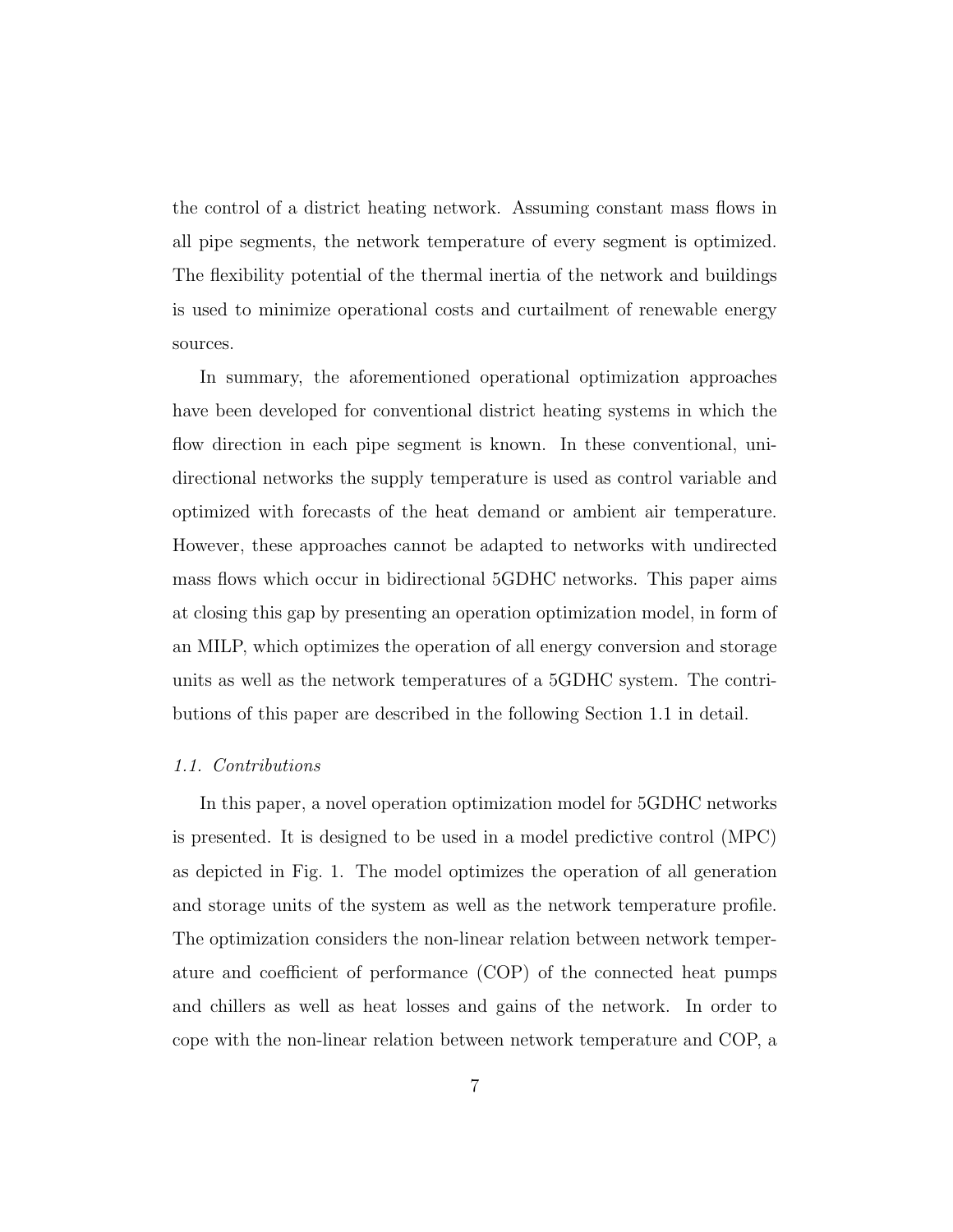novel MILP formulation using binary variables is presented. Unlike previous studies, the model formulation considers the thermal inertia of the following three components: Central storage unit (accumulator tank), decentral thermal storages in every building and the water mass in the network. Within a case study, the following research questions are investigated:

- Which physical effect has the largest impact on the optimal network temperature?
- To what extent do a central storage unit and the thermal inertia of the network support the balancing process of heating and cooling demands in 5GHDC networks?
- Which cost savings are achieved by a temperature optimization model compared to conventional operation strategies (free floating network temperature and constant network temperature)?

#### 1.2. Paper organization

The structure of this paper is as follows: In Section 2, the methodology is introduced. At first, the structure and operating principle of the 5GDHC system are described. Then, the MILP is presented in detail including all model assumptions. The use case is introduced in Section 3. The optimal temperature control strategy is analyzed for three representative months in Section 4. Section 5 provides final conclusions.

#### 2. Methodology

In the following Section 2.1, the concept of 5GDHC networks is described and the system structure investigated in this study is explained in more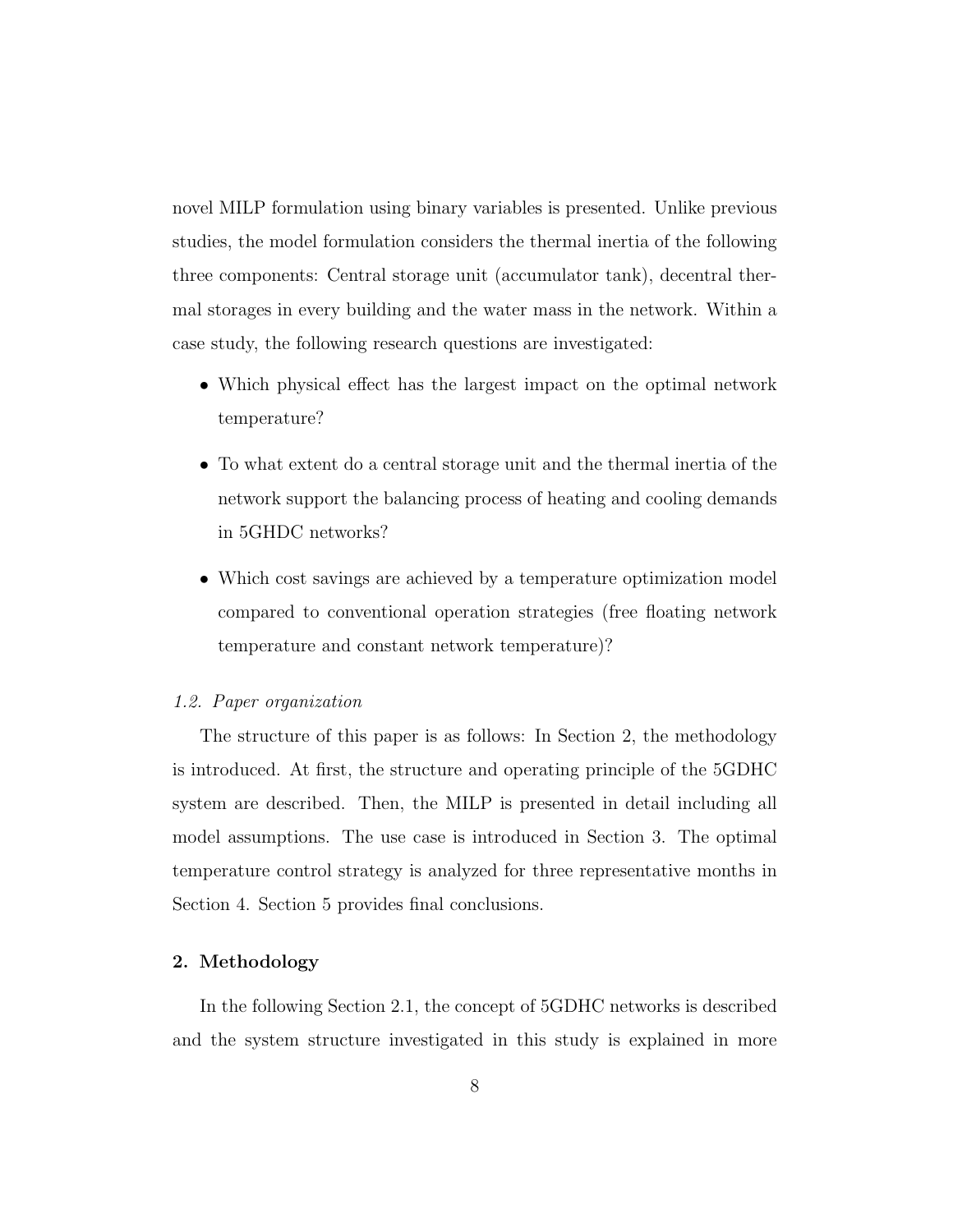

Figure 1: Integration of optimization model in system control strategy (model predictive control).

detail. The MILP is presented in Section 2.2.

#### 2.1. Working principle of 5GDHC networks

5GDHC networks consist of a warm and a cold pipe which are both operated at temperatures close to the surrounding  $(6-40\degree C)$ . In each building, a heat pump raises the temperature to the required supply temperature of the building's heating system. Heat pumps use water from the warm network pipe as heat source in the evaporator. After passing the heat pump, the cooled down water is discharged to the cold pipe. Buildings with a cooling demand use water from the cold network pipe as heat sink and discharge the warmed up water to the warm pipe. Depending on the temperature requirements of the cooling circuit in the building, chillers or heat exchangers are installed in buildings. With heat exchangers in the building, heat is directly transferred from the building's cooling system to thermal network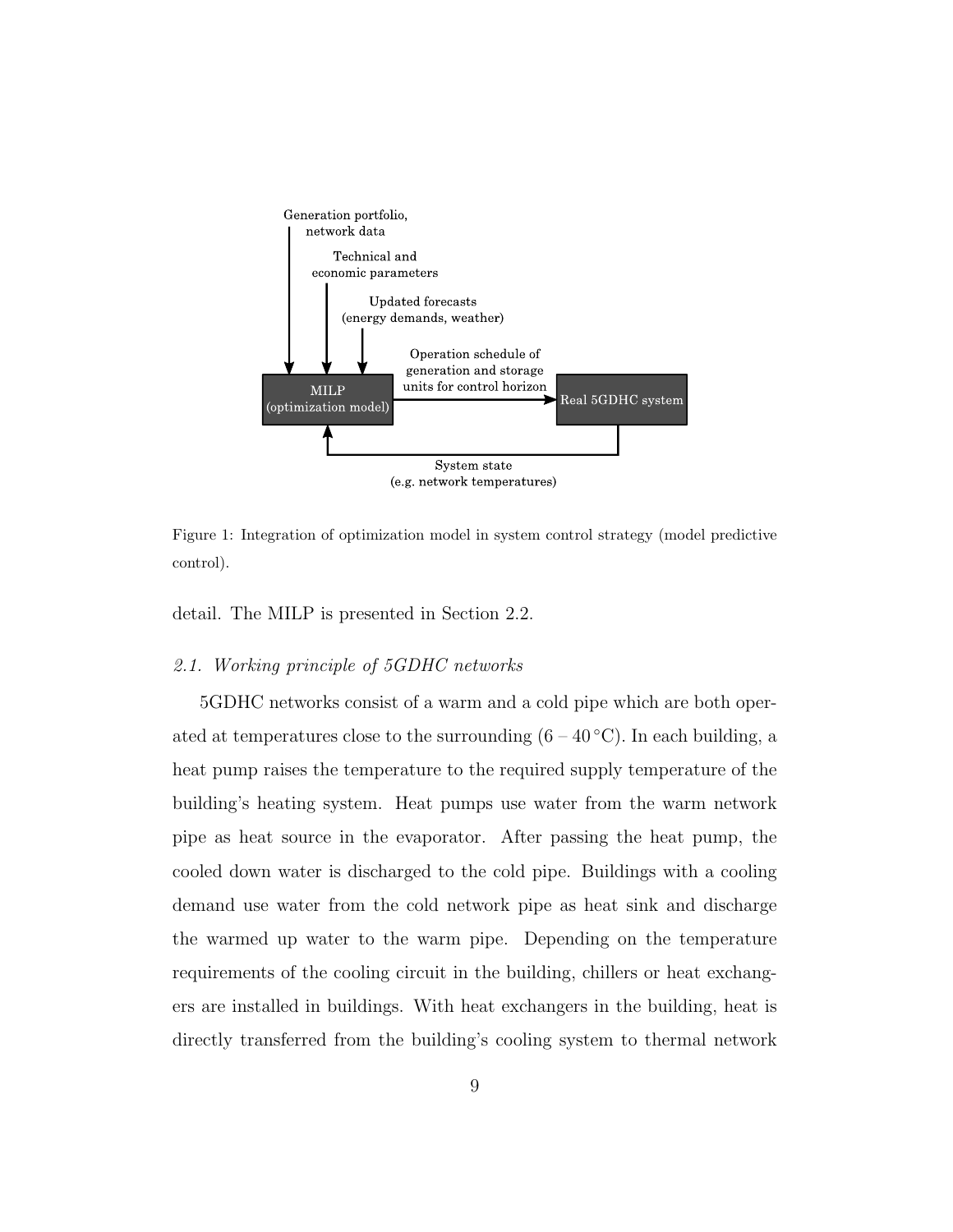(direct cooling). Through the bidirectional network, buildings with cooling demands supply buildings with heating demands with low temperature waste heat. In times with an excess of waste heat (or cold), the network is cooled (or heated) by a central generation unit, e.g. an energy hub (EH). The central generation unit ensures that the temperatures of the warm and cold pipe stay within a defined temperature range. In order to support balancing of heating and cooling demands between buildings, a thermal storage (accumulator tank,  $ACC$ ) can be connected to the network [5, 24]. An ACC is a large water tank which is hydraulically connected at the top with the warm network pipe and on the bottom with the cold network pipe. For significant temperature differences between the warm and cold pipe (approx.  $> 4 \,\mathrm{K}$ ), a temperature stratification in the tank is observed. As a result, warm water is located at the top of the tank and cold water at the bottom. The ACC functions as passive element to balance residual heating and cooling demands of the network: When the buildings induce a net mass flow from the warm pipe to the cold pipe (e.g. when on a cold day a large amount of heat pumps in buildings are operated), mass conservation causes cold water to enter the tank at the bottom and warm water from the top of the tank flows into the warm pipe. As a result, the volume of the cold water at the bottom of the tank increases and the volume of the warm water decreases. In this case, as long as the water in the ACC is not fully at cold pipe temperature, the ACC can balance the residual building demands and the EH does not need to be operated. The ACC operation in a 5GDHC system is further described in [5].

Fig. 2 shows the energy system structure investigated in this study with an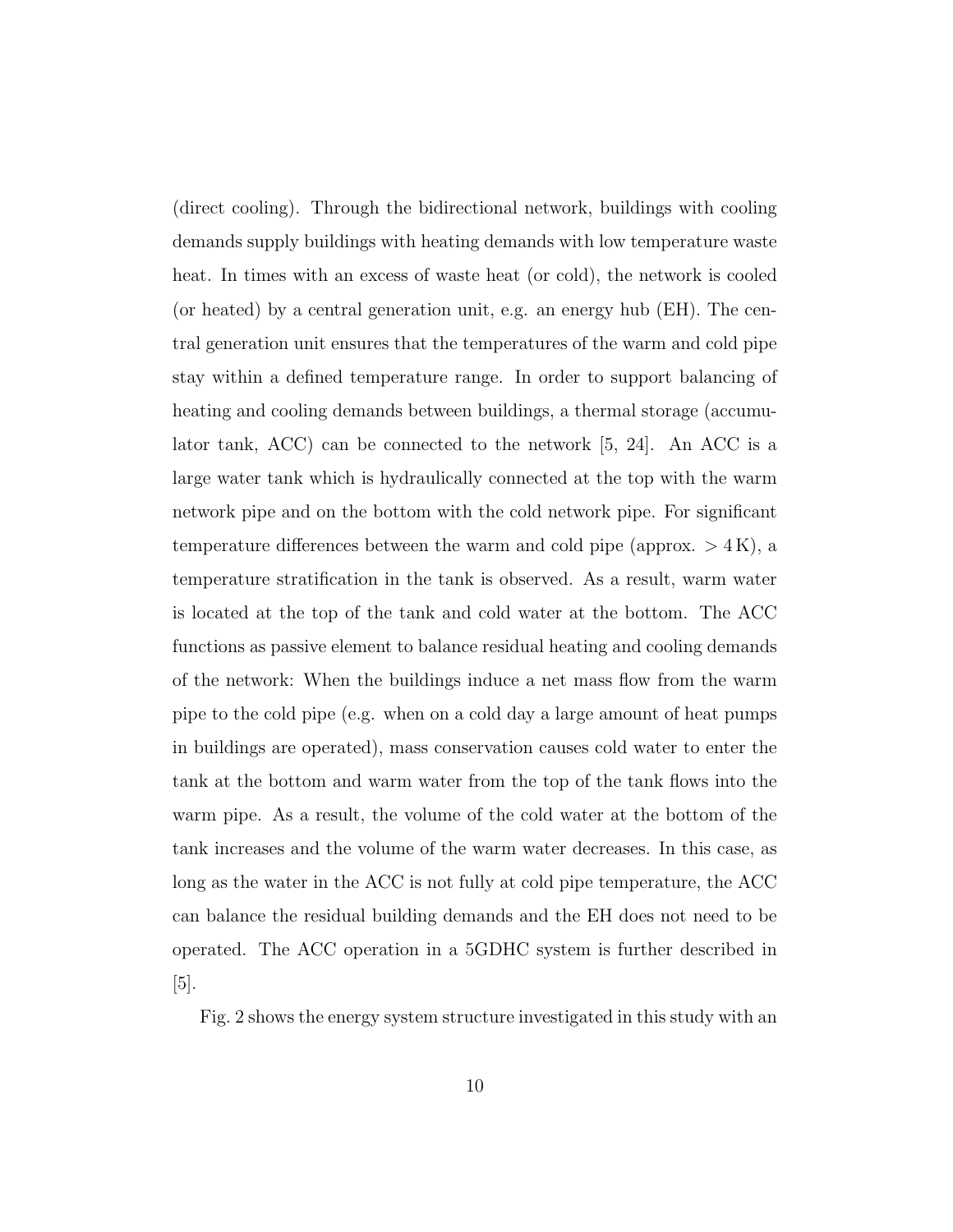EH, ACC and a representative building energy system. The EH comprises an air source heat pump and compression chiller for balancing residual demands of the 5GDHC network. For electricity generation photovoltaic modules are considered. Excess power can be fed into the electricity grid. On the right hand side of Fig. 2, the building energy system for one exemplary building is depicted. For covering cooling demands, a compression chiller and a heat exchanger for direct cooling with the cold pipe of the 5GHDC network is considered. The condenser of the chiller is hydraulically connected with the 5GDHC network and discharges warmed water to the warm network pipe. If the network temperature is lower than the supply temperature of the cooling circuit in the building, the building's cooling demand is covered with the heat exchanger (direct cooling). For covering the buildings' heating demand, a heat pump connected to the 5GDHC network, an electric boiler as well as a heat storage are considered.

In this 5GDHC system configuration, the ACC, the network's water mass and the decentral storages increase the operation flexibility: The thermal inertia of the ACC and the network can be used as thermal storage and can support the balancing of residual heating and cooling demands over time. In addition, the thermal storages in buildings increase the operational flexibility of the building energy system.

#### 2.2. Mixed-integer linear program

This section presents the operation optimization model which is adapted from a design optimization model presented in [32]. Decision variables are written in italics while model parameters are written in non-italics. All continuous decision variables are greater or equal to zero, unless otherwise stated.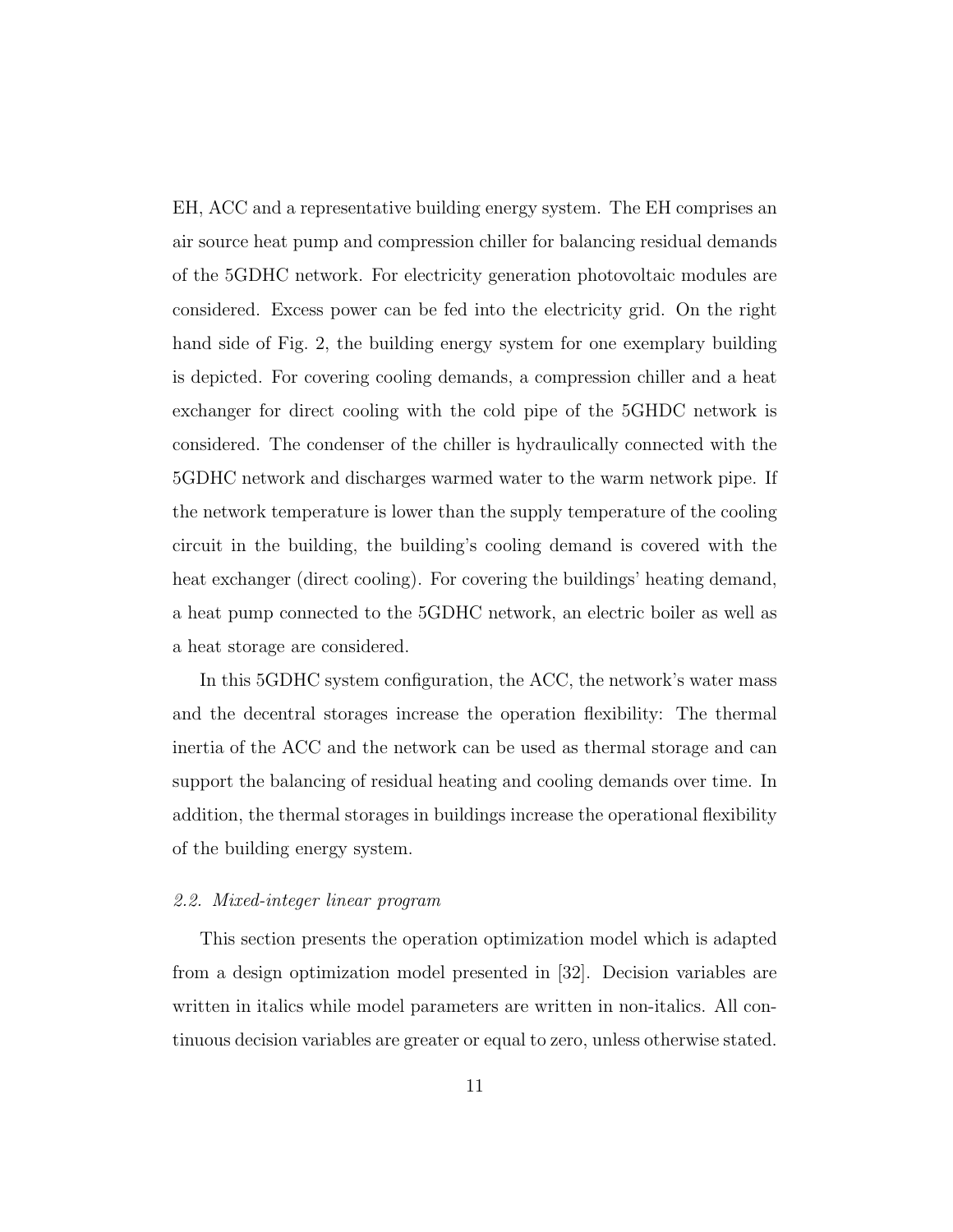

Figure 2: Structure of the investigated 5GDHC system with energy hub, accumulator tank and building energy system.

#### 2.2.1. Objective function

The objective function are the operational costs  $C_{op}$  of the 5GDHC system:

$$
C_{\rm op} = \mathbf{p}_{\rm el, \rm sup} \sum_{t \in \mathcal{T}} P_{\rm el, \rm grid, t} \Delta t_t - \mathbf{p}_{\rm el, \rm feed-in} \sum_{t \in \mathcal{T}} P_{\rm el, \rm feed-in, t} \Delta t_t \tag{1}
$$

Here,  $P_{el,grid,t}$  denotes the power imported from an external electricity grid and  $P_{el,feed-in,t}$  excess power that is fed in.  $p_{el,sup}$  and  $p_{el,feed-in}$  denote the electricity supply price and feed-in revenue, respectively.  $\Delta t_t$  is the duration of the respective time step t.

#### 2.2.2. Energy balances

The optimization model comprises four sets of thermal energy balances: The first set describes the energy balances for every building  $b$  and every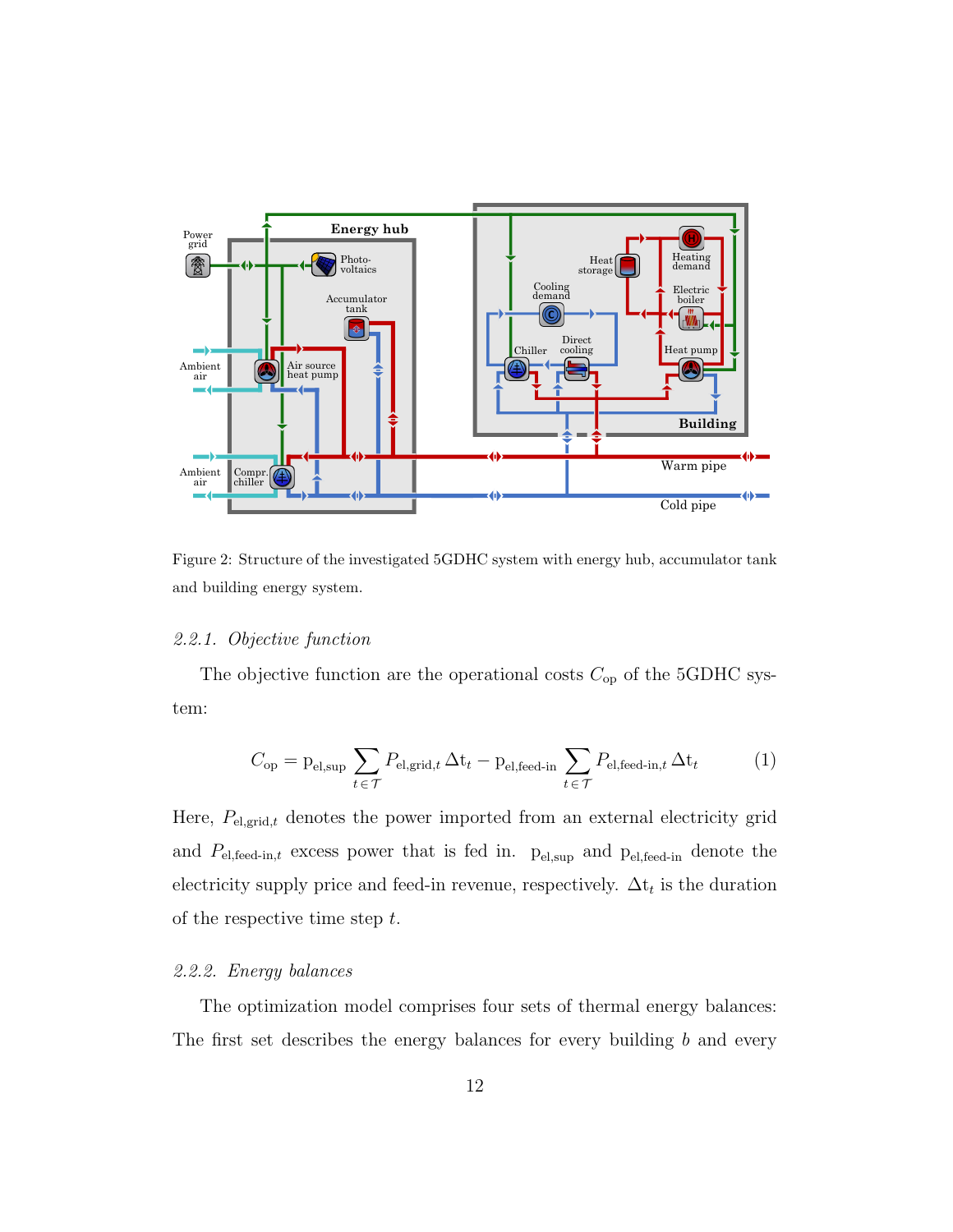time step t:

$$
\dot{Q}_{\text{res,BES},b,t} = (\dot{Q}_{\text{HP},b,t} - P_{\text{HP},b,t})
$$
\n
$$
-(\dot{Q}_{\text{CC},b,t} + P_{\text{CC},b,t}) - \dot{Q}_{\text{DRC},b,t} \quad \forall \ b \in \text{B}, \ t \in \mathcal{T}
$$
\n
$$
(2)
$$

 $\dot{Q}_{\text{res, BES},b,t}$  denotes the residual heating or cooling demand of a building. A positive residual demand corresponds to a residual heating demand while a negative residual demand corresponds to a residual cooling demand. The term  $(\dot{Q}_{HP,b,t} - P_{HP,b,t})$  is the heat to the evaporator of the heat pump and the term  $(\dot{Q}_{\text{CC},b,t} + P_{\text{CC},b,t})$  the waste heat of the chiller.

The second set of energy balances describe heat flows to and from the network fluid:

$$
\dot{Q}_{\text{res,netw},t} = \sum_{b \in B} (\dot{Q}_{\text{res,BES},b,t}) + \dot{Q}_{\text{loss,wp},t} - \dot{Q}_{\text{loss,cp},t} + \dot{Q}_{\text{netw},t} \quad \forall \ t \in \mathcal{T} \quad (3)
$$

 $\dot{Q}_{\text{res},\text{netw},t}$  denote the residual network demand. The heat losses of the warm and cold pipe  $(\dot{Q}_{loss, wp, t}$  and  $\dot{Q}_{loss, cp, t}$ ) are decision variables since they depend on the network temperature, see Section 2.2.4.  $\dot{Q}_{\text{network}}$  describes the thermal power to raise or lower the network temperature.

The third set of energy balances describe the charging and discharging of the ACC:

$$
\dot{Q}_{\text{res,EH},t} = \dot{Q}_{\text{res,netw},t} + \dot{Q}_{\text{ACC},t} \quad \forall \ t \in \mathcal{T} \tag{4}
$$

The variable  $\dot{Q}_{\text{ACC},t}$  denotes the charging or discharging power of the ACC:  $\dot{Q}_{\text{ACC},t} > 0$  means water from the warm pipe of the network enters the ACC and cold water from the bottom of the tank flows into the cold pipe.  $\dot{Q}_{\text{ACC},t}$  < 0 describes the reverse process and, as a result, a decrease of the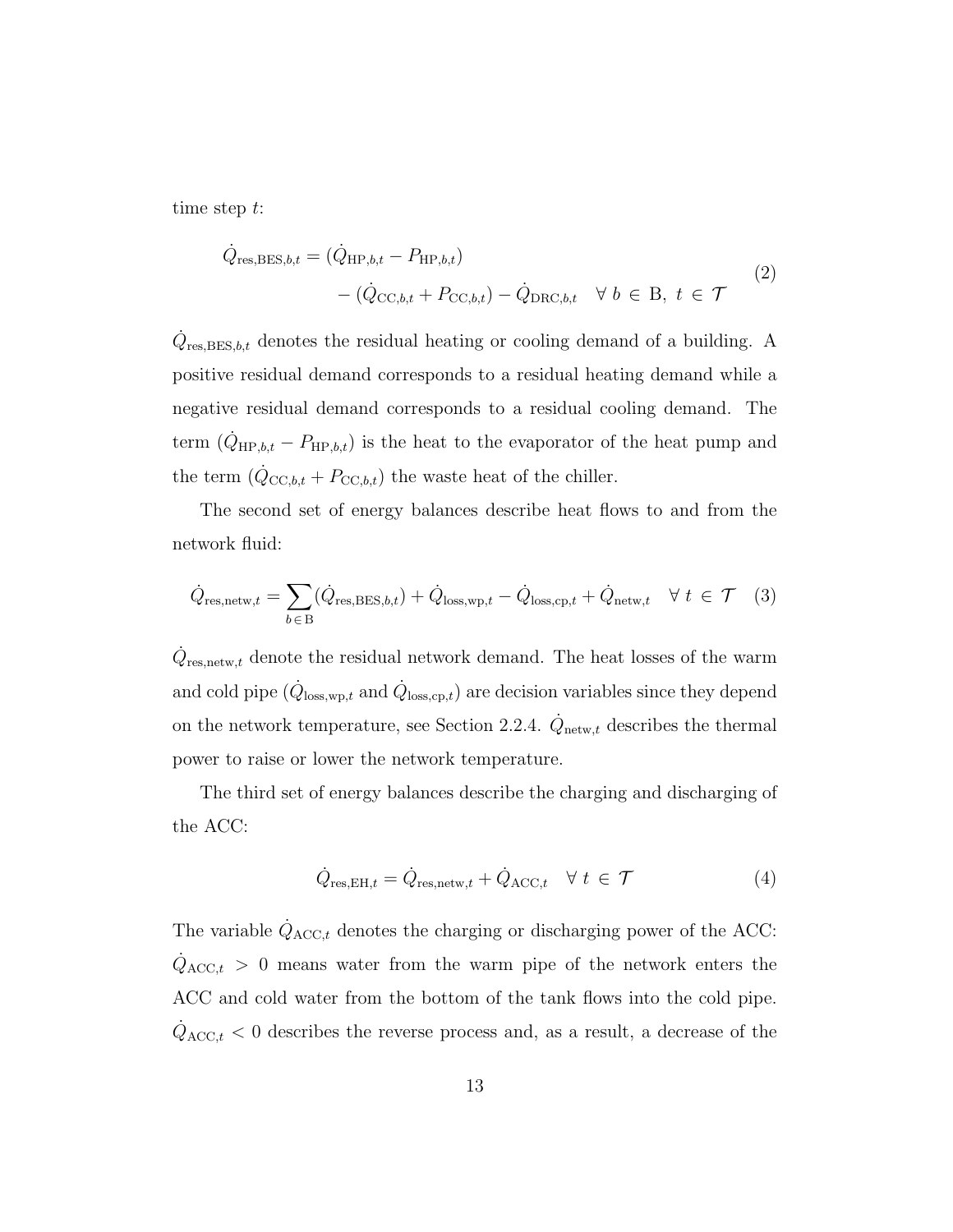mean ACC temperature.  $\dot{Q}_{\text{res,EH},t}$  is the thermal power provided by the EH to the network.  $\dot{Q}_{\text{res,EH},t} > 0$  means the EH heats the network;  $\dot{Q}_{\text{res,EH},t} < 0$ means the EH cools the network.

The last set of energy balances describe the heat and cold generation by the air source heat pump (ASHP) and compression chiller (CC) in the EH:

$$
\dot{Q}_{\text{res,EH},t} = \dot{Q}_{\text{h,ASHP},t} - \dot{Q}_{\text{c,CC},t} \quad \forall \ t \in \mathcal{T}
$$
\n
$$
(5)
$$

The coefficients of performance of the ASHP and chiller are calculated with the ambient air temperature for every network temperature prior to the optimization.

Additionally, the optimization model comprises electric energy balances. The electricity demand of the building energy system  $P_{\text{BES},b,t}$  is

$$
P_{\text{BES},b,t} = P_{\text{EB},b,t} + P_{\text{HP},b,t} + P_{\text{CC},b,t} \quad \forall \ b \in \text{B}, \ t \in \mathcal{T}, \tag{6}
$$

where  $P_{\text{EB},b,t}$ ,  $P_{\text{HP},b,t}$  and  $P_{\text{CC},b,t}$  denote the electric power of the electric boiler, heat pump, and compression chiller, respectively.

The total electricity demand of the system is the sum of all building electricity demands  $(P_{\text{BES},b,t})$ , the electricity demands of the EH  $(P_{\text{ASHP},t})$ and  $P_{\text{CC},t}$ , and the excess power fed into the electricity grid  $(P_{\text{el,feed-in},t})$ . The total electricity demand is covered by PV generation  $(P_{PV,t})$  and the power imported from the grid  $(P_{el,grid,t})$ :

$$
P_{\text{el,grid},t} + P_{\text{PV},t} = \sum_{b \in B} (P_{\text{BES},b,t}) + P_{\text{ASHP},t} + P_{\text{CC},t} + P_{\text{el,feed-in},t} \quad \forall \ t \in \mathcal{T}
$$
\n
$$
\tag{7}
$$

#### 2.2.3. Network temperature intervals

In order to describe the network fluid temperature, three temperature variables are introduced for every time step t: The temperature of the warm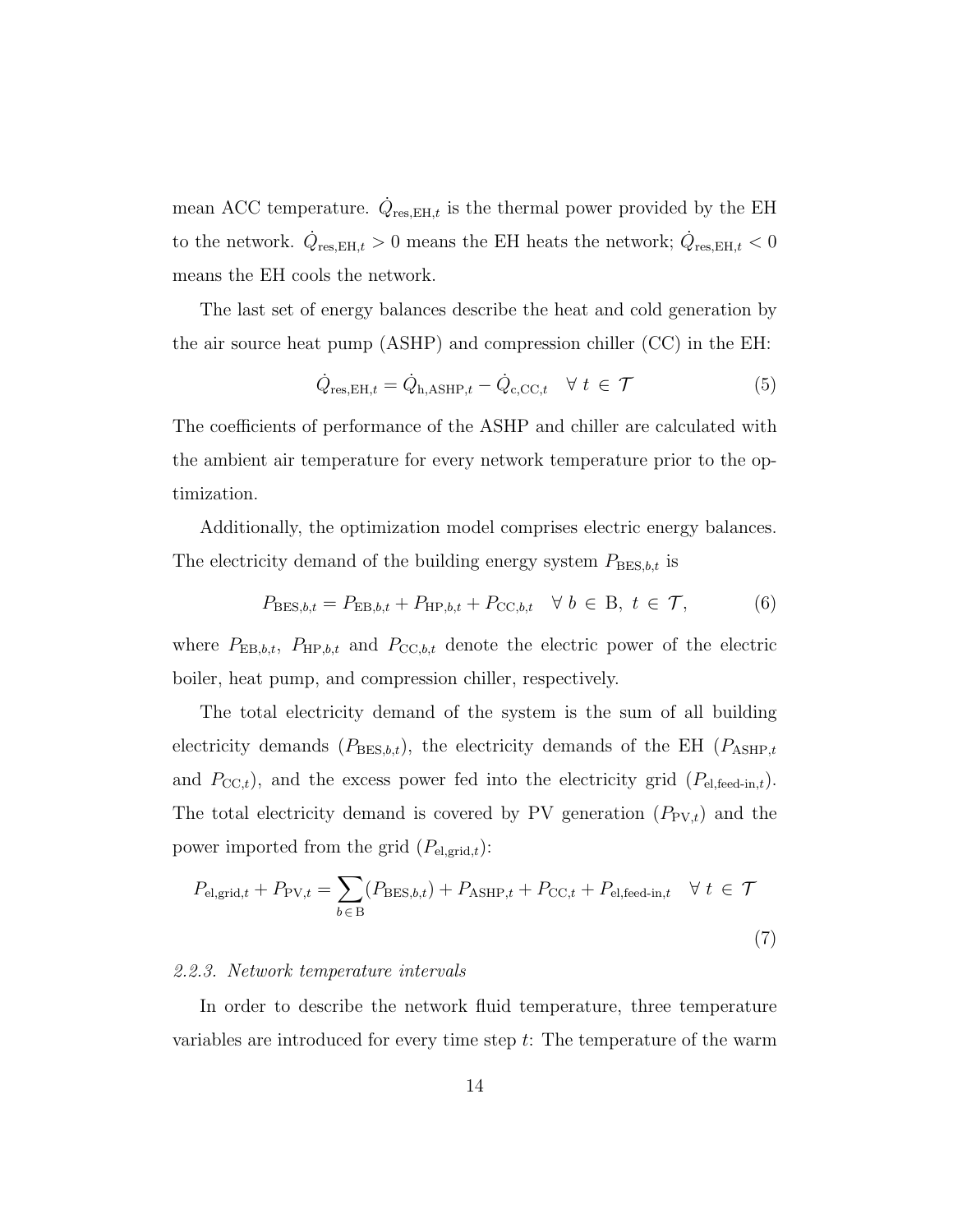pipe  $(T_{\text{network}},t)$ , cold pipe  $(T_{\text{network}},t)$  and a mean network temperature  $(\overline{T}_{\text{network}})$ :

$$
T_{\text{network},t} = \overline{T}_{\text{network},t} + \frac{\Delta T_{\text{network}}}{2},\tag{8}
$$

$$
T_{\text{network},c,t} = \overline{T}_{\text{network},t} - \frac{\Delta T_{\text{network}}}{2} \quad \forall \ t \in \mathcal{T}
$$
 (9)

The temperature difference between the warm and cold pipe is assumed constant ( $\Delta T_{\text{network}} = 8 \,\text{K}$ , [8]). Network temperatures are limited to a predefined range  $[T^{\min}_{\text{network},c}, T^{\max}_{\text{network},w}]$  with  $T^{\min}_{\text{network},c} = 6$ °C and  $T^{\max}_{\text{network},w} = 40$ °C [8]. This range is subdivided into  $n_{int}$  discrete temperature intervals  $[T_{low,k}, T_{up,k}]$  $\forall k \in \{0, ..., n_{\text{int}} - 1\}$  with constant interval width  $\Delta T_{\text{int}}$ :

$$
T_{\text{up},k} = T_{\text{network},c}^{\text{min}} + \frac{\Delta T_{\text{network}}}{2} + (k+1)\Delta T_{\text{int}}
$$
 (10)

$$
T_{\text{low},k} = T_{\text{network},c}^{\text{min}} + \frac{\Delta T_{\text{network}}}{2} + k\Delta T_{\text{int}}
$$
 (11)

If the mean network temperature is in the interval  $[T_{low,k}, T_{up,k}]$ , the temperature interval is active and the binary variable  $\theta_{k,t}$  equals 1. The constraint

$$
\sum_{k=0}^{\mathbf{n}_{\text{int}}-1} \theta_{k,t} = 1 \quad \forall \ t \in \mathcal{T} \tag{12}
$$

ensures that exactly 1 interval is active at time step t. A set of disjunctive inequalities force  $\theta_{k,t}$  to be 1 only if the mean network temperature is in the corresponding interval [33]. The disjunctive inequalities corresponding to the temperature intervals are implemented using the convex-hull reformulation by Jeroslow & Lowe [34]. Consequently, the variable  $T_{k,t}^{\theta}$  is introduced and forced to take the value of the mean network temperature if the interval  $k$  is active:

$$
T_{k,t}^{\theta} \ge \theta_{k,t} \, \text{T}_{\text{low},k},\tag{13}
$$

$$
T_{k,t}^{\theta} \le \theta_{k,t} \mathcal{T}_{\text{up},k} \quad \forall \ k \in \{0, ..., \mathbf{n}_{\text{int}} - 1\}, \ \forall \ t \in \mathcal{T} \tag{14}
$$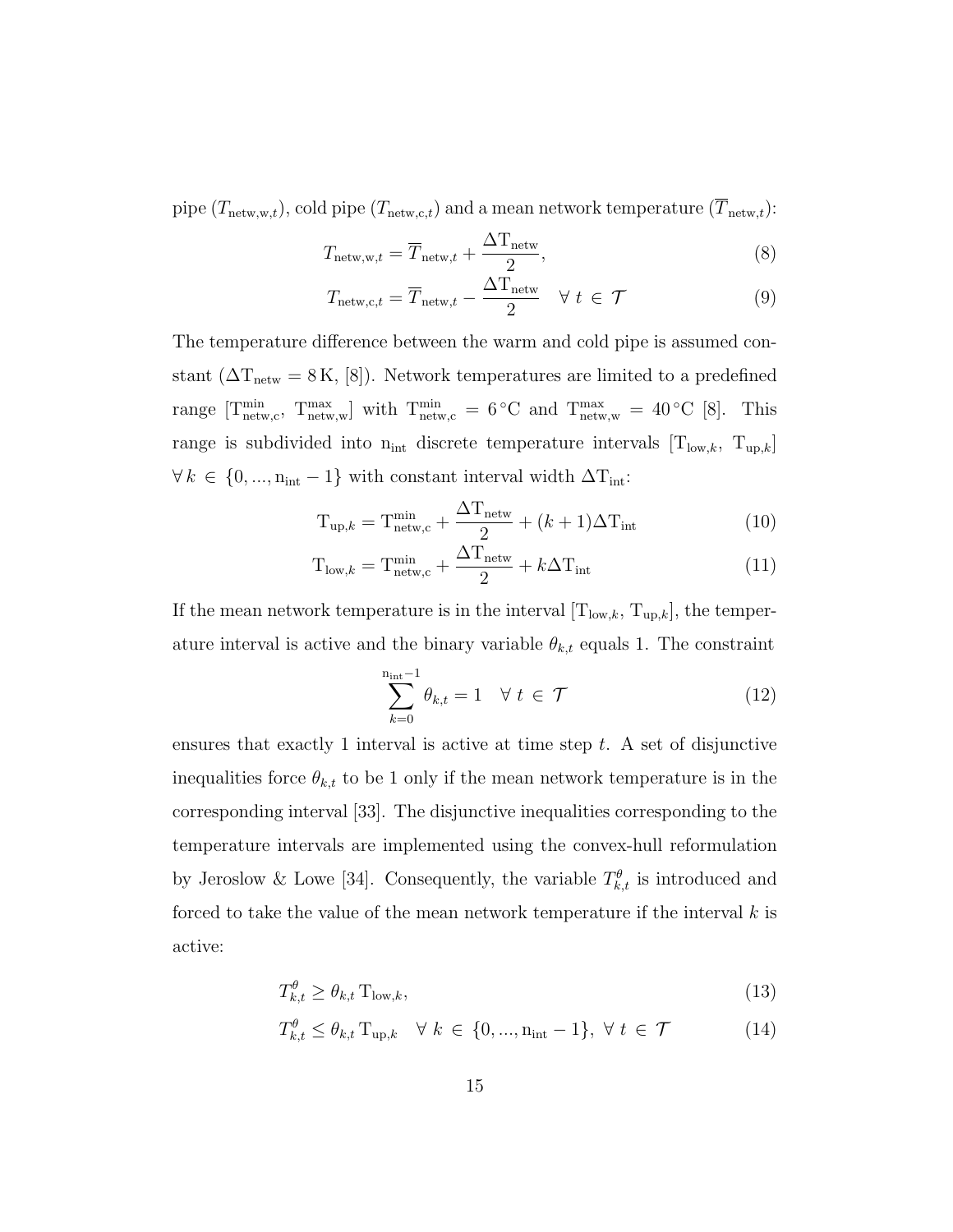The mean network temperature is then the sum of all variables  $T_{k,t}^{\theta}$ :

$$
\overline{T}_{\text{network},t} = \sum_{k=0}^{\text{n}_{\text{int}}-1} T_{k,t}^{\theta} \quad \forall \ t \in \mathcal{T}
$$
\n(15)

#### 2.2.4. Heat losses

Heat losses of the network depend linearly on the temperature difference between network fluid and the surrounding soil: The heat losses of the warm pipe  $\dot{Q}_{\text{loss,wp},t}$  are

$$
\dot{Q}_{\text{loss,wp},t} = (kA)_{\text{network}} (T_{\text{network},t} - T_{\text{soil},t}) \quad \forall \ t \in \mathcal{T}
$$
 (16)

and of the cold pipe

$$
\dot{Q}_{\text{loss},\text{cp},t} = (\text{kA})_{\text{network}} (\text{T}_{\text{soil},t} - \text{T}_{\text{network},c,t}) \quad \forall \ t \in \mathcal{T}
$$
 (17)

The heat loss coefficient  $\rm(kA)_{\rm netw}$  and the soil temperature  $\rm T_{\rm soil, \it t}$  are based on the case study presented in [32].

#### 2.2.5. Coefficient of performance and direct cooling

The COPs of heat pumps and chillers are calculated for each time step t and each network temperature interval k prior to the optimization (calculation according to [32] and [35]). For a heat pump or a chiller, the energy balance is

$$
\dot{Q}_t = \sum_{k=0}^{\text{n}_{\text{int}}-1} \left[ \text{COP}_{k,t} \theta_{k,t} \right] P_t \tag{18}
$$

where  $\dot{Q}_t$  denotes the device's heating or cooling power and  $P_t$  the electric power consumption. The product is linearized by introducing an auxiliary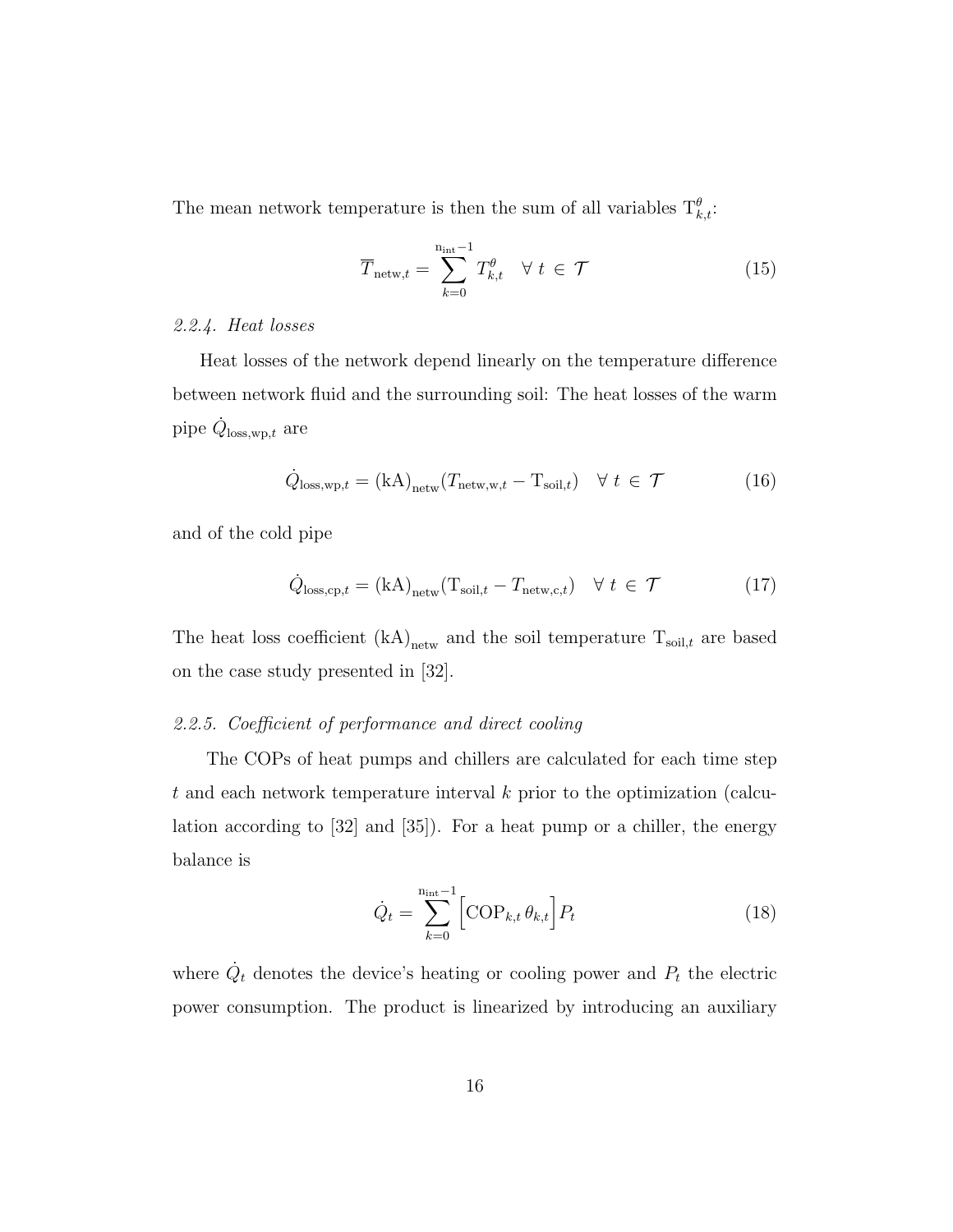variable  $P_{k,t}^{\theta}$  [33]. If the interval k is active,  $P_{k,t}^{\theta}$  equals the electric power consumed by the component  $P_t$ , otherwise it is 0. Thus, Eq. (18) is reformulated as

$$
\dot{Q}_t = \sum_{k=0}^{\mathrm{n}_{\mathrm{int}}-1} \left[ \mathrm{COP}_{k,t} \, P_{k,t}^{\theta} \right] \quad \forall \ t \in \mathcal{T} \tag{19}
$$

The auxiliary variable  $P_{k,t}^{\theta}$  is constrained by

$$
P_{k,t}^{\theta} \le \theta_{k,t} \, \text{M}_P,\tag{20}
$$

$$
P_{k,t}^{\theta} \le P_t,\tag{21}
$$

$$
P_{k,t}^{\theta} \ge P_t - (1 - \theta_{k,t}) \mathbf{M}_{\text{P}} \tag{22}
$$

$$
\forall k \in \{0, ..., n_{\text{int}} - 1\}, \ \forall t \in \mathcal{T}.
$$

#### 2.2.6. Direct cooling

The network temperature determines if direct cooling (DRC) in buildings is possible. Direct cooling is realized with a heat exchanger which uses the cold network pipe to cool the building's cooling circuit without electric power. The binary variable  $y_{\text{DRC},b,t}$  is introduced to indicate if the network temperature is low enough for direct cooling to take place. Depending on the temperature difference between warm and cold pipe  $(\Delta T_{\text{network}})$  and the temperature difference of supply and return temperature of the building's cooling circuit ( $T_{c,return,b,t}-T_{c, supply,b,t}$ ), the pinch is either on the cold or on the warm side of the heat exchanger. Therefore, if  $T_{c,return,b,t} - T_{c, supply,b,t} \geq \Delta T_{network}$ holds, the constraints

$$
T_{\text{network},c,t} + \Delta T_{\text{min}} - T_{c,\text{supply},b,t} \leq (1 - y_{\text{DRC},b,t}) M_{\text{DRC},b}
$$
  

$$
\forall t \in \mathcal{T}, b \in B
$$
 (23)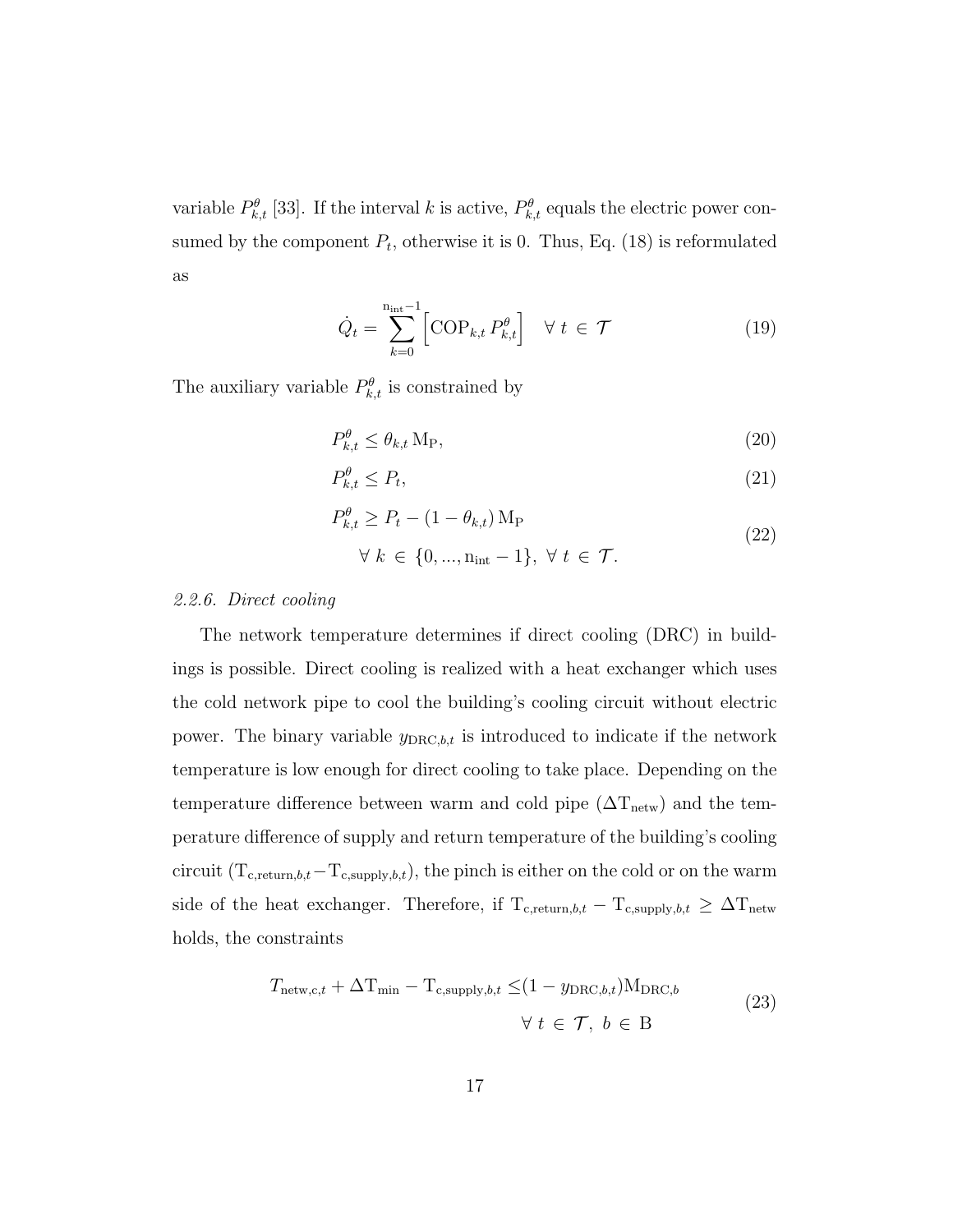are added to the model, otherwise the constraints

$$
T_{\text{network},t} + \Delta T_{\text{min}} - T_{c,\text{return},b,t} \leq (1 - y_{\text{DRC},b,t}) M_{\text{DRC},b}
$$
  

$$
\forall t \in \mathcal{T}, b \in B
$$
 (24)

are used. Here,  $\Delta T_{\min}$  is the minimum temperature difference across the heat exchanger and  $M_{DRC,b}$  is a big-M coefficient [36]. Eqs. (23) and (24) force the binary variable  $y_{\text{DRC},b,t}$  to 1 if direct cooling can be used. Eq. (25) limits the cooling power to the rated power of the heat exchanger (for  $y_{\text{DRC},b,t} = 1$ ) and for  $y_{\text{DRC},b,t} = 0$  the cooling power is 0:

$$
\dot{Q}_{\text{c,DRC},b,t} \leq y_{\text{DRC},b,t} \, \mathbf{Q}_{\text{c,DRC},b}^{\text{nom}} \quad \forall \ t \in \mathcal{T} \tag{25}
$$

#### 2.2.7. Storage and network temperature

Excess heat from buildings or heat generated in the EH can be used to increase the temperature of the network. The mean network temperature of two consecutive time steps  $(\overline{T}_{\text{network}}, \text{and } \overline{T}_{\text{network}-1})$  are connected by

$$
\overline{T}_{\text{network}} = \overline{T}_{\text{network}-1} + \Delta T_t \quad \forall \ t \in \mathcal{T} : t \neq t_0 \tag{26}
$$

in which  $\Delta T_t$  denotes the temperature increase. The ACC is thermally and hydraulically coupled with the network. As modeled in [5], the ACC is operated as passive balancing unit in the following way: For balancing residual network demands of the buildings, in the first stage, the ACC is used to provide heating or cooling power. In a second stage, when the ACC is fully charged (water of the ACC is at temperature of the warm pipe) or fully discharged (water is at temperature of cold pipe), the temperature of the network and the ACC can be raised or lowered. The thermal power for increasing or lowering the temperature of the water mass in the network and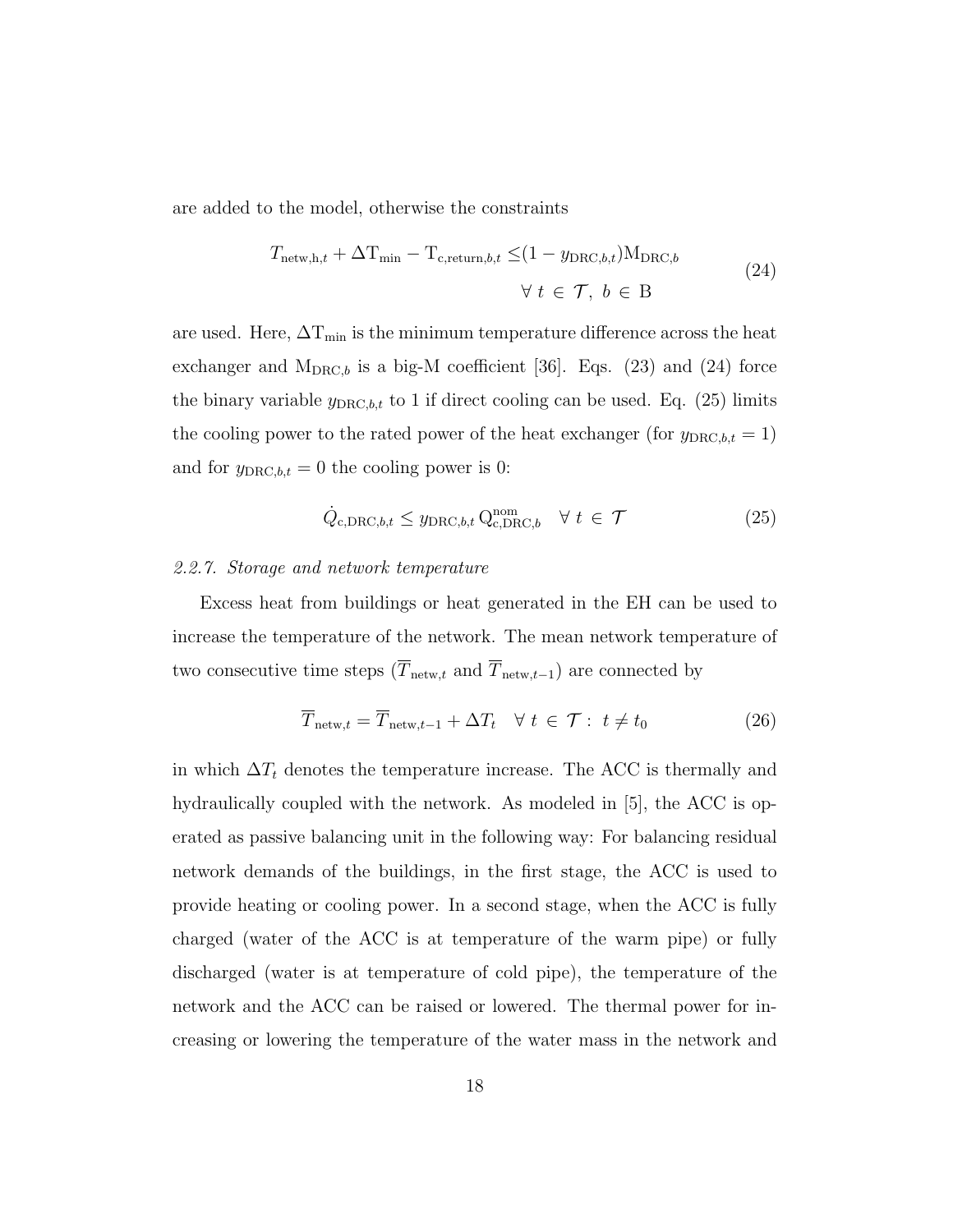the ACC is

$$
\dot{Q}_{\text{network}} = \rho_{\text{W}} \left( V_{\text{network}} + V_{\text{ACC}} \right) c_{\text{W}} \Delta T_t \frac{1}{\Delta t_t} \quad \forall \ t \in \mathcal{T} \tag{27}
$$

 $\dot{Q}_{\text{network}}$  can take positive and negative values and is linked with the energy balance in Eq. (3).  $\rho_W$  and c<sub>W</sub> denote the density and heat capacity of water. The water volume in the network  $(V_{\text{network}})$  and in the ACC  $(V_{\text{ACC}})$  are model parameters. For modeling the ACC's operation strategy, two binary variables are introduced:  $y_{\text{inc},t}$  can be become 1 if the mean network temperature is increased, while  $y_{\text{dec},t}$  can become 1 if the mean network temperature is decreased. The network temperature change  $\Delta T_t$  is linked with the binary decision variables by

$$
\Delta T_t \le y_{\text{inc},t} \, \text{M}_\text{T},\tag{28}
$$

$$
\Delta T_t \ge -y_{\text{dec},t} \, \text{M}_\text{T} \quad \forall \, t \in \mathcal{T} \tag{29}
$$

with a sufficiently large big-M coefficient  $(M_T = T^{\text{max}}_{\text{network},w} - T^{\text{min}}_{\text{network},c})$  [36]. The binary variables are linked with the ACC's state of charge by Eqs. (30) and (31).  $y_{\text{inc},t}$  can only take the value 1 if the ACC's storage level is at maximum in t and in  $t - 1$ :

$$
2 S_{\text{ACC}}^{\text{cap}} y_{\text{inc},t} \leq S_{\text{ACC},t} + S_{\text{ACC},t-1} \quad \forall \ t \in \mathcal{T}: \ t \neq t_0 \tag{30}
$$

Accordingly,  $y_{\text{dec},t}$  can only take the value 1 if the ACC is fully discharged in t and in  $t - 1$ :

$$
2 S_{\text{ACC}}^{\text{cap}} \left( 1 - y_{\text{dec},t} \right) \ge S_{\text{ACC},t} + S_{\text{ACC},t-1} \quad \forall \ t \in \mathcal{T} : t \neq t_0 \tag{31}
$$

#### 2.2.8. Free-floating network temperature operation (reference case)

In order to evaluate the performance of the optimized temperature operation, a free-floating temperature operation (as described in [23] and [24]) is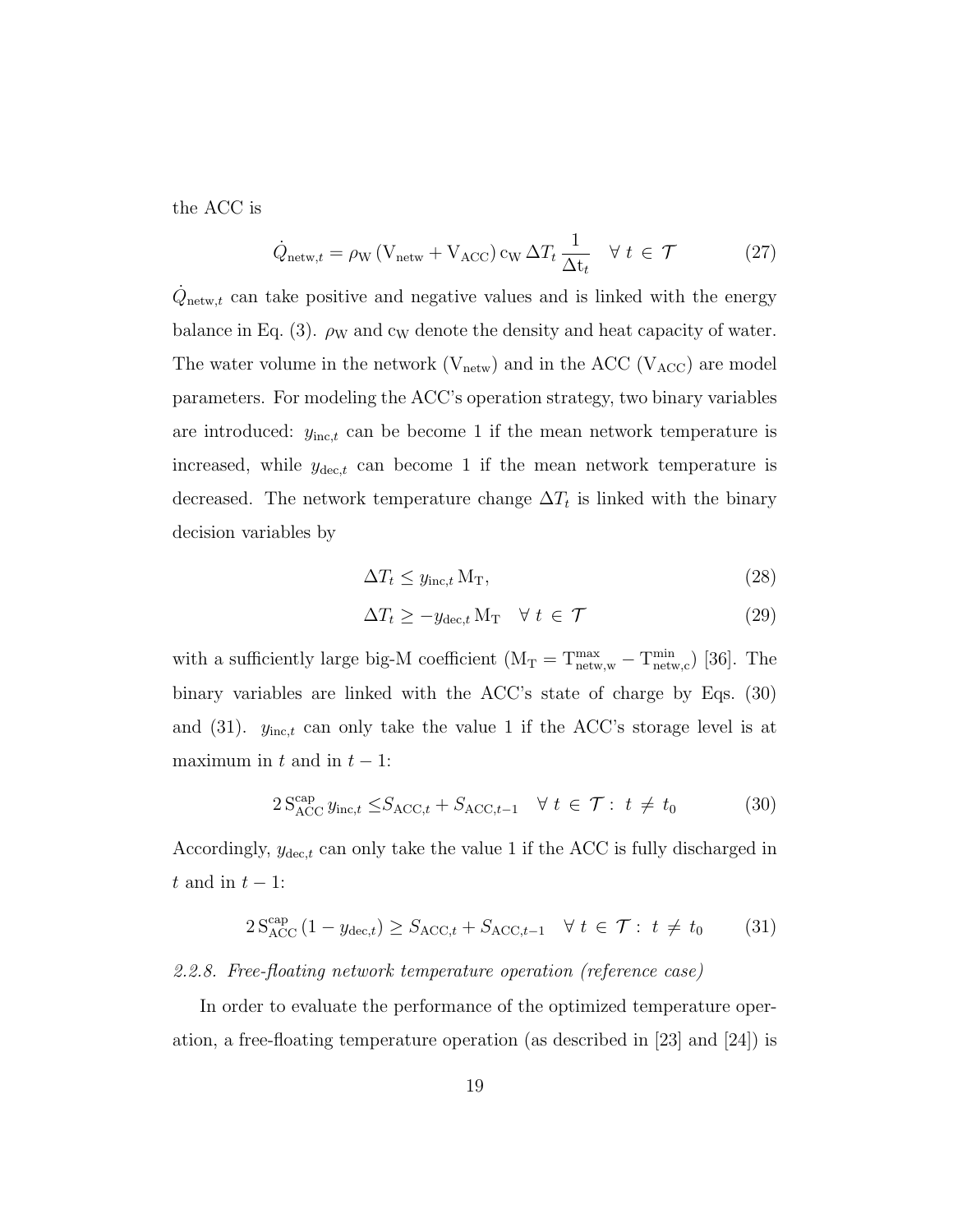investigated as a reference. In the free-floating temperature operation, the network temperature is only driven by residual heating and cooling demands. Only, if the network temperature reaches an upper or lower limit  $(T^{\min}_{\text{network},c}$  $6^{\circ}$ C,  $T_{\text{network},w}^{\text{max}} = 40^{\circ}$ C), the network is heated or cooled which is ensured by additional constraints in the model. In the free-floating temperature operation, the same components are used in the EH and building energy systems and, in particular, direct cooling is possible. A performance comparison between the free-floating temperature operation and the optimized temperature operation is presented in Section 4.4.

#### 2.2.9. Model limitations

Relevant model limitations result from the spatial resolution of the model: The water in the warm and cold pipe of the network are assumed as ideally mixed water volumes (as described by Lesko et al.  $[28]$ ) and no hydraulic limitations of the network are considered. Thus, residual building demands can be balanced instantaneously within the duration of a time step and independently of their location in the district. This assumption is justified for small networks and large time steps, i.e. the network fluid can flow from one building to all other buildings within one time step.

In addition, a constant temperature difference between warm and cold pipe is assumed like in the model by Prasanna et al. [19]. For a system with temperature controlled heat pumps and chillers, this assumption appears to be valid. Even if the temperature difference in the real system is not exactly constant, this primarily affects the hydraulic states of the network, i.e. mass flows and pumping power. Only in the second place, it leads to a decline of accuracy of the COP and heat loss estimation of the model.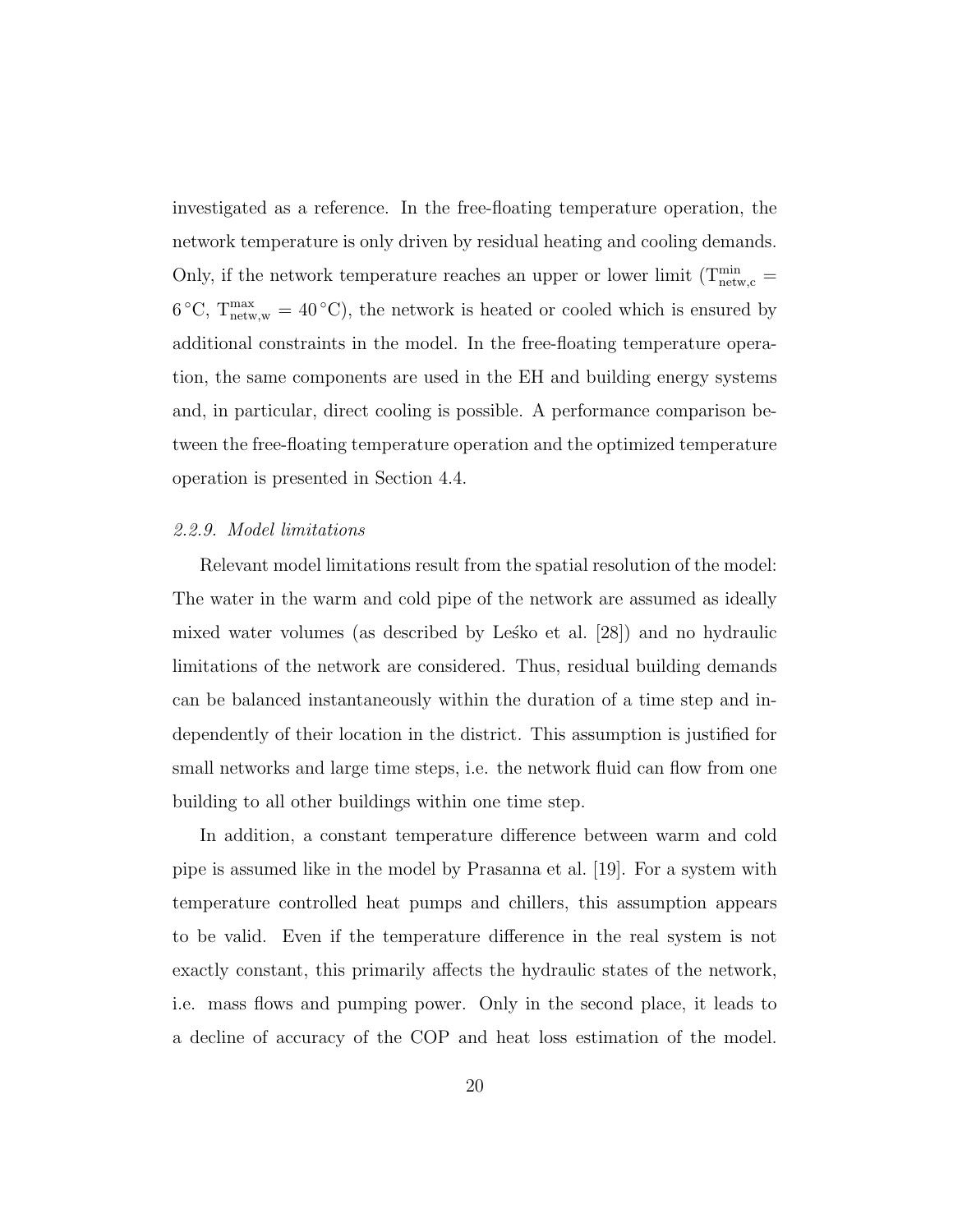Moreover, a perfect temperature stratification of the fluid in the ACC is assumed and heat losses are neglected. An operation strategy of the ACC is prescribed in the model (in accordance to [5]): It is ensured that the ACC is fully charged (or discharged) before the network temperature can rise (or drop). In addition, all technologies are modeled with a low level of detail, e.g. part-load limitations, part-load efficiencies and minimum down times are not considered. Lastly, the optimization aims at minimizing the total operational costs of the entire energy supply system. However, in practice, the operator of the energy hub and thermal network may differ from the operators of the building energy systems. In this case, from the individual operator's perspective different network temperatures would be considered cost-optimal: In winter, for example, the buildings' operator would prefer high network temperatures (to achieve high heat pump COPs) while the network operator prefers low network temperatures.

#### 3. Use case

In this section, the case study and the investigated scenarios are presented. Section 3.1 provides a brief description of the case study. The installed generation and storage capacities in the assumed 5GDHC system are presented in Section 3.2. Section 3.3 introduces the investigated scenarios.

#### 3.1. Use case description

The use case is a German research campus for which 17 buildings are considered including laboratories, office buildings, two data centers and a canteen. For the heating systems of the buildings, a required supply temperature of  $60^{\circ}$ C is assumed and for cooling 16  $^{\circ}$ C. A detailed description of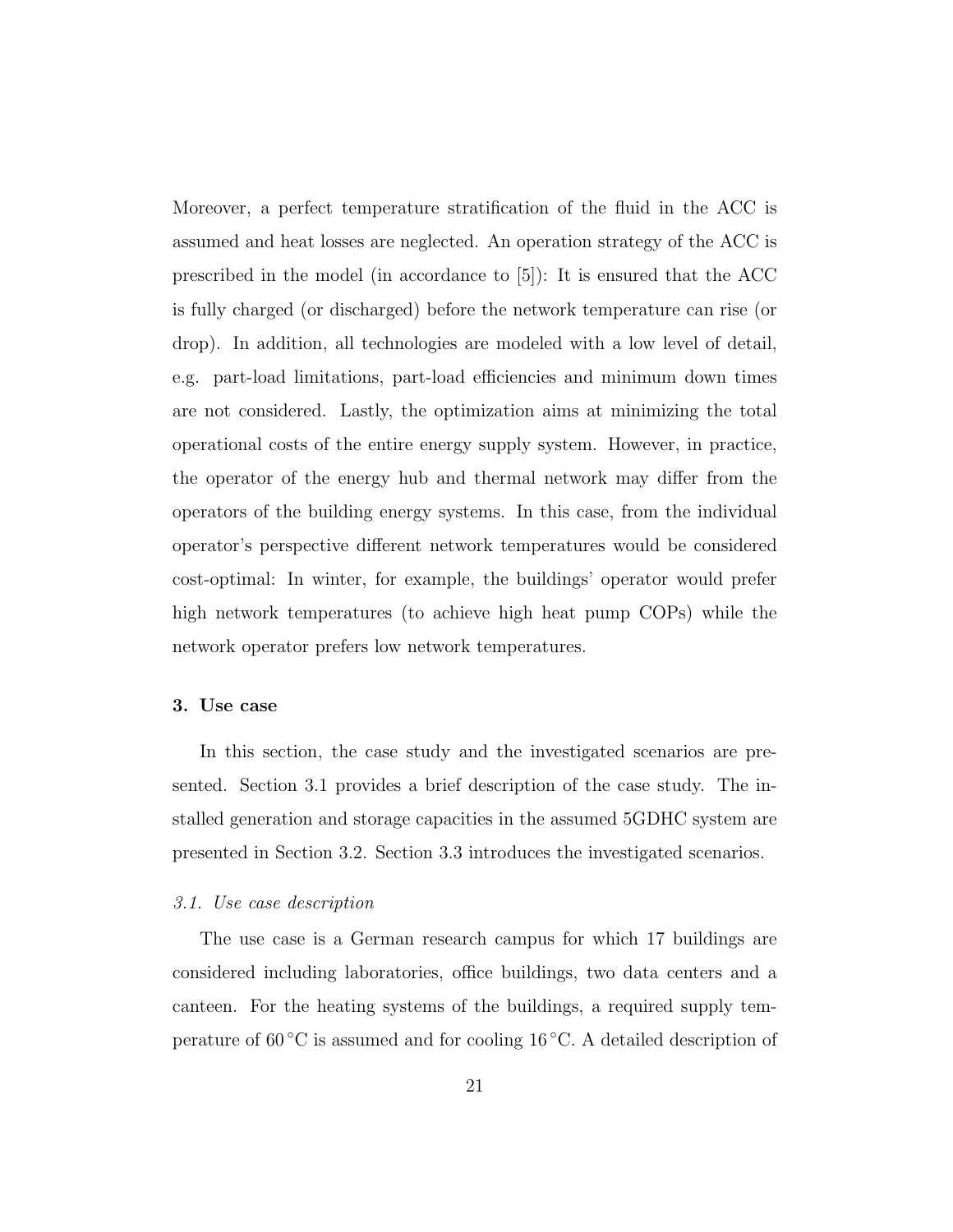the use case is presented in [32]. Currently, no 5GDHC network exists on the research campus but the heating and cooling demands appear to be a realistic use case for a 5GDHC network and therefore the district is used in this study. The total heating demand of all buildings is 6.36 GWh with a peak heating demand of 2.01 MW and the total cooling demand is 10.04 GWh with a peak cooling demand of  $2.42 \text{ MW}$ . Fig. 3 shows the annual time series of the cumulated heating and cooling demands. In the case study, the electricity supply price is assumed 0.1523 EUR/kWh [37] and the feed-in revenue 0.085 EUR/kWh [38]. Energy conversion efficiencies as well as the weather data used in the case study are based on [32].



Figure 3: Cumulated heating (red) and cooling demands (blue) of all 17 buildings. January, March and July are investigated in the case study. Illustration based on [32].

#### 3.2. Energy system

Since on the research campus no 5GDHC network exists, for all buildings and the EH, the installed capacities of all generation and storage technologies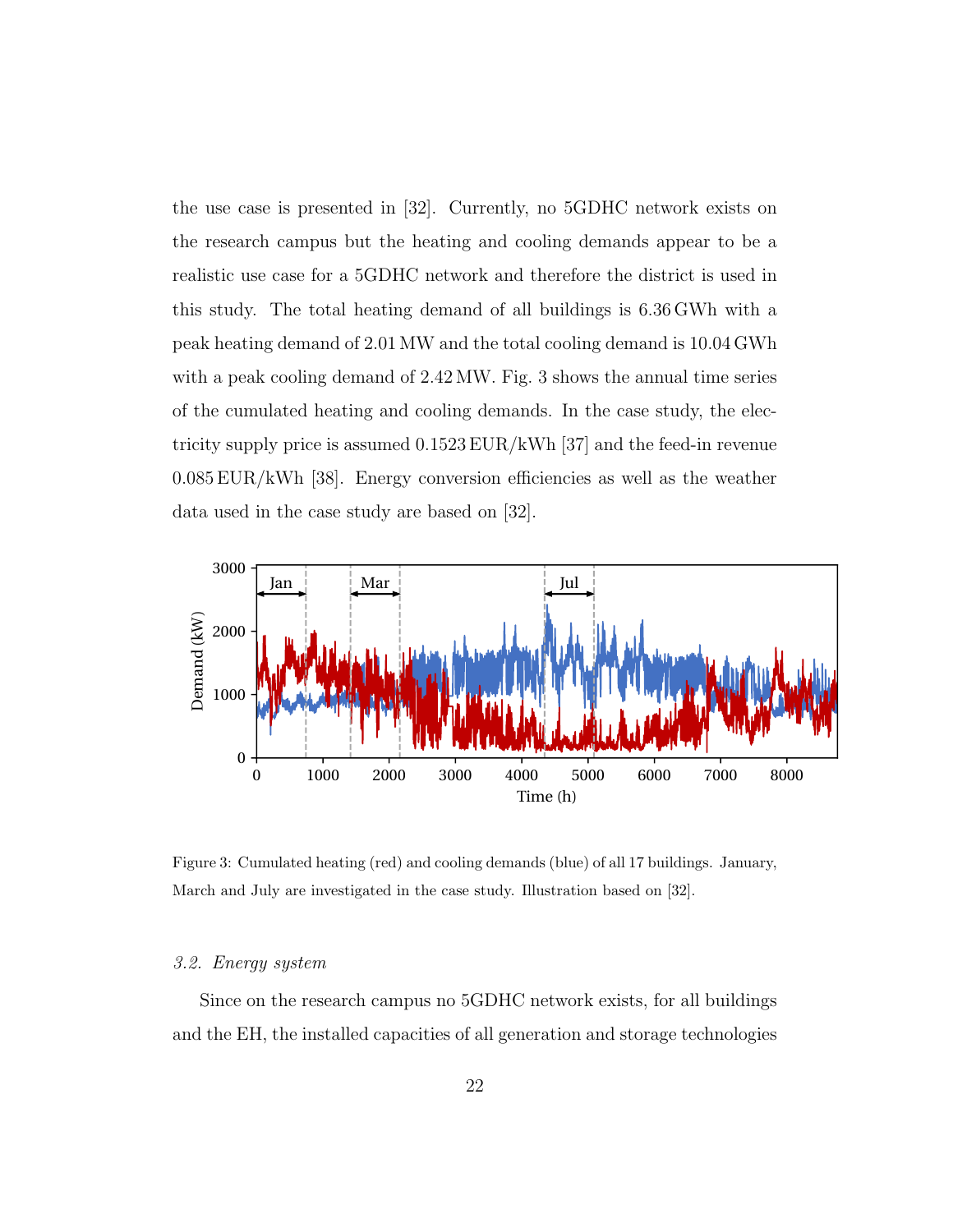have to be assumed. The capacities are calculated with a design optimization approach based on a model presented in [32]. In the EH, an ASHP and a compression chiller are installed with a rated heating and cooling capacity of  $1.13\,\mathrm{MW_{th}}$  and  $2.51\,\mathrm{MW_{th}}$  respectively. The installed peak power of PV modules is assumed  $1.02 \text{ MW}_{p}$ . The ACC has a tank volume of  $95.4 \text{ m}^3$ which equals a storage capacity of 0.89 MWh. In the building energy systems, compression chillers and heat exchangers for direct cooling are installed with a thermal capacity of  $2.88 \text{ MW}_{th}$  and  $1.98 \text{ MW}_{th}$ , respectively. For heating, the building energy systems comprise heat pumps with a cumulated thermal power of  $1.64 \text{ MW}_{\text{th}}$ , electric boilers with  $0.77 \text{ MW}_{\text{th}}$  and thermal energy storages with a cumulated capacity of 2.02 MWh.

For the 5GDHC network in this case study, the assumed topology and design has been adopted from [32]: The network length is 1.3 km, the minimum pipe diameter 55 mm and the maximum diameter 141 mm. The water volume in the pipes is  $10.3 \,\mathrm{m}^3$  and the  $(kA)_{\text{network}}$ -value  $3.7 \,\mathrm{kW/K}$ . In the case study, a maximal network temperature of  $T^{max}_{network}$ =40 °C and a minimum network temperature of  $T^{\min}_{\text{network}}=6 \degree C$  are considered. The difference between the warm and cold pipe is  $\Delta T_{\text{network}}=8$  K. The temperature range between the maximum mean network temperature  $(36 °C)$  and the minimum mean network temperature  $(10\degree C)$  is subdivided into 4 intervals.

#### 3.3. Investigated scenarios

Two energy system configurations (OPT-DRC and OPT) are investigated: In the configuration OPT-DRC, compression chillers and direct cooling are enabled for the cooling system in buildings. In the scenario OPT, only compression chillers are enabled, while direct cooling is not available.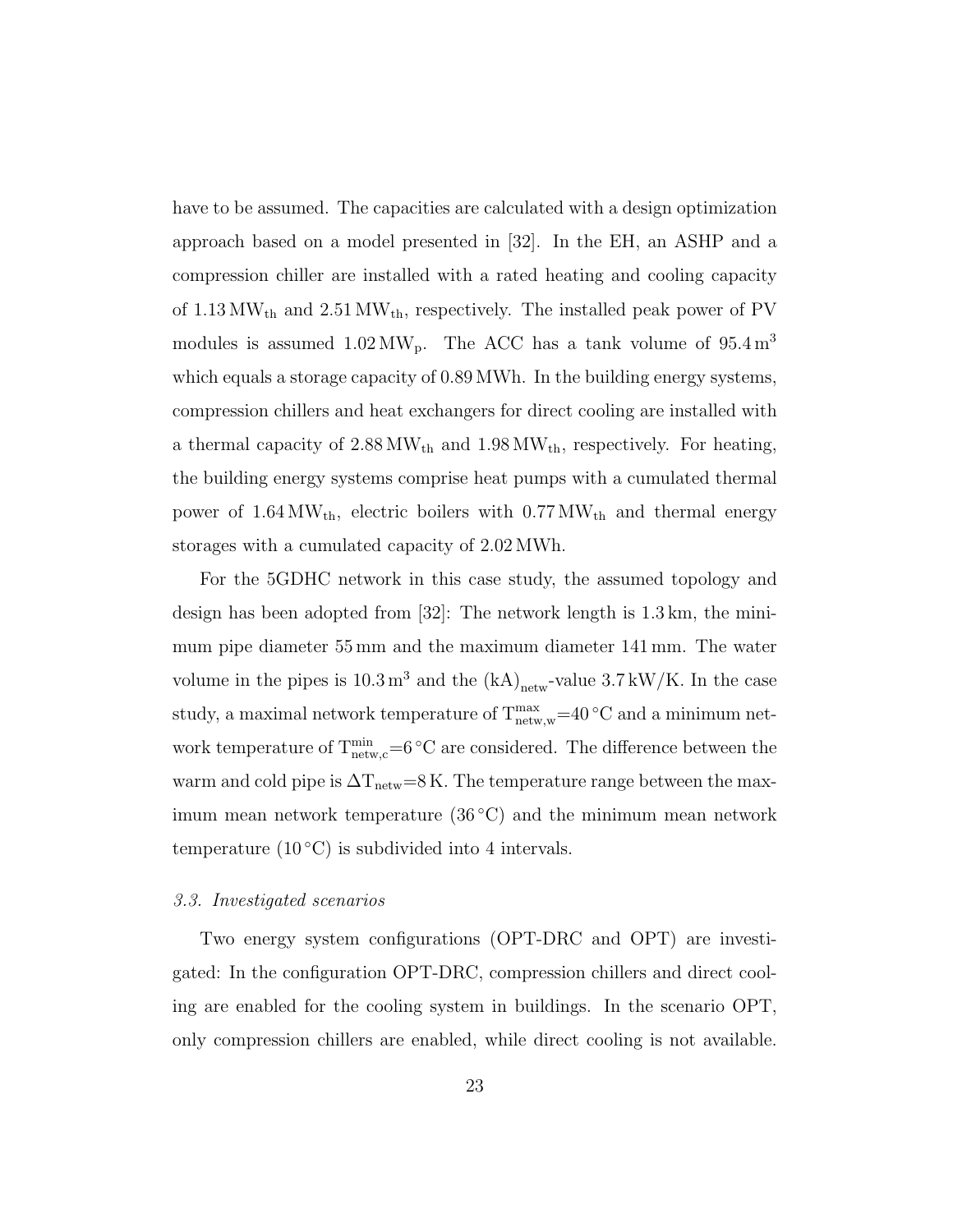The investigation of two scenarios is necessary since the optimal network temperature substantially depends on whether direct cooling in buildings is possible or not.

In this work, three representative months are selected based on their heating and cooling demand profiles. The heating and cooling demands, the demand ratio and the demand overlap coefficient [39] (definitions provided in Appendix  $\Lambda$ ) of the three months are shown in Table 1. January is chosen as the month with the highest demand ratio indicating that heating demands dominate. March is chosen as a month with alternating demands. The demand ratio is close to 0 and a large heating and cooling demand overlap is observed. In July, the cooling demands dominate and the peak cooling demand is observed. The cumulated demand profiles are depicted in Fig. 3.

Table 1: Total monthly heating and cooling demands, demand ratio and demand overlap coefficient. For the case study, a month with dominating heating demand (January), a month with balanced heating and cooling demands (March) and a month with dominating cooling demands (July) are investigated.

| Month   | Heating   |                      |         | Cooling Demand Demand overlap |
|---------|-----------|----------------------|---------|-------------------------------|
|         | demand    | demand               | ratio   | coefficient [39]              |
| January | 991.0 MWh | 603.5 MWh            | 0.24    | 0.75                          |
| March   | 789.2 MWh | 691.3 MWh            | 0.07    | 0.84                          |
| July    |           | 187.3 MWh 1119.8 MWh | $-0.71$ | 0.29                          |

The optimization is repeatedly executed in a rolling horizon framework. In this study, a control horizon of 6 h (6 time steps in hourly resolution) and an overlap horizon (foresight) of 36 h with 6-hourly resolution is chosen. The temporal aggregation is based on a downsampling approach described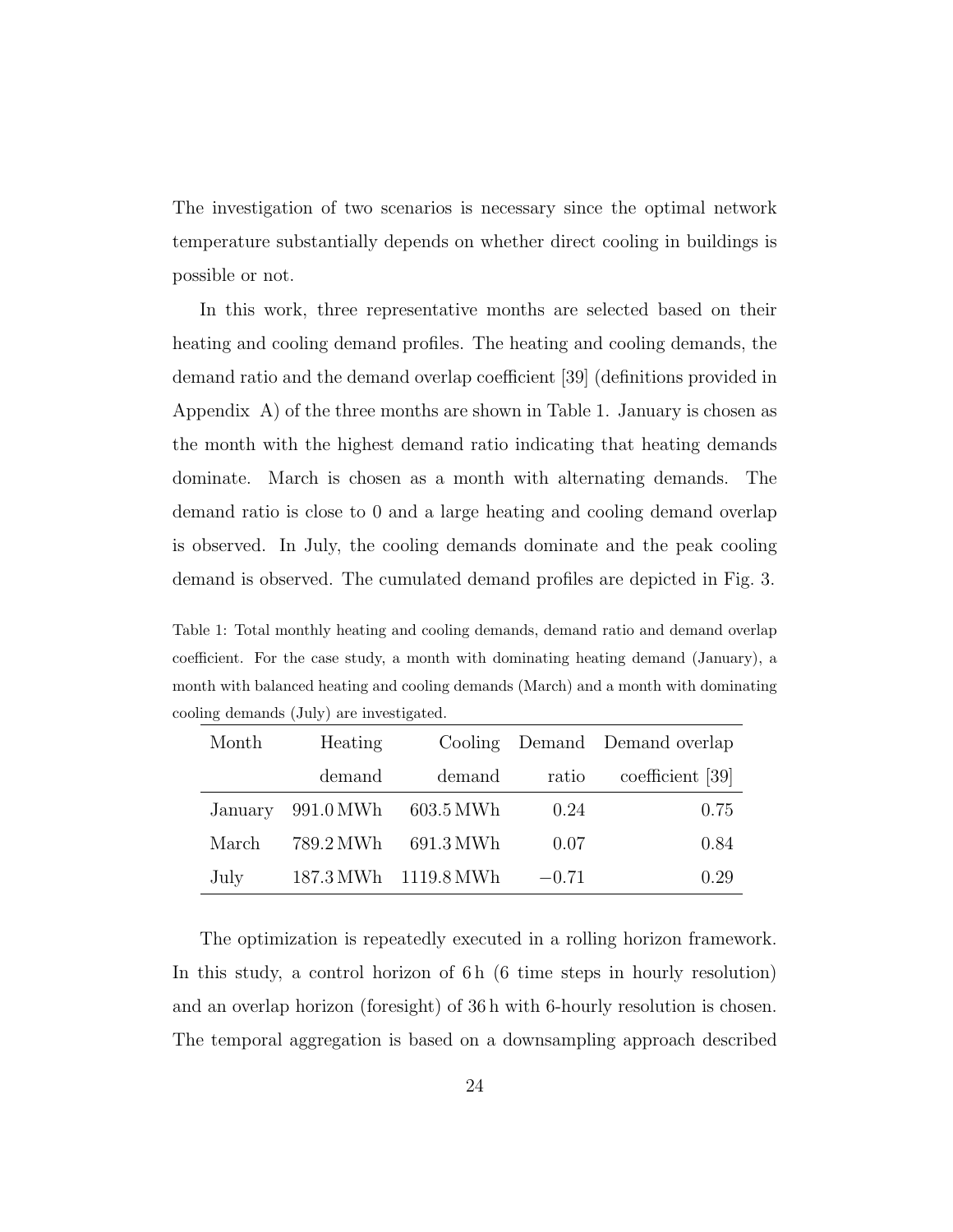by Cao et al. [40].

#### 4. Results

In this section, the results of the system configurations OPT-DRC and OPT (optimized temperature with and without direct cooling) are presented. The mean computing time for optimizing one control interval (6 hours) was in all scenarios less than 5 minutes and the computing time for one month was less than 10 hours. Therefore, the model is real-time capable and can be employed in a model predictive control.

#### 4.1. Operational costs

The operational costs only consist of electricity costs. The monthly costs are listed for January, March and July in Table 2. The highest operational costs are observed in January due to two reasons: Firstly, the heating demands dominate and substantially outbalance the low cooling demands. Covering heating demands is in general more cost-intensive than covering cooling demands as the heat pump COP is lower than the chiller COP. Secondly, less PV power is generated in January due to the lower solar radiation. This increases the electricity imported from the electricity grid and reduces feed-in revenues. The system configuration with direct cooling in buildings (OPT) shows lower costs for all three months. However, the cost difference strongly depends on the month: In January, the OPT-DRC configuration results in cost savings of only 9.8 %. In July, the cost savings are substantially higher (57.7 %). This indicates that direct cooling is advantageous during months with dominating cooling demands. This effect will be explained in more detail by analyzing the network temperature profiles in Section 4.2.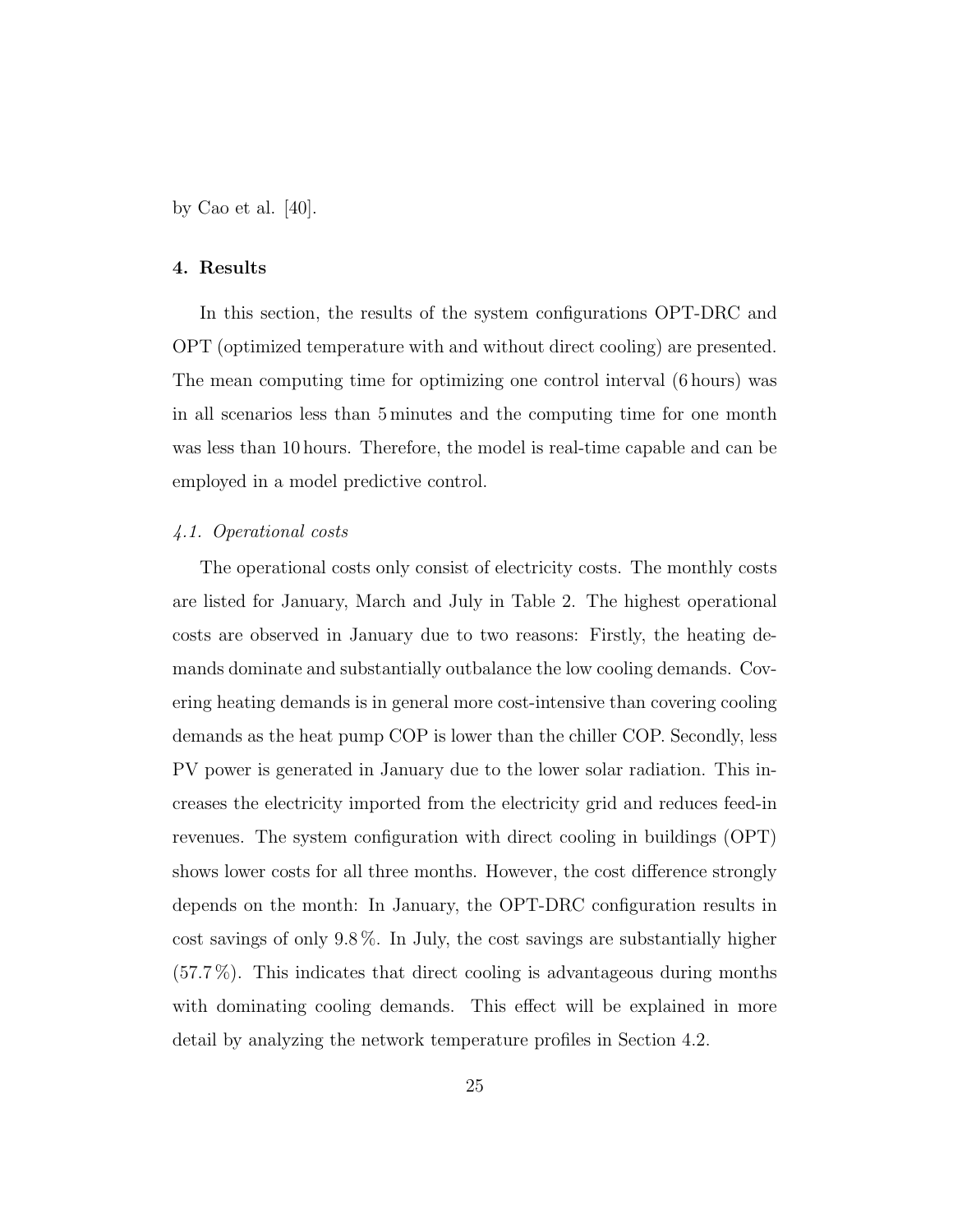Table 2: Operational costs for the investigated months.

| Month   | OPT-DRC (EUR) OPT (EUR) |        |
|---------|-------------------------|--------|
| January | 36,984                  | 41,009 |
| March   | 17,036                  | 21,681 |
| July    | 7,662                   | 18,113 |

#### 4.2. Optimal network temperature

The optimized network temperature profile of configuration OPT-DRC is illustrated in Fig. 4. In all months, the network temperature is below the threshold temperature of  $14\textdegree C$  under which direct cooling in data centers is possible. In case of high cooling demands, the network temperature decreases even below the direct cooling threshold temperature of the other buildings  $(10\degree C)$ . In March, the observed temperature fluctuations mainly result from temporal balancing of residual heating and cooling demands using the thermal inertia of the network and ACC. In July, the fluctuations result from the intermittent PV power generation: In times of high PV generation, the temperature of the network and ACC is decreased by an enforced operation of the chiller in the EH. In a subsequent period of low PV generation, the operation of the chiller can be reduced and the temperature of the network and ACC can rise again.

In general, the water mass in the network and the ACC serves different functions in configuration OPT-DRC: During periods with frequently fluctuating heating-to-cooling demand ratios in March, the thermal inertia of the network and ACC is used to balance out residual heating with residual cooling demands over time. In periods with a uniform demand ratio in July,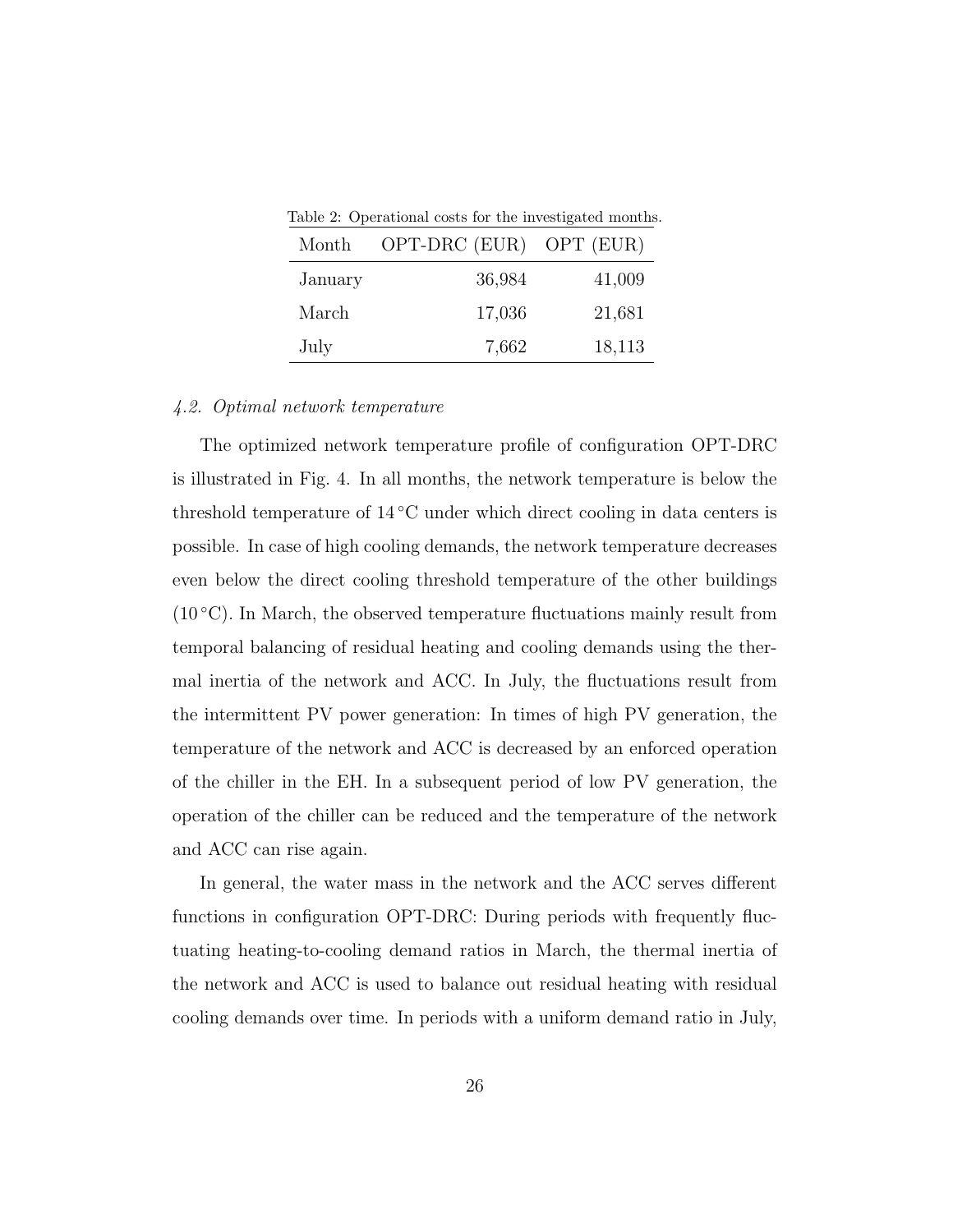the network and ACC is predominantly used to increase the onsite utilization rate of PV power. As can be seen from Fig. 4, the thermal inertia of the network and ACC only induce minor fluctuations to an overall constant network temperature level.



Figure 4: Temperature operation profiles of configuration OPT-DRC (optimized temperature, chillers and direct cooling enabled) for January, March and July.

The network temperatures in scenario OPT are shown in Fig. 5. In January, the mean network temperature remains mostly constant at 27 °C in the warm pipe and  $19^{\circ}$ C in the cold pipe. Only three times, the temperature in the warm pipe rises above  $30^{\circ}$ C which is caused by a temporary increase of the cooling demand.

In March, the warm pipe temperature fluctuates around 27 ◦C as well.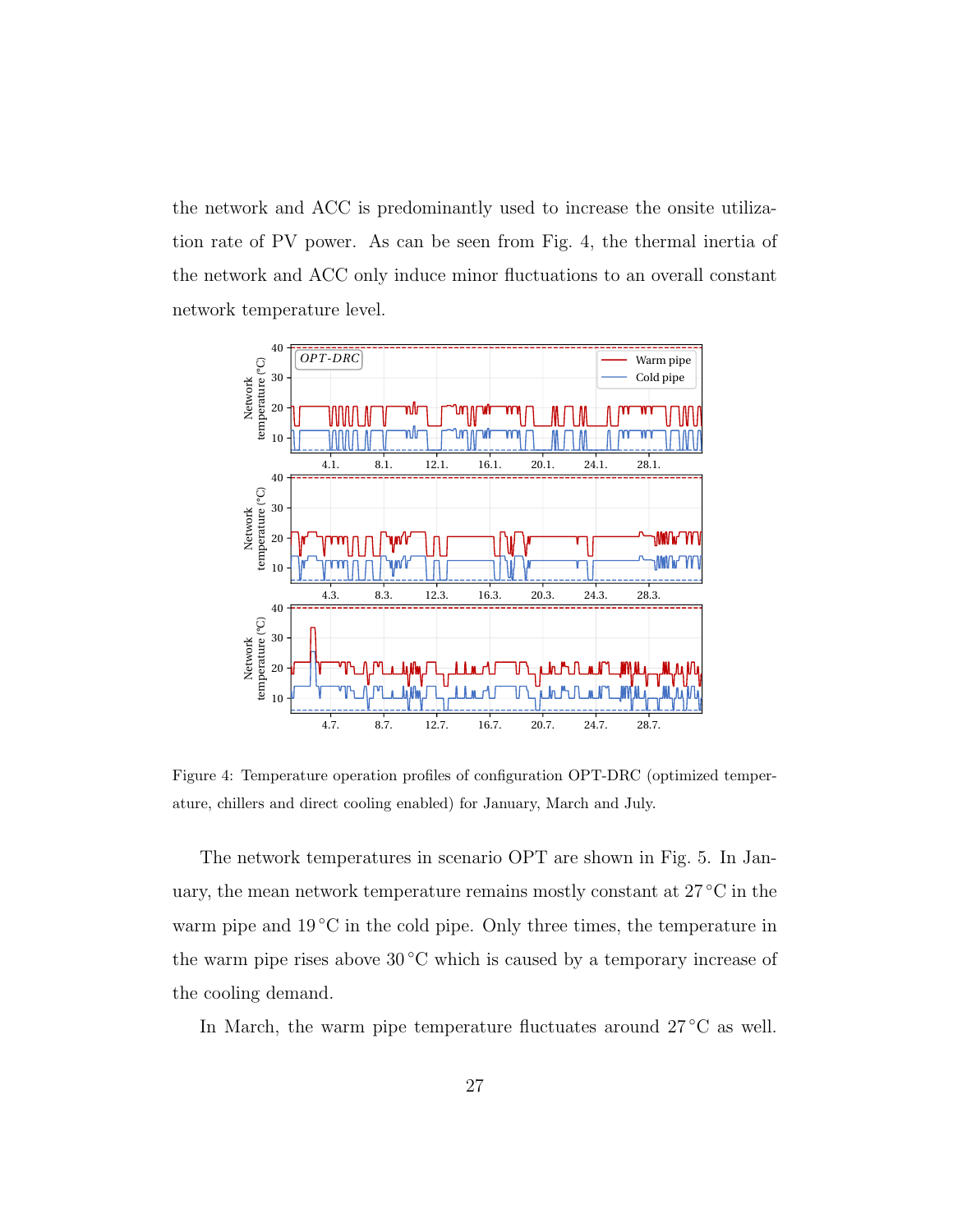However, the fluctuations are larger than in January: Firstly, the COPs of the heat pump and chiller in the EH experience a higher air temperature variation in spring with distinctive day-night cycles. Secondly, the heating-to-cooling demand ratio shows larger fluctuations which cause larger fluctuation of the optimal network temperature.

In July, the optimal temperature in the warm pipe is on average slightly higher (33.5 °C). This is can be explained by the heat dissipation to the ground which reduces the amount of excess heat that has to be removed in the EH. In July, the heat flow to the ground reduces the residual demand by about 5 %. Moreover, the COP of the heat pumps in buildings is increased with high network temperatures. The effect of the network temperature on the performance of the chillers in buildings and in the EH cancel each other out to a large extent: High network temperatures reduce the COP of the building chillers, but at the same time, increase the COP of the chiller in the EH.

The comparison of the configurations OPT-DRC and OPT shows that operating the network at low temperatures and thus enable direct cooling is advantageous, even though this leads to lower COPs of the components in buildings and EH. This effect is quantified and analyzed in more detail in Section 4.3.

#### 4.3. Electricity consumption

In Fig. 6, the electricity balances for both configurations are illustrated. The left bar shows the electricity imported from the grid as well as the PV power generation. On the right, the electricity consumption by electricallydriven system components in the buildings and the EH is displayed. The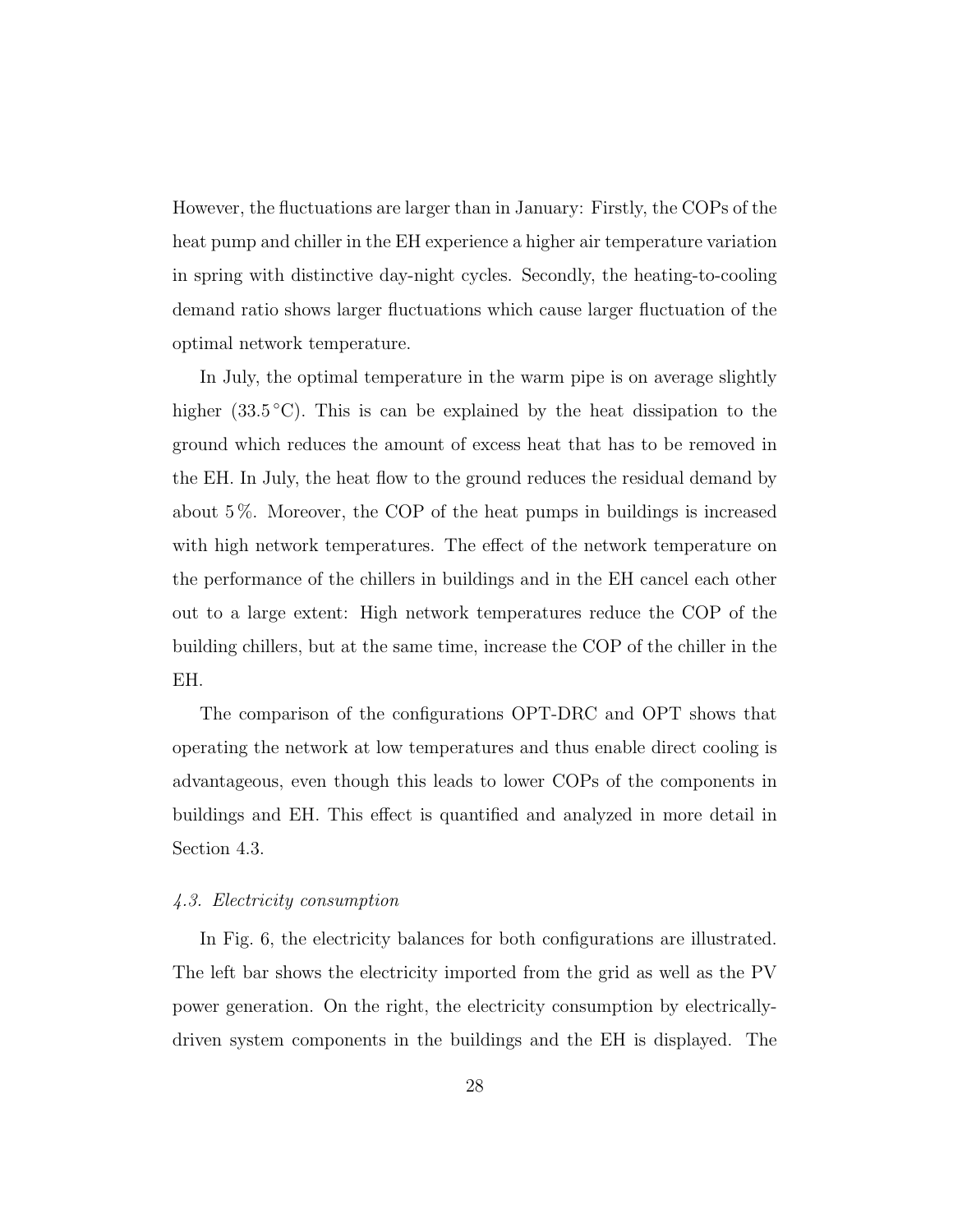

Figure 5: Temperature operation profiles of configuration OPT (optimized temperature, direct cooling disabled) for January, March and July.

electricity demand of all system components is indicated by a dashed line.

The PV generation increases substantially from January to July and accordingly the electricity imported from the power grid decreases. The total electricity demand (dashed line) decreases from January to March but slightly increases from March to July. The reason for low operational costs in March is that large proportions of heating and cooling demands are balanced which substantially reduces the electricity consumption: Although the heating demand decreases from January to March by only 20 % and the cooling demand even rises by 15 %, the electricity consumption of all electrically-driven components decreases by  $31\%$  (OPT-DRC) and  $26\%$  (OPT).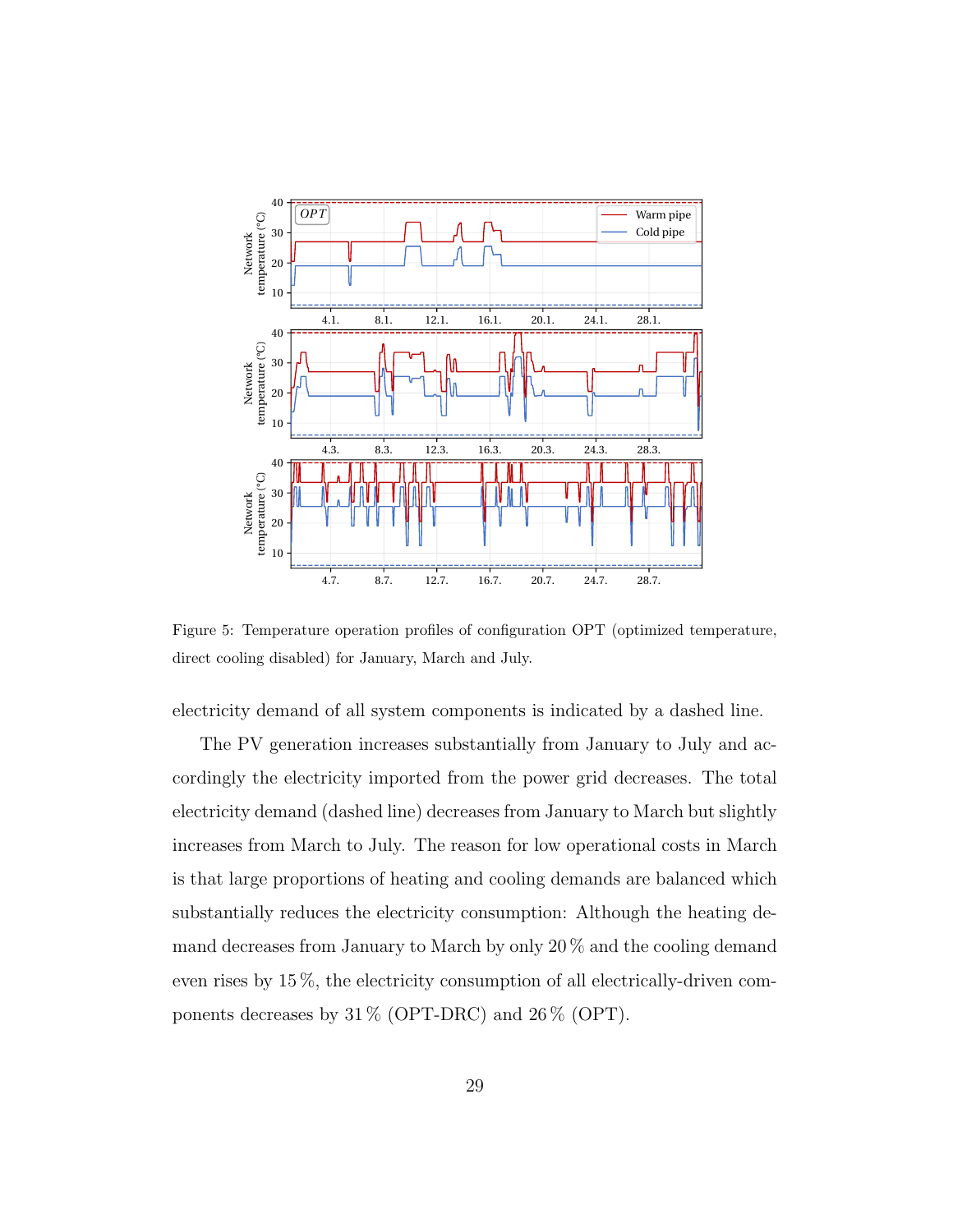The electricity demand of the system components differs between winter and summer months and strongly depends on the heating-to-cooling demand ratio: In January, the heat generation in buildings (heat pumps and electric boilers) is the largest proportion  $(80\%$  in OPT-DRC and  $56\%$  in OPT). A large share of cooling demands are balanced in the system. In scenario OPT, the cold generation by chillers in buildings also takes a substantial proportion (23 %). In July, the electricity demand of chillers dominates and heating demands are mostly balanced in the system: In configuration OPT-DRC, most of the electricity is consumed by the chiller in the EH  $(67\%)$ . When direct cooling is not enabled (OPT), the electricity demand of chillers in buildings causes  $47\%$  and the central chiller in the EH  $43\%$ . As a result, the total electricity demand of chillers in July with configuration OPT is substantially larger (OPT: 240 MWh, OPT-DRC: 153 MWh).

#### 4.4. Comparison with free-floating temperature operation

In this section, the performance of the optimized temperature operation is compared to the free-floating temperature operation strategy, as described in Section 2.2.8. In Fig. 7, the temperature profile of the free-floating temperature operation is depicted. In January, the network temperatures remain at the lower temperature threshold  $(6^{\circ}C)$  most of the time since residual heating demands dominate. This shows that direct cooling is also possible with the free-floating temperature operation in months with dominating heating demands. At two occasions (10.01. and 16.01.), residual cooling demands exceed residual heating demands and the temperature of the network reaches the upper temperature limit  $(40 °C)$ . In March, the network temperatures fluctuate between lower and upper temperature limit due to the frequently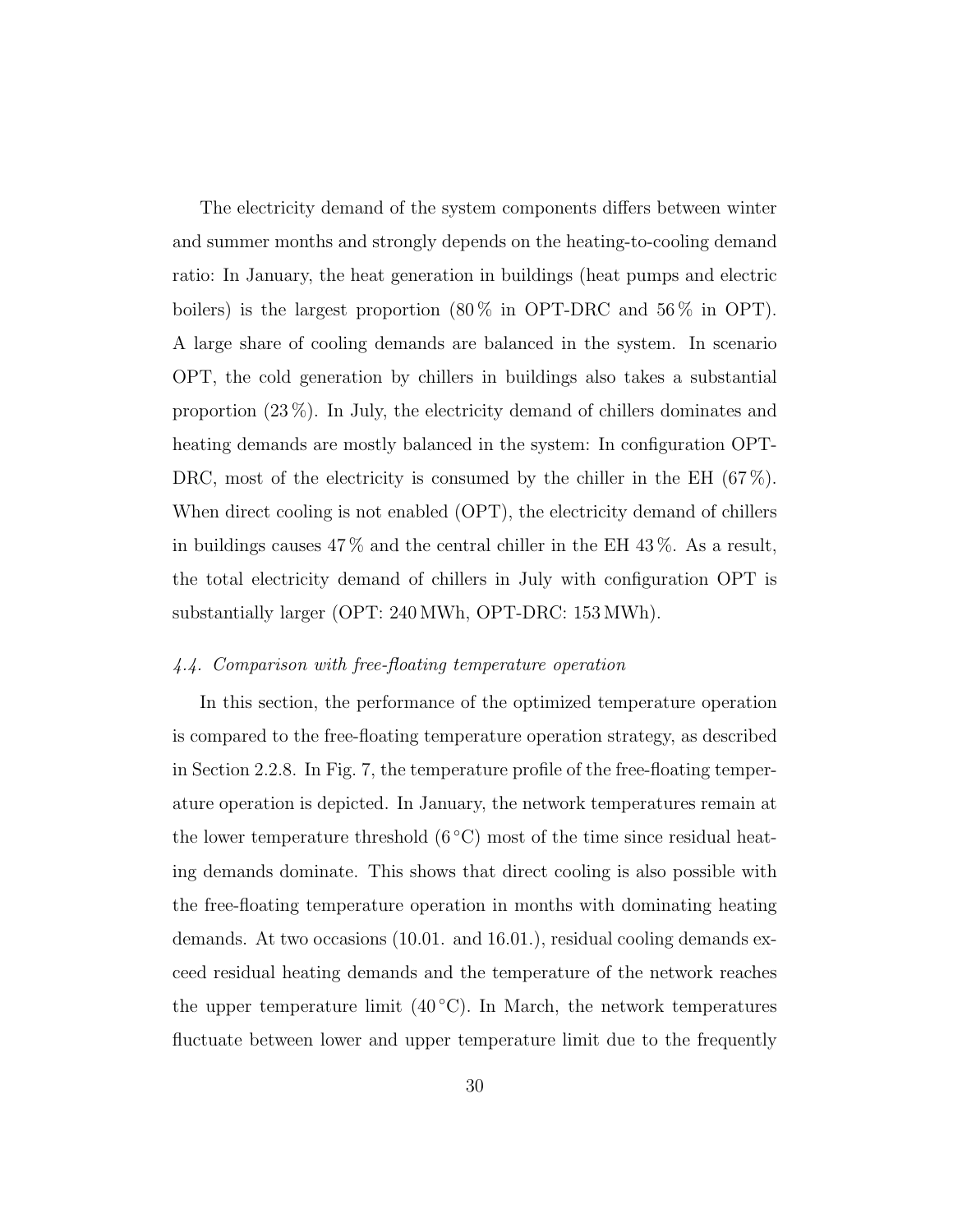

Figure 6: Electricity demand for January, March and July for both configurations OPT-DRC (chillers and direct cooling enabled) and OPT (direct cooling disabled). In all subplots, the bar on the left hand side indicates electricity sources and the bar on the right hand side electricity sinks. The electricity demand of all system components is marked by a dashed line.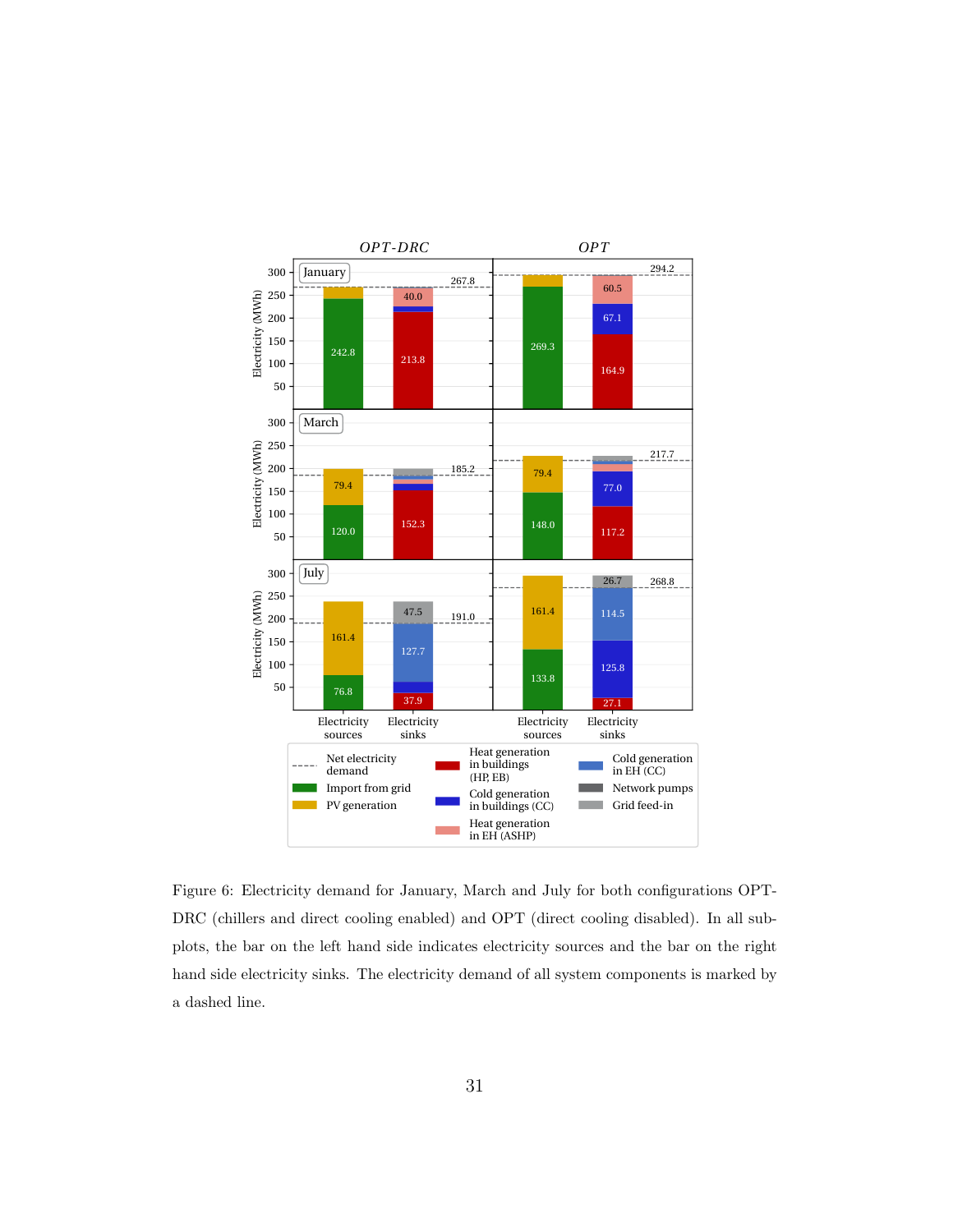alternating residual heating and cooling demands. A constant network temperature is observed in July, since residual cooling dominate throughout the entire month. As a result, direct cooling is not possible during this period.

The optimized temperature operation achieves substantially lower operational costs than the free-floating temperature operation (FF) for two of the three months: In January, the cost savings of the optimized temperature operation (OPT-DRC) are 0.01 % and therefore negligible (operational costs FF: 36,989 EUR). In March, the network temperature optimization results in cost savings of 9.8 % compared to the free-floating approach (FF: 18,897 EUR) and in July 59.7 % (FF: 19,030 EUR). The large cost savings in July result from the high network temperature in the free-floating operation at which direct cooling in buildings cannot be used. As a result, all cooling demands in buildings are covered by chillers which increases the electricity demand and also increases the residual cooling demand to be covered by the EH.

#### 4.5. Comparison with constant network temperatures

In this section, the operational costs of the optimized network temperature profiles are compared with constant network temperatures. For this comparison, 3 temperature pairs for the temperature in the warm and cold pipe are selected:  $6 °C/14 °C$ ,  $14 °C/22 °C$  and  $22 °C/30 °C$ . For the comparison, the network temperatures are fixed to the respective values by additional constraints in the optimization model. The optimization is run for the three months January, March and July as well as the two configurations OPT and OPT-DRC. The resulting operational costs are listed in Table 3. For all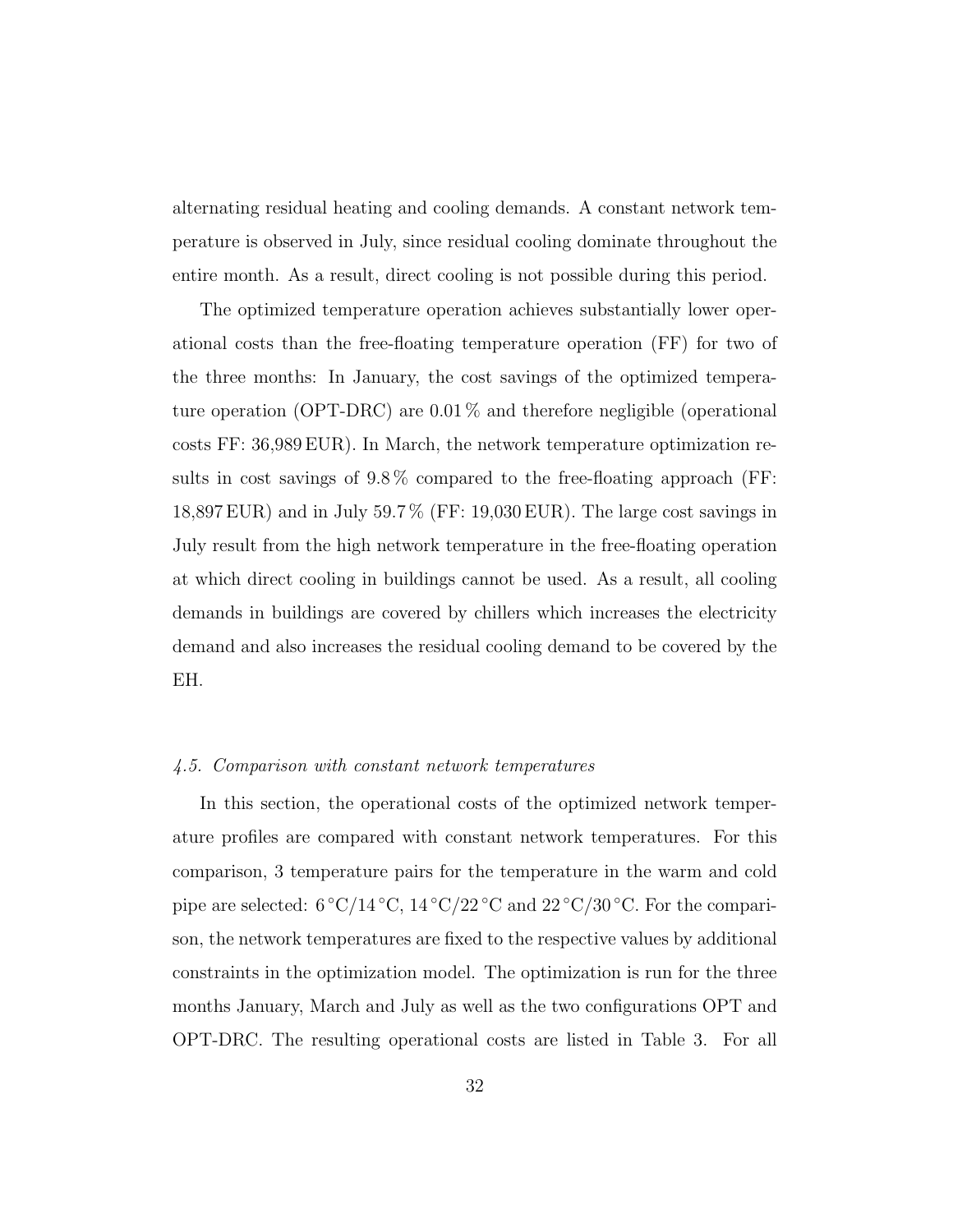

Figure 7: Temperature operation profiles of free-floating temperature operation for January, March and July.

months and configurations, the operational costs are higher with constant temperature profiles than with optimized temperature profiles. This result is expected since the solution space of the optimization is restricted by adding additional constraints to the MILP. The optimization OPT/July with temperatures  $6 \degree C/14 \degree C$  does not have a feasible solution (shortage of generation capacity). Across all optimizations, the cost increase ranges between 0.7 % and 143 %. In all months of configuration OPT, the results of the temperature pair  $22^{\circ}C/30^{\circ}C$  are only slightly higher than the optimized profiles. This indicates that a constant temperature can lead to low operational costs as well. However, this is only the case for certain temperature pairs and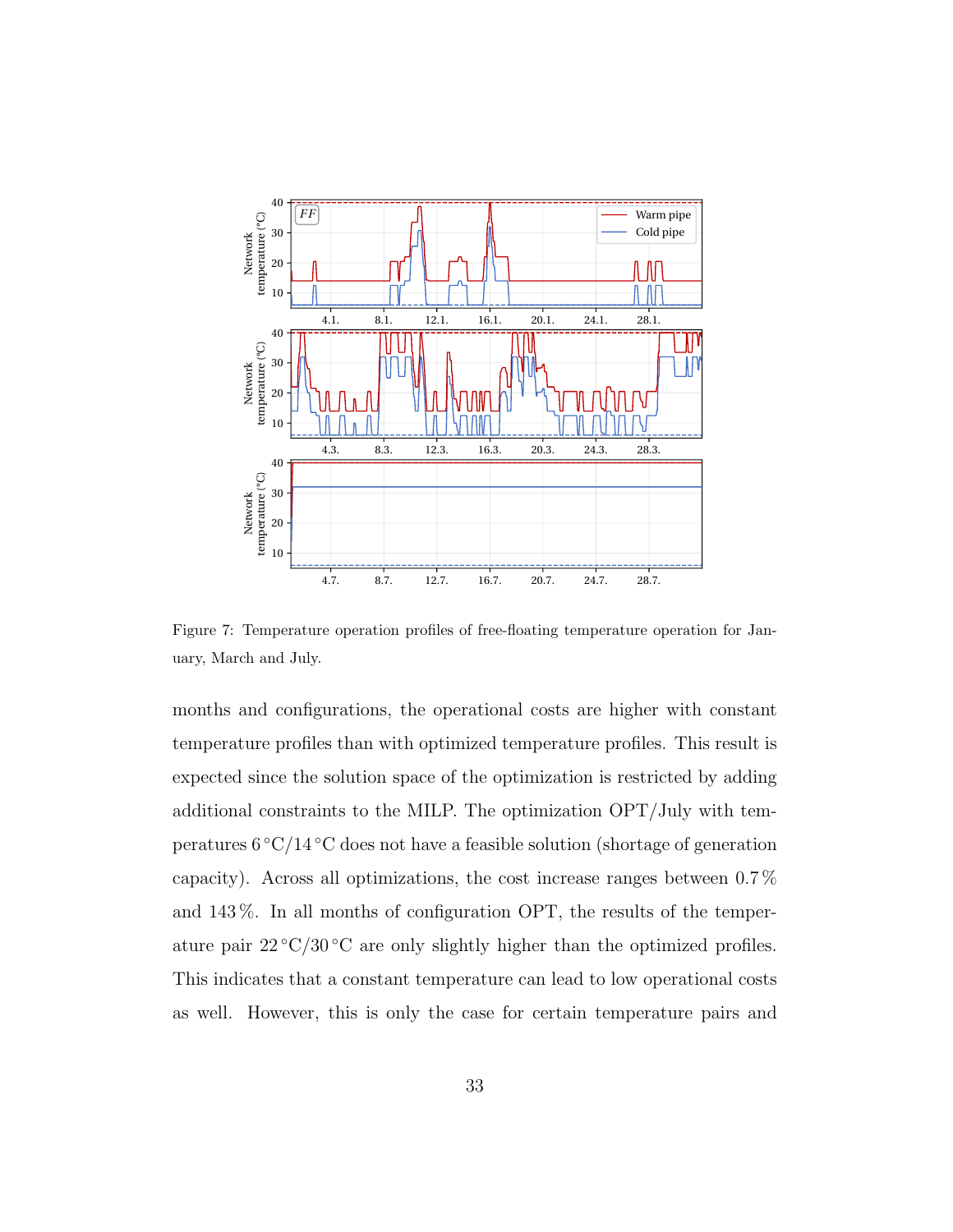configurations. In general, in at least one season (summer or winter), a fix temperature leads to substantially higher operational costs compared to a flexible temperature optimization.

| $Configu-$ | Month   | Optimized        | Constant temperature profile (kEUR) |                            |      |                      |      |            |
|------------|---------|------------------|-------------------------------------|----------------------------|------|----------------------|------|------------|
| ration     |         | profile $(kEUR)$ |                                     | $6/14\,^{\circ}\mathrm{C}$ |      | $14/22\textdegree C$ |      | $22/30$ °C |
| <b>OPT</b> | January | 41.0             | 46.0                                | $+12\%$                    |      | $43.3 + 5.6\%$       | 42.0 | $+2.4\%$   |
| <b>OPT</b> | March   | 21.7             | 29.8                                | $+37\%$                    | 25.3 | $+17\%$ 22.4         |      | $+3.3\%$   |
| <b>OPT</b> | July    | 18.1             |                                     |                            | 21.6 | $+19\,\%$            | 18.6 | $+2.7\%$   |
| OPT-DRC    | January | 37.0             | 37.2                                | $+0.7\%$                   |      | $37.5 + 1.4\%$       | 42.0 | $+13\%$    |
| OPT-DRC    | March   | 17.0             | 18.4                                | $+7.9\%$                   | 17.4 | $+2.4\%$             | 22.4 | $+32\%$    |
| OPT-DRC    | July    | 7.7              | 9.0                                 | $+17\%$                    | 9.0  | $+17\%$              | 18.6 | $+143\%$   |

Table 3: Operational costs (in kEUR) for the constant temperatures profiles and the optimized temperature profiles (corresponding to Table 2).

#### 5. Conclusions

In this paper, a mathematical model for the operation optimization of 5GDHC networks is presented. The model proves to be real-time capable and can therefore be used in a model predictive control. The optimization model is applied to a case study with 17 buildings. The cost-optimal network temperature depends on numerous factors with partially opposing influence, of which the following three are the most important:

• The system configuration, i.e. installed technologies in buildings and energy hub, has a strong impact on the optimal network temperature: If heat exchangers for direct cooling are available in buildings, the optimal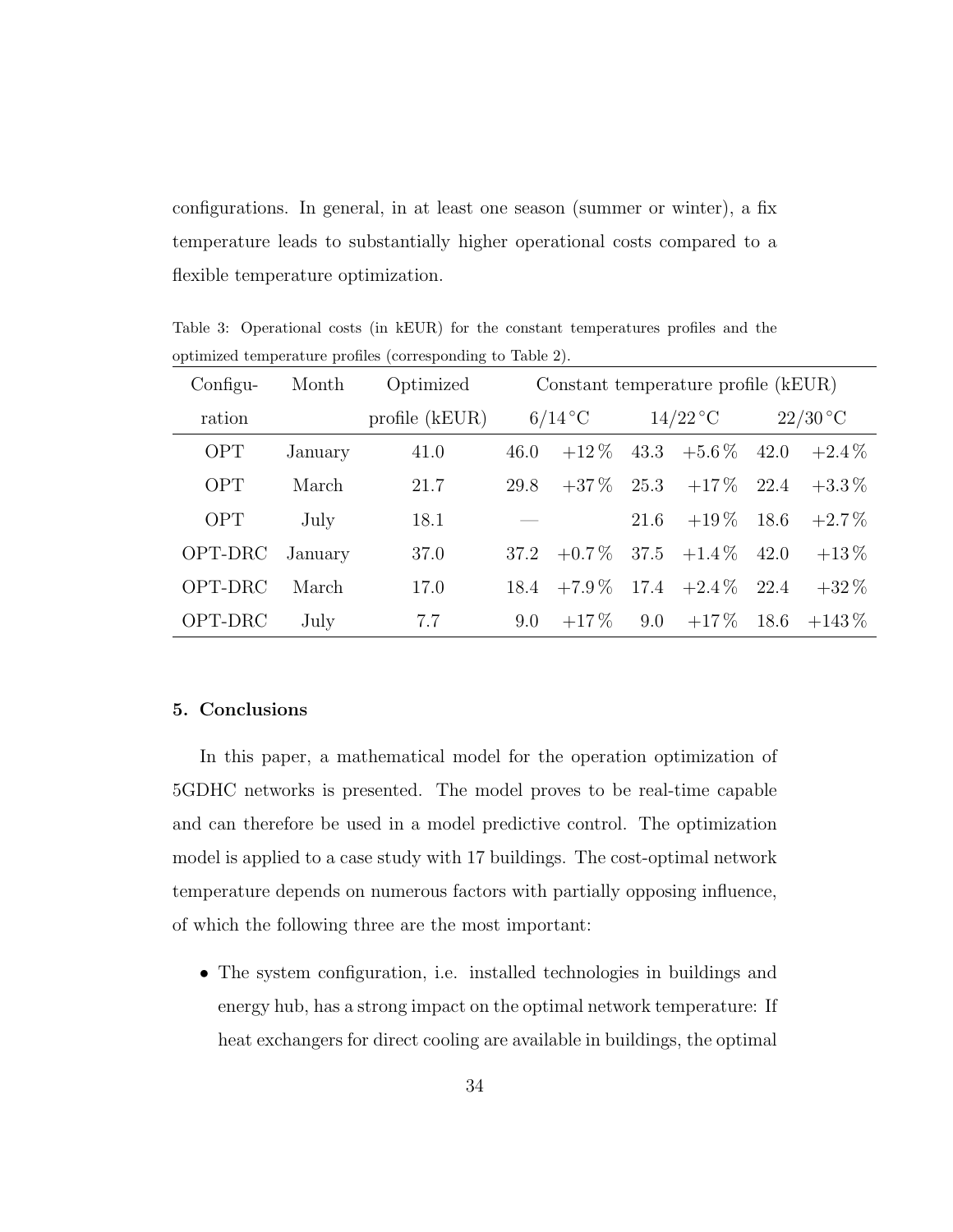network temperature is low enough for the building to be cooled directly with the cold pipe.

- If direct cooling is not possible, the heating-to-cooling demand ratio strongly influences the optimal network temperature.
- Heat losses or gains of the pipe network as well as heat or cold generation efficiencies in the energy hub moderately influence the optimal network temperature.

The thermal inertia of the network and the central thermal storage support the demand balancing and increase the onsite utilization rate of photovoltaics. However, the impact of the network inertia and a medium-sized thermal storage (which balances fluctuations over a day) on the optimal network temperature is small. However, these results cannot be generalized for other system configurations, which use long-term storages with larger volumes or different storage types, like aquifer storages.

The case study shows that direct cooling in buildings is crucial in order to achieve low operational costs. The optimization tends to keep the network temperature below the threshold for direct cooling which results in large cost reductions compared to a free-floating temperature operation, especially in summer months. Even during periods with only small cooling demands, the benefit of direct cooling justifies low network temperatures which result in lower coefficients of performance of heat pumps in buildings. In all scenarios, the optimization model achieves lower operational costs than the operation with constant network temperatures. However, the cost savings strongly depend on the configuration, the selected constant network temperatures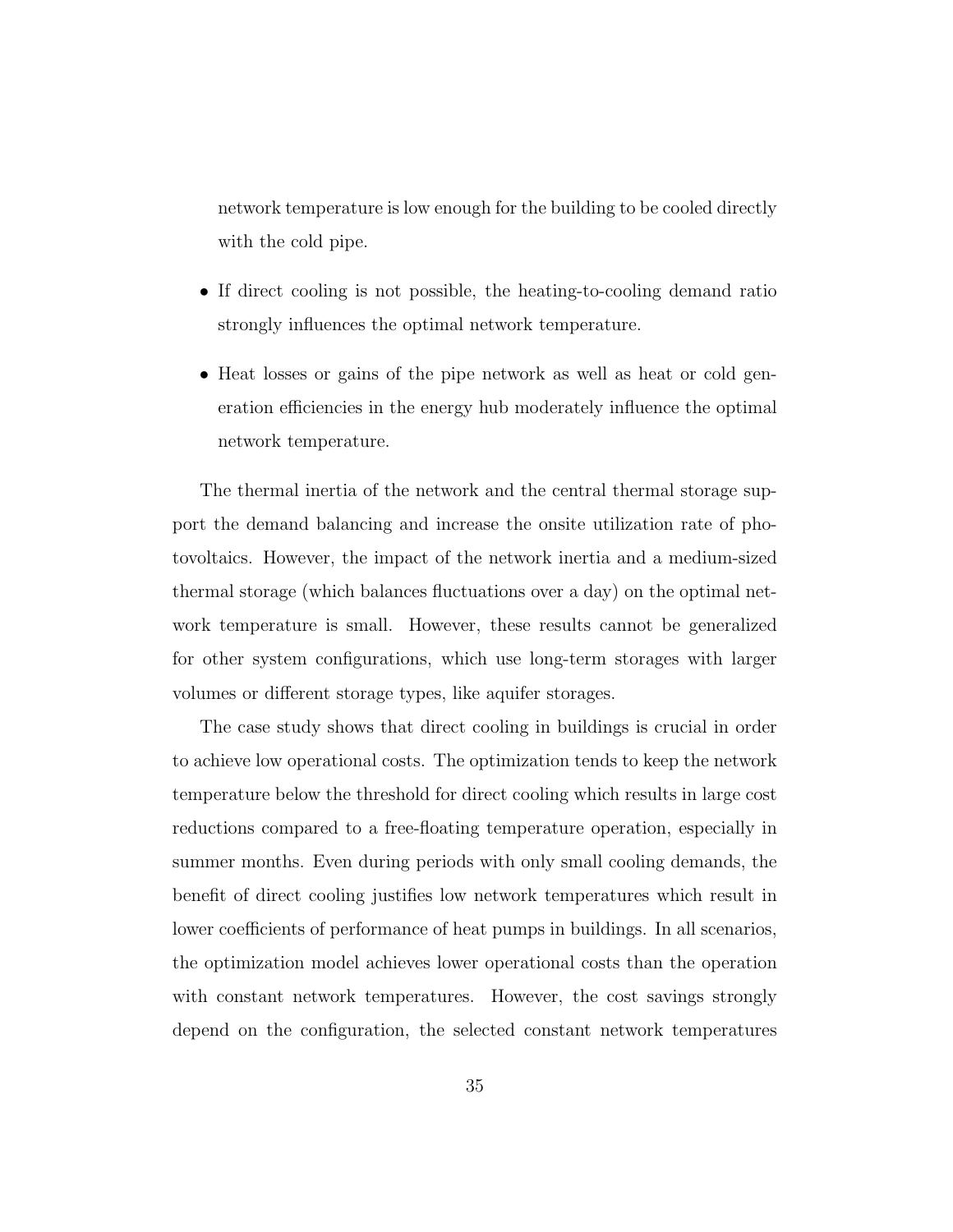and the season of the year.

In summary, the results show that the developed MILP model is suited for the optimal control of the network temperature of a 5GDHC system. In addition, the model can be used to derive improvements for existing heuristic control approaches, like the free-floating temperature control: If heat exchangers for direct cooling are available in buildings, the operation strategy should give high priority on limiting the network temperature during times with cooling demands. If direct cooling is not possible in buildings, high network temperatures during summer are beneficial since excess heat is dissipated to the ground.

#### 6. Acknowledgments

We gratefully acknowledge the financial support by Federal Ministry for Economic Affairs and Energy (BMWi), promotional reference 03EWR020E (Reallabor der Energiewende: TransUrban.NRW ).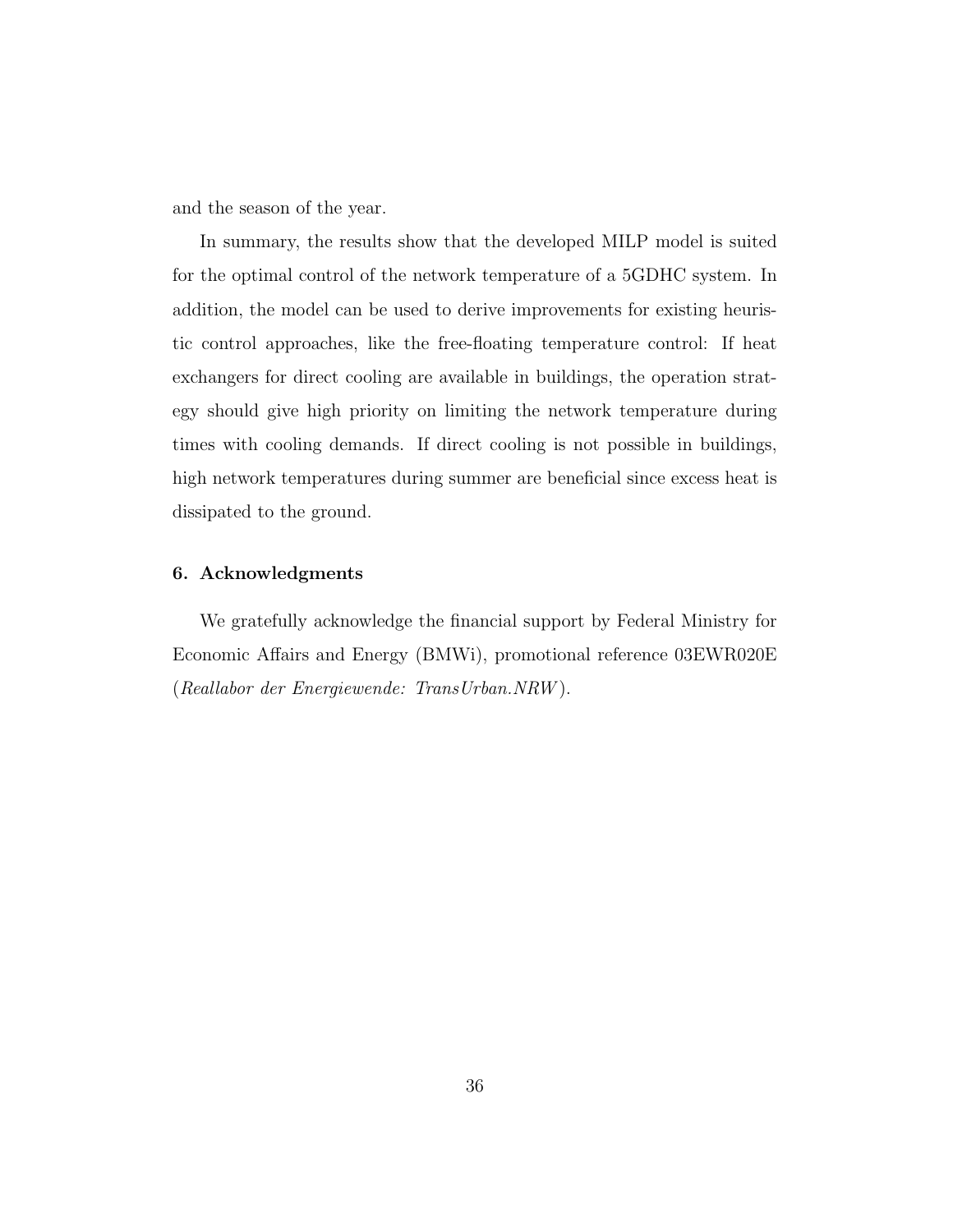## 7. Nomenclature

## Abbreviations

| 5GDHC        | 5th Generation District Heating and Cooling |
|--------------|---------------------------------------------|
| <b>ACC</b>   | <b>Accumulator Tank</b>                     |
| <b>ASHP</b>  | Air source heat pump                        |
| <b>BES</b>   | <b>Building Energy System</b>               |
| CC           | Compression Chiller                         |
| COP          | Coefficient of Performance                  |
| <b>DOC</b>   | Demand Overlap Coefficient                  |
| <b>DRC</b>   | Direct Cooling                              |
| EB           | Electric Boiler                             |
| ΕH           | Energy Hub                                  |
| $\rm FF$     | Free-floating temperature control           |
| HP           | Heat Pump                                   |
| <b>MILP</b>  | Mixed-Integer Linear Program                |
| <b>MINLP</b> | Mixed-Integer Nonlinear Program             |
| OPT          | Optimized temperature control (no DRC)      |
| OPT-DRC      | Optimized temperature control (with DRC)    |
| PV           | Photovoltaics                               |
| <b>TES</b>   | Thermal Energy Storage                      |
|              |                                             |

## Indices and Sets

| $b \in B$ | buildings |
|-----------|-----------|
|           |           |

 $t\in\ensuremath{\mathcal{T}}$  – time steps

 $k$  set of temperature intervals

## Variables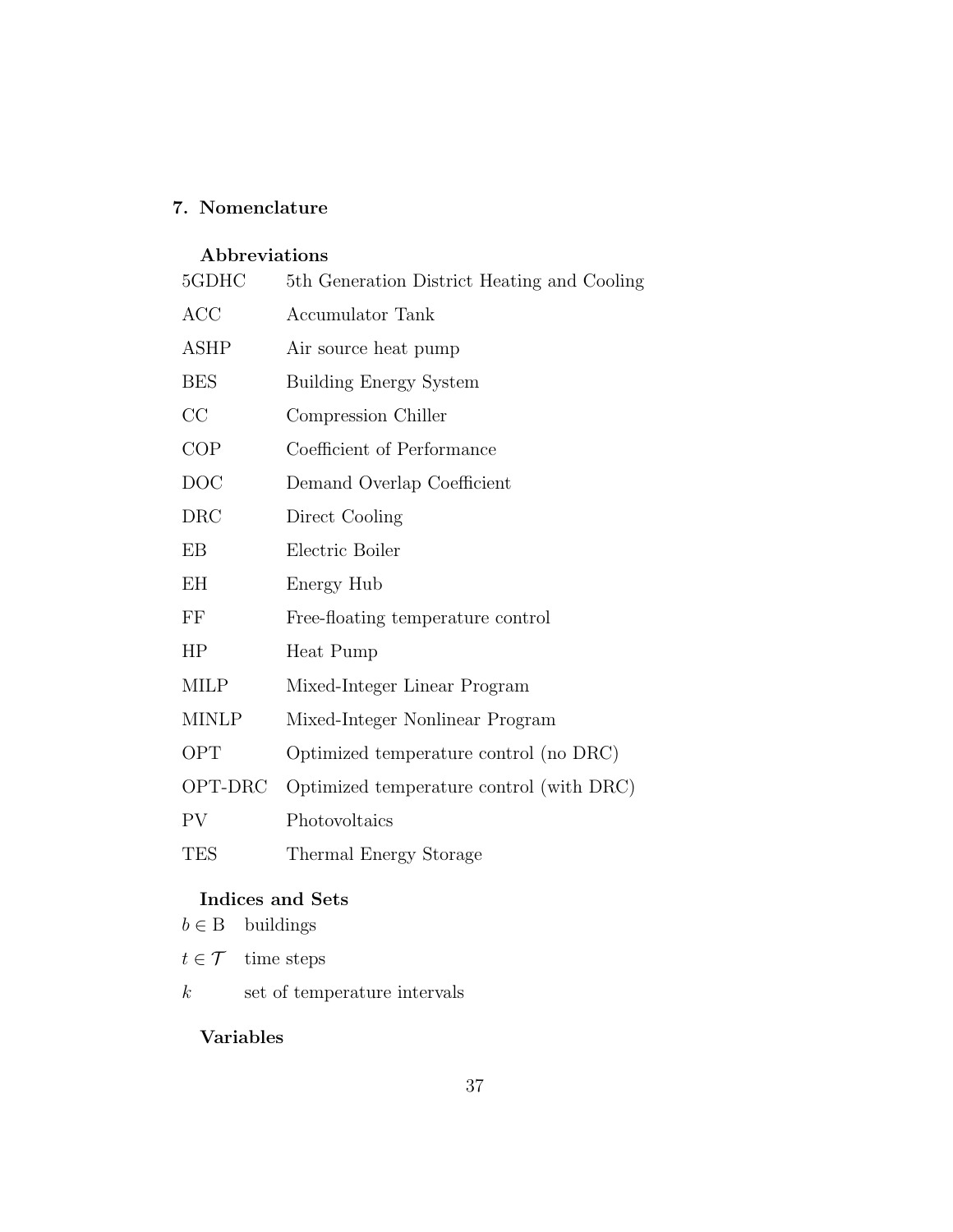- ∆T Temperature difference
- Θ Binary variable (temperature interval)
- $C$  Total costs
- P Electric power
- Q Thermal energy
- $\dot{Q}$  Thermal power
- $S$  Storage level
- T Temperature
- $\overline{T}$  Mean temperature
- y Binary variable (operation on/off)

#### Parameters

- ∆t Duration of time step
- $\eta$  Efficiency
- $\rho$  Density
- c Specific heat capacity
- kA Heat loss coefficient
- m Mass
- M Big-M
- p Price
- R Demand ratio
- V Volume

## Subscripts and Superscripts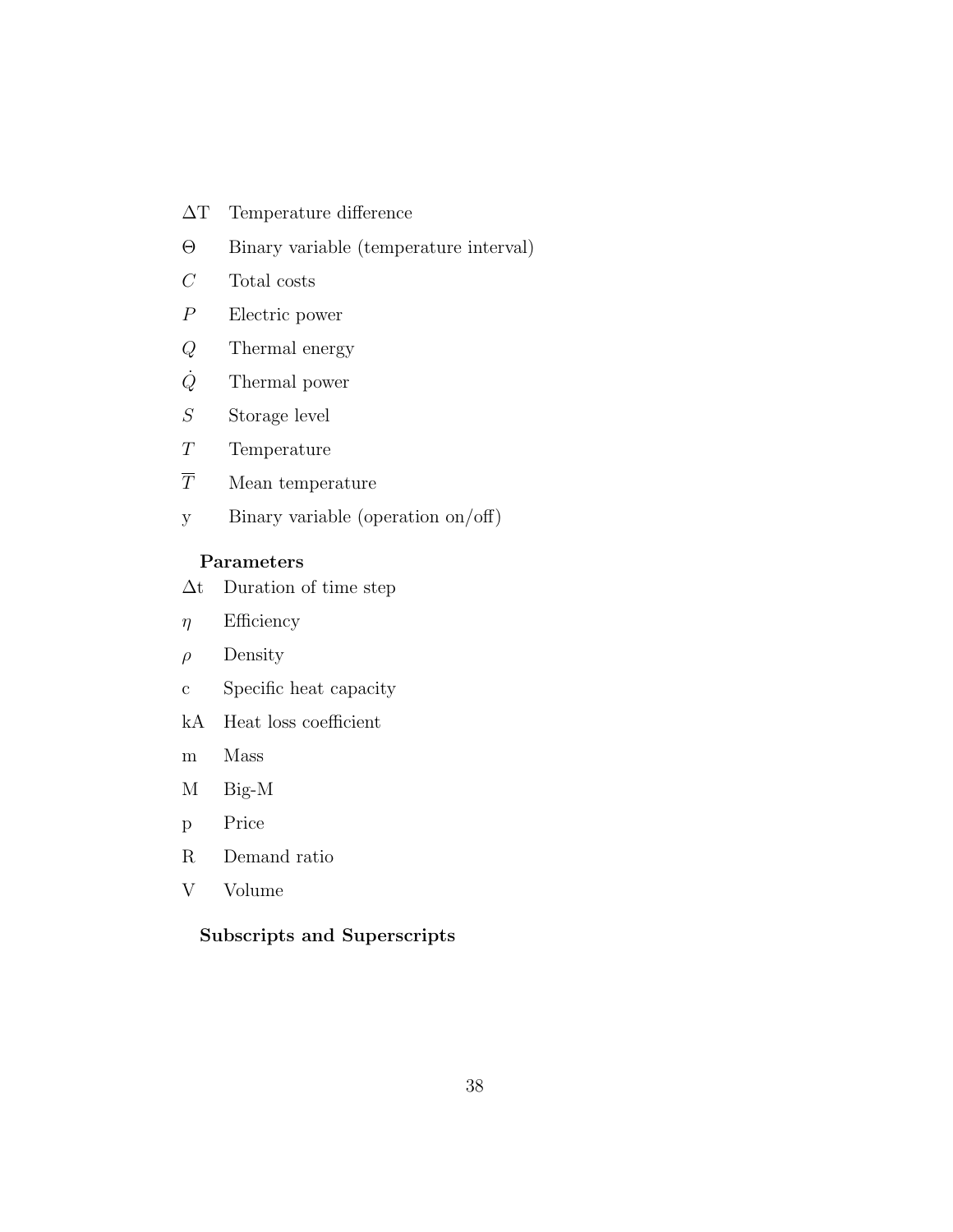| с               | cooling          |
|-----------------|------------------|
| cap             | capacity         |
| cp              | cold pipe        |
| $_{\rm dec}$    | decrease         |
| $d$ em          | demand           |
| el              | electric         |
| feed-in         | feed-in          |
| grid            | grid             |
| h               | heating          |
| inc             | increase         |
| int             | interval         |
| loss            | network loss     |
| $_{\text{low}}$ | lower            |
| max             | maximum          |
| min             | minimum          |
| netw            | network          |
| nom             | nominal capacity |
| op              | operational      |
| res             | residual         |
| soil            | soil             |
| sup             | supply           |
| tot             | total            |
| up              | upper            |
| w               | warm             |
| W               | water            |
| wp              | warm pipe        |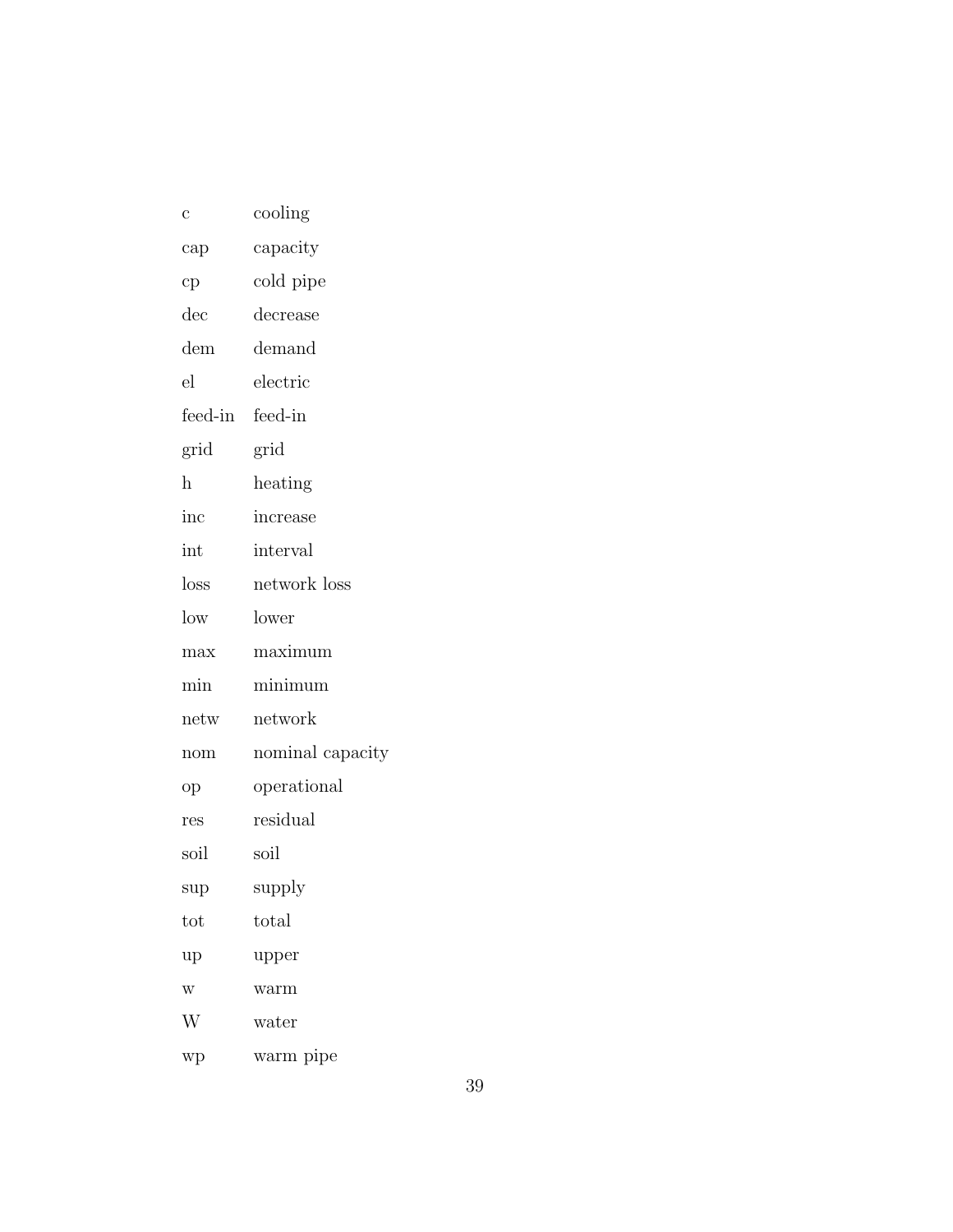#### Appendix A. Demand metrics

The heating-to-cooling demand ratio R indicates whether heating demands  $Q_{h,\text{dem}}^{\text{tot}}$  or cooling demands  $Q_{c,\text{dem}}^{\text{tot}}$  dominate [39]:

$$
R = \frac{Q_{h,\text{dem}}^{\text{tot}} - Q_{c,\text{dem}}^{\text{tot}}}{Q_{h,\text{dem}}^{\text{tot}} + Q_{c,\text{dem}}^{\text{tot}}}
$$
(A.1)

R becomes  $-1$  if there is only cooling demand and  $+1$  if there is only heating demand. For  $R = 0$  the total heating demand equals the total cooling demand.

The demand overlap coefficient DOC describes the overlap of heating and cooling demand profiles, and thus the theoretical demand balancing potential in 5GDHC networks [39]. The DOC ranges between 0 (no overlap) and 1 (heating and cooling demand profiles identical) and is defined as

$$
DOC = \frac{2 \cdot \sum_{t \in \mathcal{T}} \min \left\{ \dot{Q}_{h, \text{dem}, t}, \dot{Q}_{c, \text{dem}, t} \right\}}{\sum_{t \in \mathcal{T}} \left( \dot{Q}_{h, \text{dem}, t} + \dot{Q}_{c, \text{dem}, t} \right)}
$$
(A.2)

with  $\dot{Q}_{h, dem, t}/\dot{Q}_{c, dem, t}$  as the heating/cooling demand at time step t.

#### Appendix B. Additional model constraints

All model constraints not mentioned in the main text are listed in the following. These constraints are adapted from the formulation presented in [32].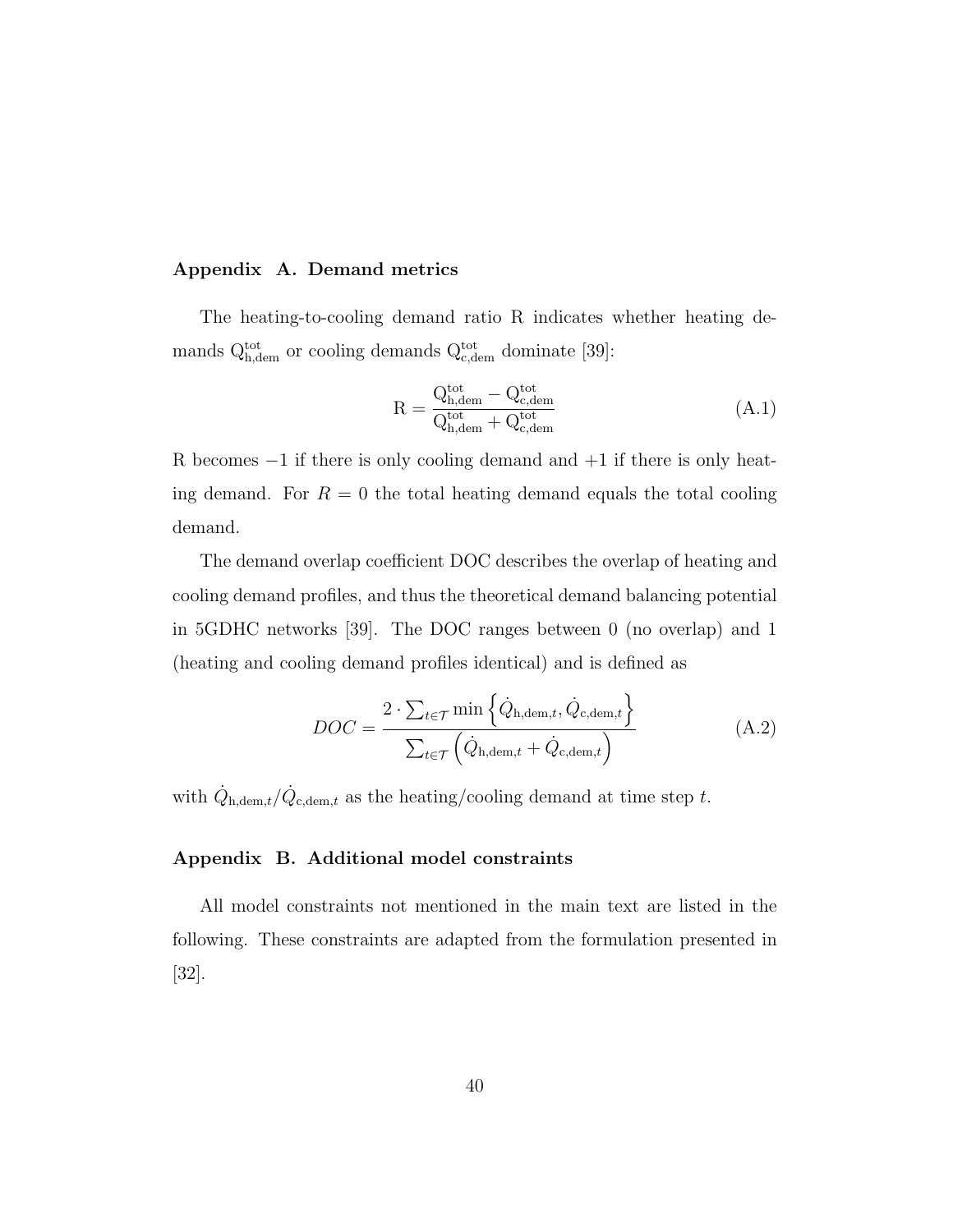#### Appendix B.1. Building energy system

The heating demand  $\dot{Q}_{h, dem,b,t}$  equals the heat generation of the heat pump, electric boiler and the net thermal power of the heat storage:

$$
\dot{Q}_{\mathrm{h},\mathrm{HP},b,t} + \dot{Q}_{\mathrm{h},\mathrm{EB},b,t} + \dot{Q}_{\mathrm{h},\mathrm{TES},b,t}^{\mathrm{dch}} =
$$
\n
$$
\dot{Q}_{\mathrm{h},\mathrm{dem},b,t} + \dot{Q}_{\mathrm{h},\mathrm{TES},b,t}^{\mathrm{ch}} \quad \forall \ t \in \mathcal{T}, \ b \in B
$$
\n(B.1)

Similarly, the cold generation of the compression chiller and direct cooling equals the cooling demand:

$$
\dot{Q}_{c,CC,b,t} + \dot{Q}_{c,DRC,b,t} = \dot{Q}_{c,dem,b,t} \quad \forall \ t \in \mathcal{T}, \ b \in B
$$
\n(B.2)

The thermal output of electric boilers is linked with the electricity consumption by a constant thermal efficiency:

$$
\dot{Q}_{\mathrm{h, EB},b,t} = P_{\mathrm{EB},b,t} \eta_{\mathrm{EB}} \quad \forall \ t \in \mathcal{T}, \ b \in \mathrm{B}
$$
 (B.3)

The thermal output of each unit is limited by its rated power:

$$
\dot{Q}_{h,k,b,t} \le \dot{Q}_{h,u,b}^{\text{nom}} \quad \forall \ u \in \{\text{HP}, \text{EB}\}, \ t \in \mathcal{T}, \ b \in \text{B}
$$
 (B.4)

$$
\dot{Q}_{c,k,b,t} \le \dot{Q}_{c,u,b}^{\text{nom}} \quad \forall \ u \in \{\text{CC}, \text{DRC}\}, \ t \in \mathcal{T}, \ b \in \mathcal{B} \tag{B.5}
$$

The state of charge of the thermal energy storage  $S_{\mathrm{TES},b,t}$  is limited by the nominal storage capacity:

$$
S_{\text{TES},b,t} \le S_{\text{TES},b}^{\text{cap}} \quad \forall \ t \in \mathcal{T}, \ b \in B \tag{B.6}
$$

The state of charge of the building heat storage is connected with the state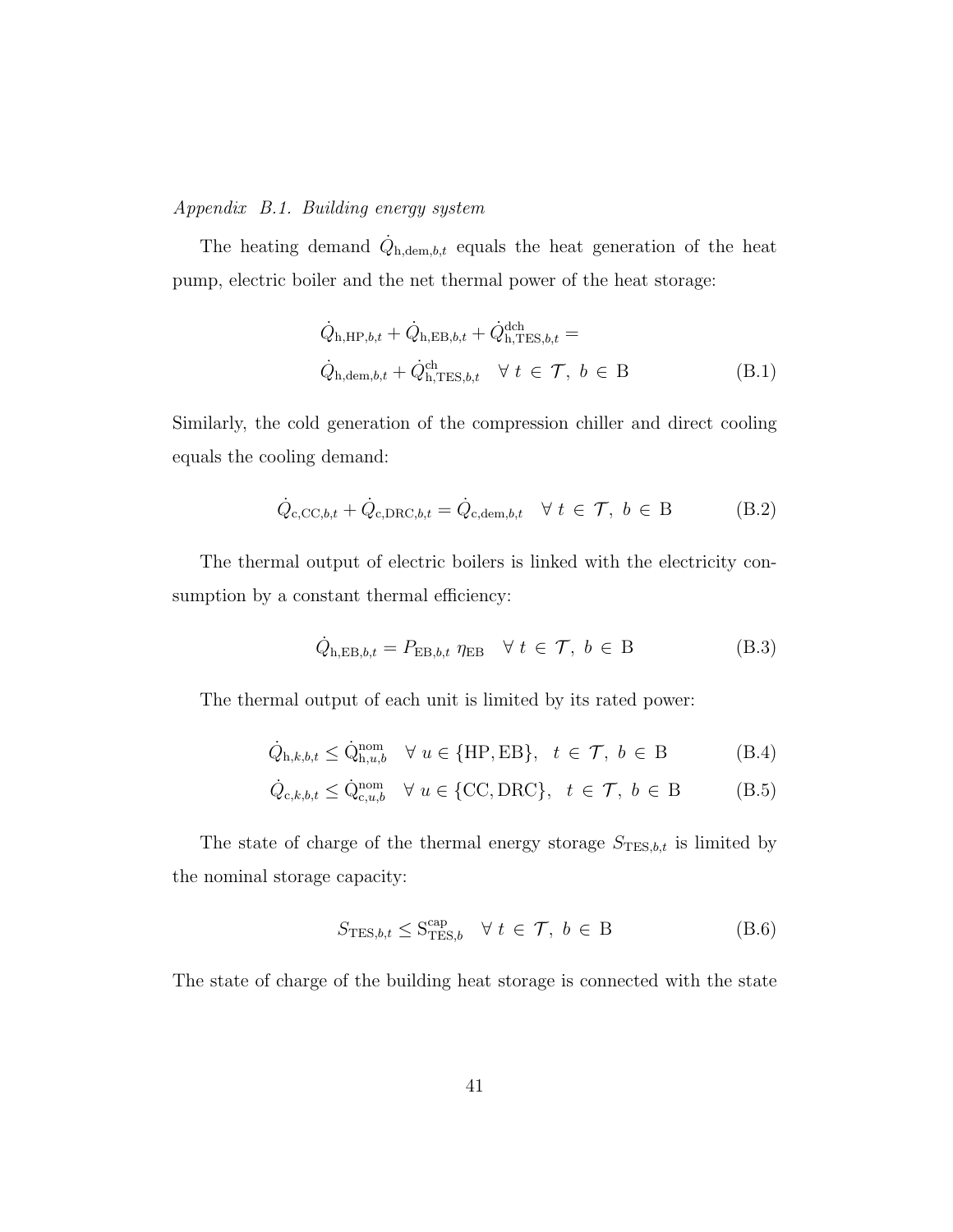of charge of the previous time step by

$$
S_{\text{TES},b,t} = S_{\text{TES},b,t-1} (1 - \phi_{\text{TES},\text{loss}}) + \eta_{\text{TES}}^{\text{ch}} \dot{Q}_{\text{h},\text{TES},b,t}^{\text{ch}} - \frac{\dot{Q}_{\text{h},\text{TES},b,t}^{\text{dch}}}{\eta_{\text{TES}}^{\text{dch}}} \quad \forall \ t \in \mathcal{T}: t \neq t_0, b \in B \quad (B.7)
$$

## Appendix B.2. Energy hub

The thermal output of the air source heat pump and chiller in the EH is limited by the rated power:

$$
\dot{Q}_{\mathrm{h,ASHP},t} \leq \dot{Q}_{\mathrm{h,ASHP}}^{\mathrm{nom}} \quad \forall \ t \in \mathcal{T}
$$
\n(B.8)

$$
\dot{Q}_{c, \text{CC}, t} \le \dot{Q}_{c, \text{CC}}^{\text{nom}} \quad \forall \ t \in \mathcal{T}
$$
\n(B.9)

PV power is the product of the global tilted irradiance, module area and electric efficiency:

$$
P_{\rm PV} = G_{\rm sol} A_{\rm PV} \eta_{\rm PV, t} \quad \forall \ t \in \mathcal{T} \tag{B.10}
$$

The state of charge of the ACC is limited by the storage capacity:

$$
S_{\text{ACC},t} \le S_{\text{ACC}}^{\text{cap}} \quad \forall \ t \in \mathcal{T} \tag{B.11}
$$

#### References

- [1] European Comission, An EU strategy on heating and cooling, COM(2016) 51 final (2016).
- [2] U. Persson, M. M¨unster, Current and future prospects for heat recovery from waste in european district heating systems: A literature and data review, Energy 110 (2016) 116–128 (2016). doi:10.1016/j.energy.2015.12.074.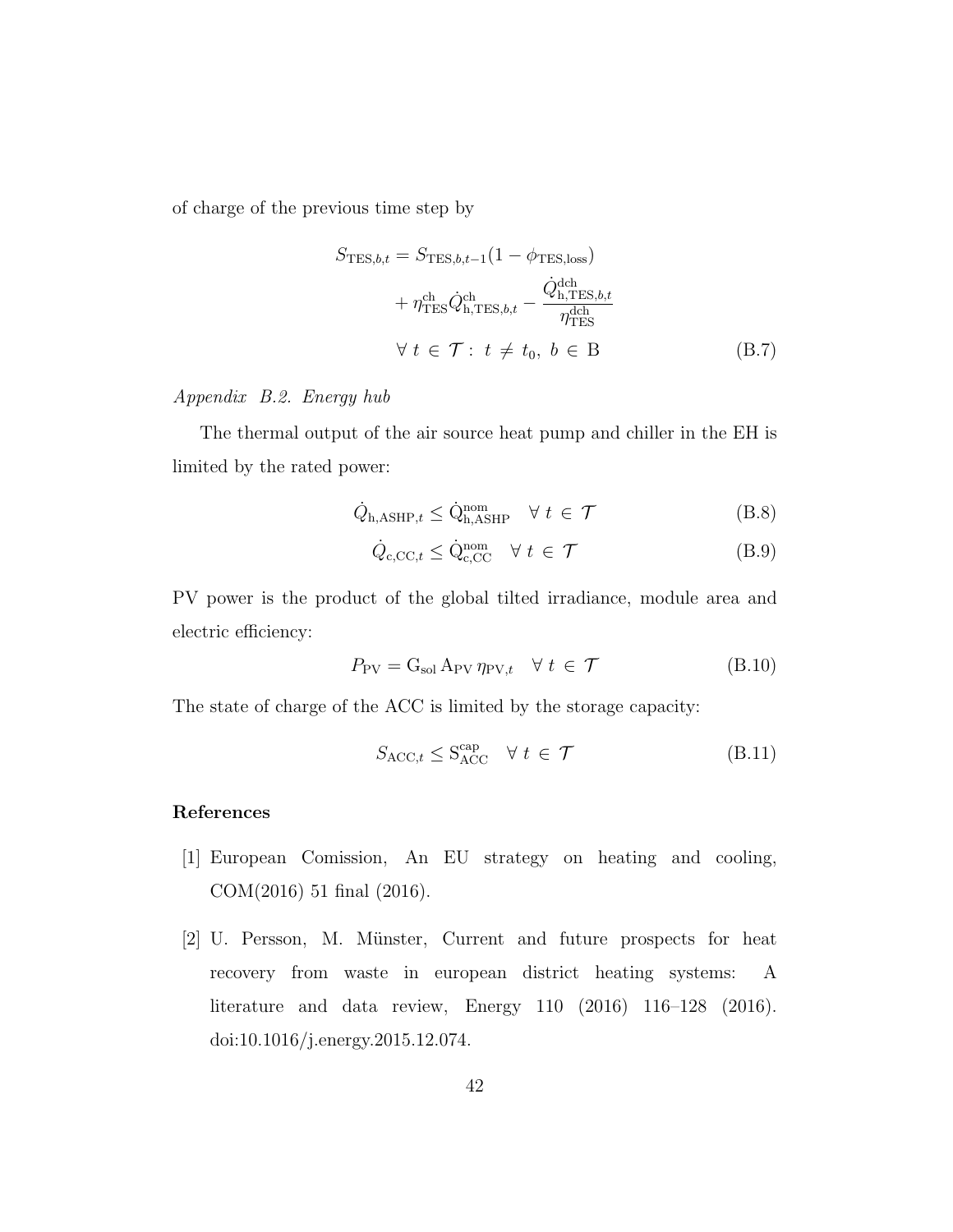- [3] S. Boesten, W. Ivens, S. C. Dekker, H. Eijdems, 5th generation district heating and cooling systems as a solution for renewable urban thermal energy supply, Advances in Geosciences 49 (2019) 129–136 (2019). doi:10.5194/adgeo-49-129-2019.
- [4] P. Huang, B. Copertaro, X. Zhang, J. Shen, I. Löfgren, M. Rönnelid, J. Fahlen, D. Andersson, M. Svanfeldt, A review of data centers as prosumers in district energy systems: Renewable energy integration and waste heat reuse for district heating, Applied Energy 258 (2020) 114109 (2020). doi:10.1016/j.apenergy.2019.114109.
- [5] I. Franzén, L. Nedar, M. Andersson, Environmental comparison of energy solutions for heating and cooling, Sustainability 11 (24) (2019) 7051 (2019). doi:10.3390/su11247051.
- [6] The European Comission, Fifth generation, low temperature, high exergy district heating and cooling networks (2015). URL https://cordis.europa.eu/project/rcn/194622/factsheet/en
- [7] B. Sanner, R. Kalf, A. Land, K. Mutka, P. Papillon, G. Stryi-Hipp, W. Weiss, 2020-2030-2050, Common vision for the renewable heating and cooling sector in Europe: European technology platform on renewable heating and cooling, Publications Office, Luxembourg, 2011 (2011).
- [8] S. Buffa, M. Cozzini, M. D'Antoni, M. Baratieri, R. Fedrizzi, 5th generation district heating and cooling systems: A review of existing cases in europe, Renewable and Sustainable Energy Reviews 104 (2019) 504–522 (2019). doi:10.1016/j.rser.2018.12.059.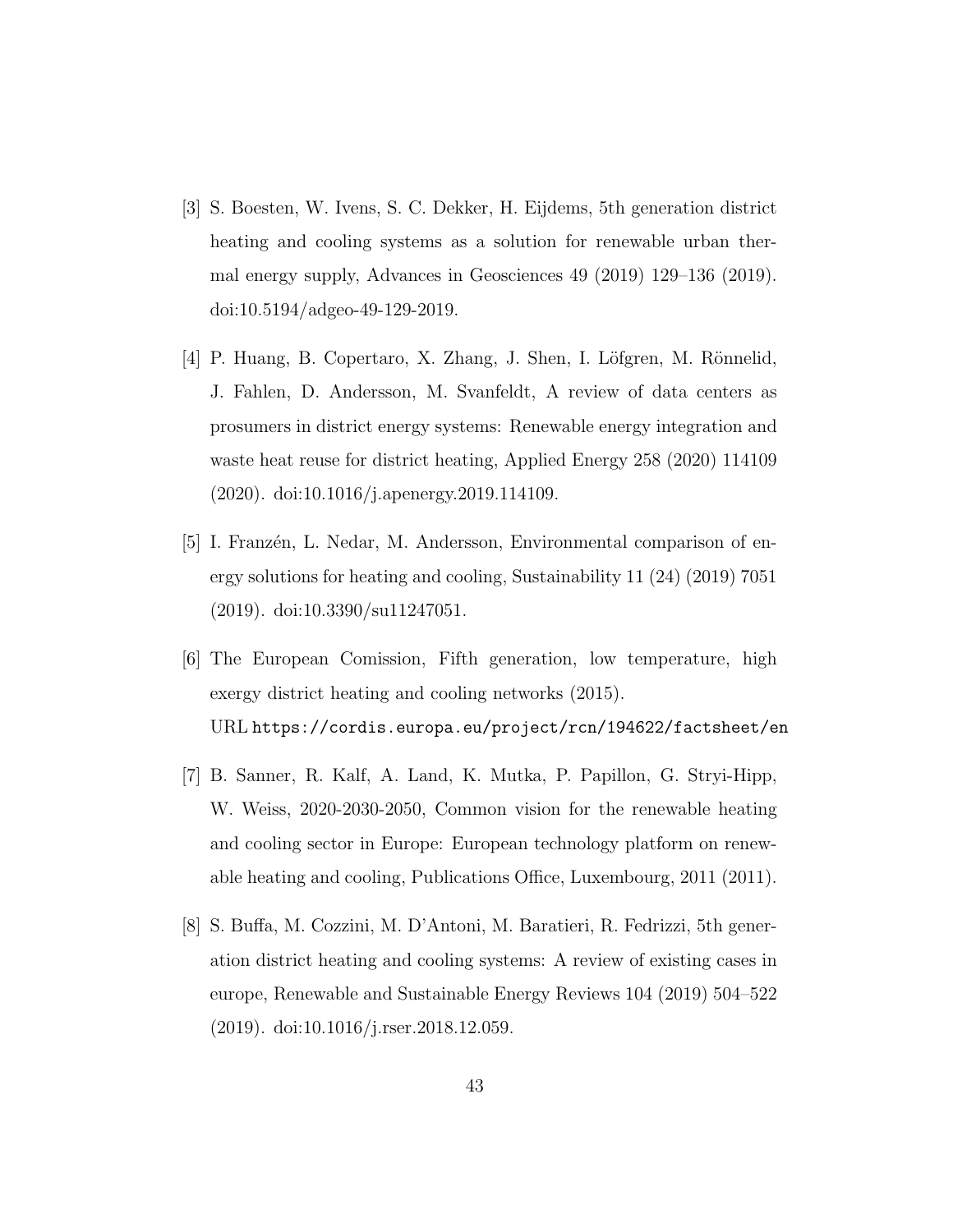- [9] J. von Rhein, G. P. Henze, N. Long, Y. Fu, Development of a topology analysis tool for fifth-generation district heating and cooling networks, Energy Conversion and Management 196 (2019) 705–716 (2019). doi:10.1016/j.enconman.2019.05.066.
- [10] R. Rogers, V. Lakhian, M. Lightstone, J. S. Cotton, Modeling of low temperature thermal networks using historical building data from district energy systems, in: Proceedings of the 13th International Modelica Conference, Regensburg, Germany, March 4–6, 2019, Linköping Electronic Conference Proceedings, Linköping University Electronic Press, 2019, pp. 543–550 (2019). doi:10.3384/ecp19157543.
- [11] F. Bünning, M. Wetter, M. Fuchs, D. Müller, Bidirectional low temperature district energy systems with agent-based control: Performance comparison and operation optimization, Applied Energy 209 (2018) 502– 515 (2018). doi:10.1016/j.apenergy.2017.10.072.
- [12] A. Prasanna, V. Dorer, N. Vetterli, Optimisation of a district energy system with a low temperature network, Energy 137 (2017) 632–648 (2017). doi:10.1016/j.energy.2017.03.137.
- [13] M. Pellegrini, A. Bianchini, The innovative concept of cold district heating networks: A literature review, Energies 11 (1) (2018) 236 (2018). doi:10.3390/en11010236.
- [14] F. Ruesch, M. Haller, Potential and limitations of using lowtemperature district heating and cooling networks for direct cool-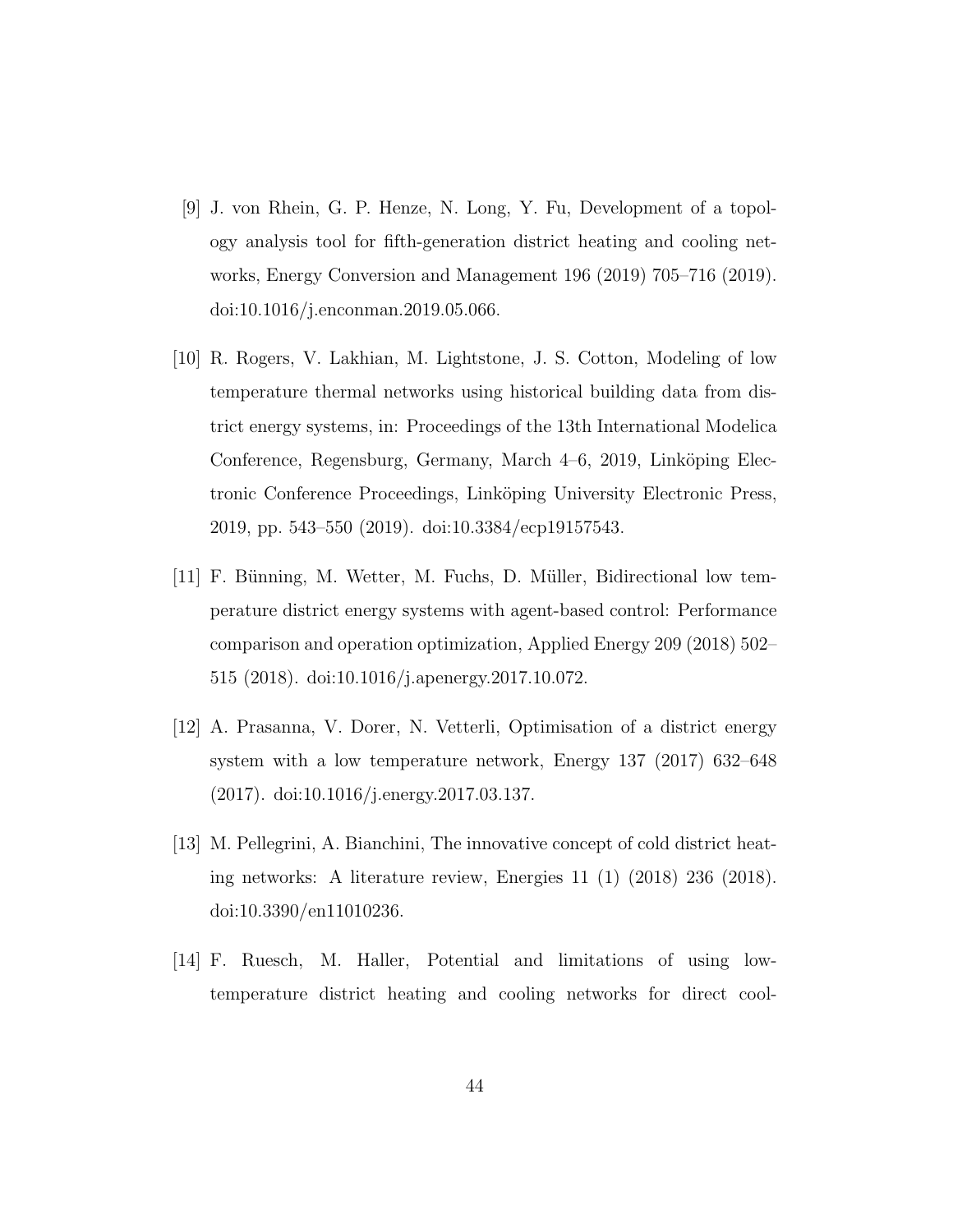ing of buildings, Energy Procedia 122 (2017) 1099–1104 (2017). doi:10.1016/j.egypro.2017.07.443.

- [15] T. Sommer, S. Mennel, M. Sulzer, Lowering the pressure in district heating and cooling networks by alternating the connection of the expansion vessel, Energy 172 (2019) 991–996 (2019). doi:10.1016/j.energy.2019.02.010.
- [16] W. H. Song, Y. Wang, A. Gillich, A. Ford, M. Hewitt, Modelling development and analysis on the balanced energy networks (ben) in London, Applied Energy 233-234 (2019) 114–125 (2019). doi:10.1016/j.apenergy.2018.10.054.
- [17] A. Revesz, P. Jones, C. Dunham, G. Davies, C. Marques, R. Matabuena, J. Scott, G. Maidment, Developing novel 5th generation district energy networks, Energy 201 (2020) 117389 (2020). doi:10.1016/j.energy.2020.117389.
- [18] F. Ruesch, R. Evins, District heating and cooling with low temperature networks – sketch of an optimization problem: Coleb workshop, 6.-7. march 2014. eth zürich.  $(2014)$ .
- [19] A. Prasanna, V. Dorer, N. Vetterli, Optimisation of a district energy system with a low temperature network, Energy 137 (2017) 632–648 (2017). doi:10.1016/j.energy.2017.03.137.
- [20] S. Buffa, A. Soppelsa, M. Pipiciello, G. Henze, R. Fedrizzi, Fifth-Generation District Heating and Cooling Substations: Demand Re-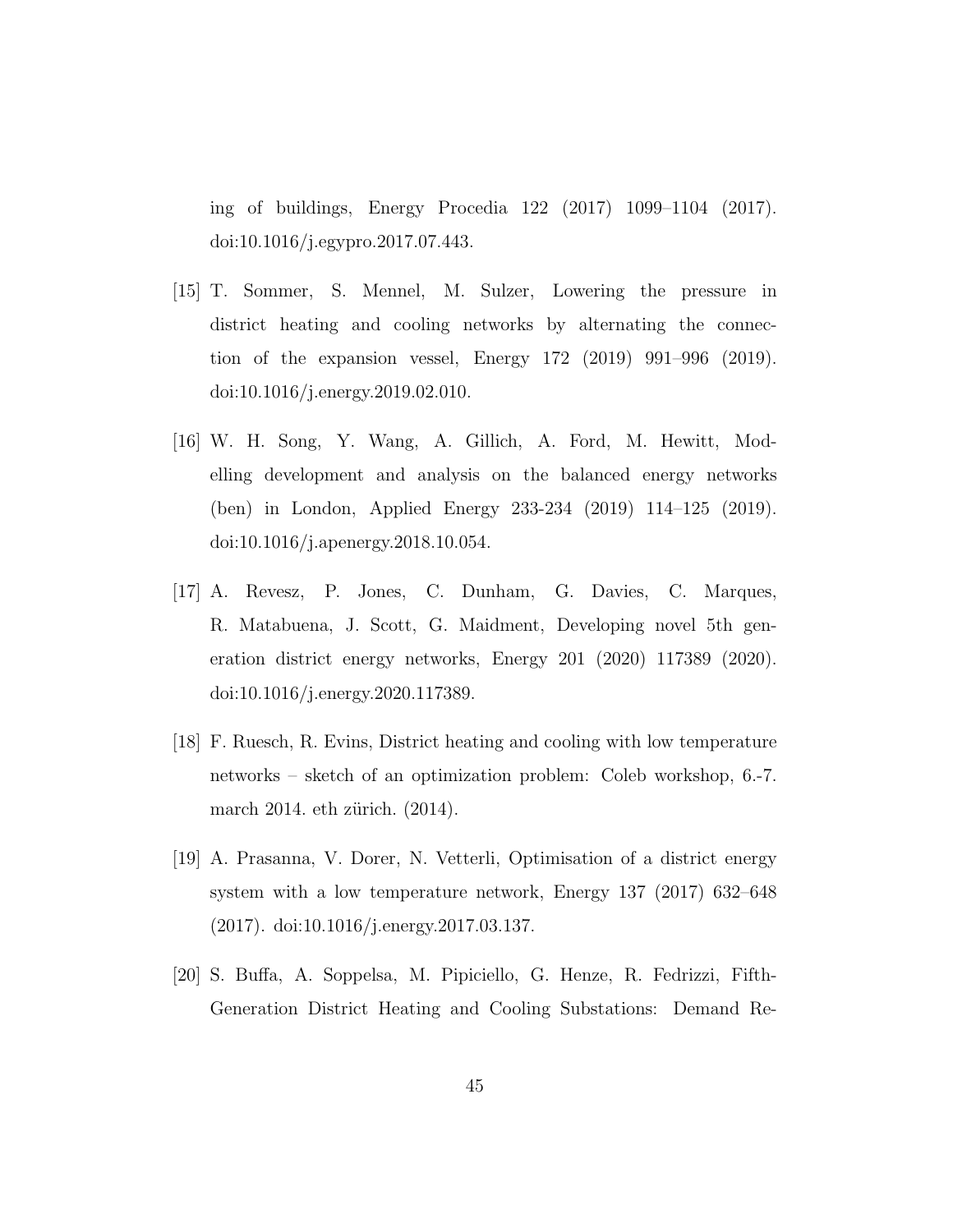sponse with Artificial Neural Network-Based Model Predictive Control, Energies 13 (17) (2020) 4339 (2020). doi:10.3390/en13174339.

- [21] M. Mohanraj, S. Jayaraj, C. Muraleedharan, Applications of artificial neural networks for refrigeration, air-conditioning and heat pump systemsA review, Renewable and Sustainable Energy Reviews 16 (2011) 1340–1358 (2011). doi:10.1016/j.rser.2011.10.015.
- [22] P. Gabrielli, A. Acquilino, S. Siri, S. Bracco, G. Sansavini, M. Mazzotti, Optimization of low-carbon multi-energy systems with seasonal geothermal energy storage: The Anergy Grid of ETH Zurich, Energy Conversion and Management: X (2020) 100052 (2020).
- [23] T. Blacha, M. Mans, P. Remmen, D. M¨uller, Dynamic simulation of bidirectional low-temperature networks  $- A$  case study to facilitate the integration of renewable energies, Building Simulation Conference (2019).
- [24] R. Zarin Pass, M. Wetter, M. A. Piette, A thermodynamic analysis of a novel bidirectional district heating and cooling network, Energy 144 (2018) 20–30 (2018). doi:10.1016/j.energy.2017.11.122.
- [25] A. Vandermeulen, B. van der Heijde, L. Helsen, Controlling district heating and cooling networks to unlock flexibility: A review, Energy 151 (2018) 103–115 (2018). doi:10.1016/j.energy.2018.03.034.
- [26] B. Bøhm, Simple models for operational optimisation, Vol. 2002,S1 of IEA district heating, Netherlands Agency for Energy and the Environment, 2002 (2002).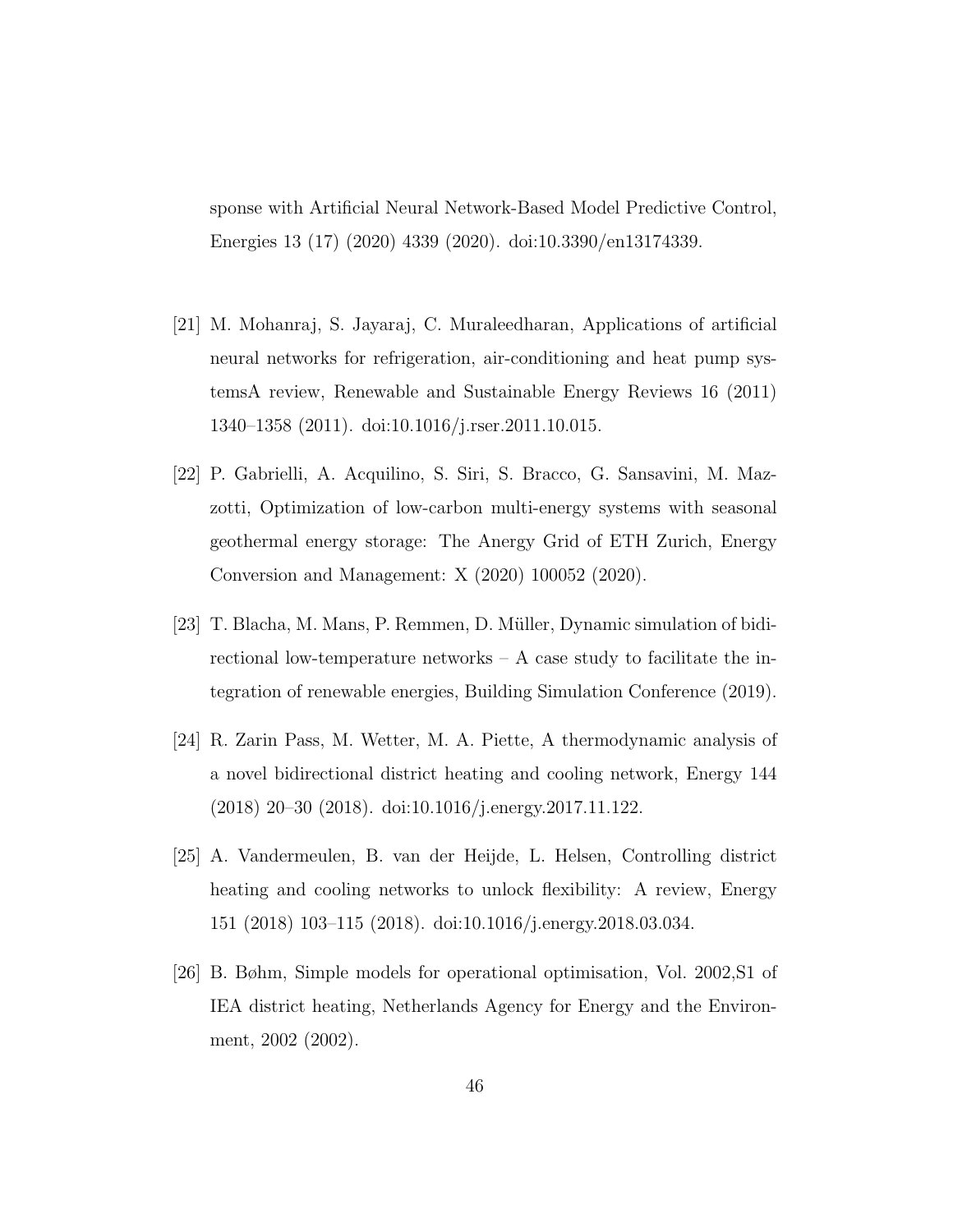- [27] A. Benonysson, B. Bøhm, H. F. Ravn, Operational optimization in a district heating system, Energy Conversion and Management 1995 (36) (1995) 297–314 (1995).
- [28] M. Lesko, W. Bujalski, Modeling of district heating networks for the purpose of operational optimization with thermal energy storage, Archives of Thermodynamics 38 (4) (2017) 139–163 (2017). doi:10.1515/aoter-2017-0029.
- [29] S. Grosswindhager, A. Voigt, M. Kozek, Predictive control of district heating network using fuzzy dmc, in: 2012 Proceedings of International Conference on Modelling, Identification and Control, 2012, pp. 241–246 (2012).
- [30] L. Merkert, A. Haime, S. Hohmann, Optimal scheduling of combined heat and power generation units using the thermal inertia of the connected district heating grid as energy storage, Energies 12 (2) (2019) 266 (2019). doi:10.3390/en12020266.
- [31] W. Gu, J. Wang, S. Lu, Z. Luo, C. Wu, Optimal operation for integrated energy system considering thermal inertia of district heating network and buildings, Applied Energy 199 (2017) 234–246 (2017). doi:10.1016/j.apenergy.2017.05.004.
- [32] M. Wirtz, L. Kivilip, P. Remmen, D. Müller, 5th generation district heating: A novel design approach based on mathematical optimization, Applied Energy 260 (2020) 114158 (2020). doi:10.1016/j.apenergy.2019.114158.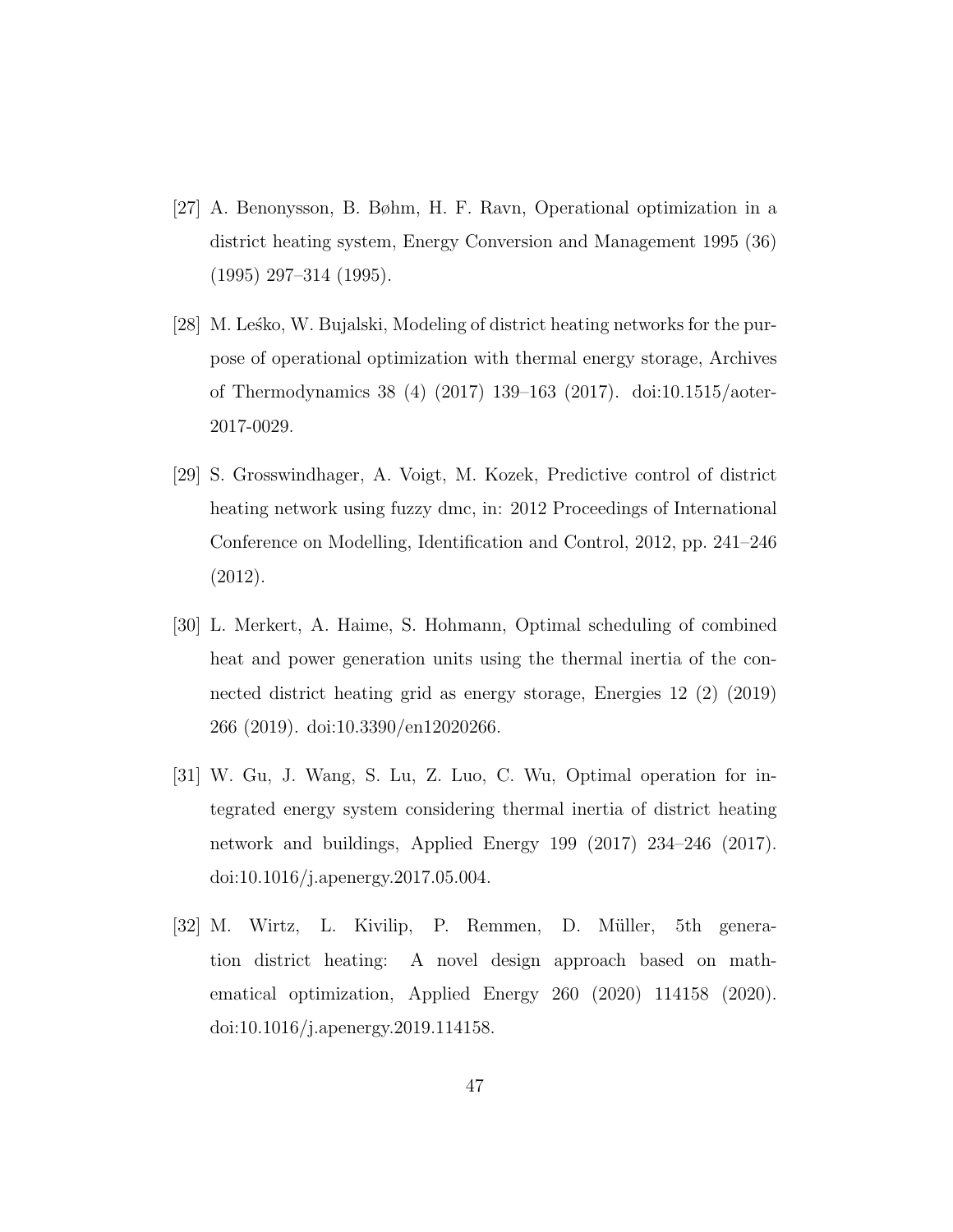- [33] J. Kallrath, Gemischt-ganzzahlige Optimierung: Modellierung in der Praxis, Springer Fachmedien Wiesbaden, Wiesbaden, 2013 (2013). doi:10.1007/978-3-658-00690-7.
- [34] R. G. Jeroslow, J. K. Lowe, Modelling with integer variables, in: R. W. Cottle, L. C. W. Dixon, B. Korte, M. J. Todd, E. L. Allgower, W. H. Cunningham, J. E. Dennis, B. C. Eaves, R. Fletcher, D. Goldfarb, J.-B. Hiriart-Urruty, M. Iri, R. G. Jeroslow, D. S. Johnson, C. Lemarechal, L. Lovasz, L. McLinden, M. J. D. Powell, W. R. Pulleyblank, A. H. G. Rinnooy Kan, K. Ritter, R. W. H. Sargent, D. F. Shanno, L. E. Trotter, H. Tuy, R. J. B. Wets, E. M. L. Beale, G. B. Dantzig, L. V. Kantorovich, T. C. Koopmans, A. W. Tucker, P. Wolfe, B. Korte, K. Ritter (Eds.), Mathematical Programming at Oberwolfach II, Vol. 22 of Mathematical Programming Studies, Springer Berlin Heidelberg, Berlin, Heidelberg, 1984, pp. 167–184 (1984). doi:10.1007/BFb0121015.
- [35] J. K. Jensen, T. S. Ommen, L. Reinholdt, W. B. Markussen, B. Elmegaard, Heat pump COP, part 2: Generalized COP estimation of heat pump processes, Proceedings of the13th IIR-Gustav Lorentzen Conference on Natural Refrigerants (2018).
- [36] J. Bisschop, AIMMS Optimization Modeling (2018).
- [37] BDEW-Strompreisanalyse Januar 2020.
- [38] Bundesnetzagentur, Archivierte EEG-Vergütungssätze und Datenmeldungen.